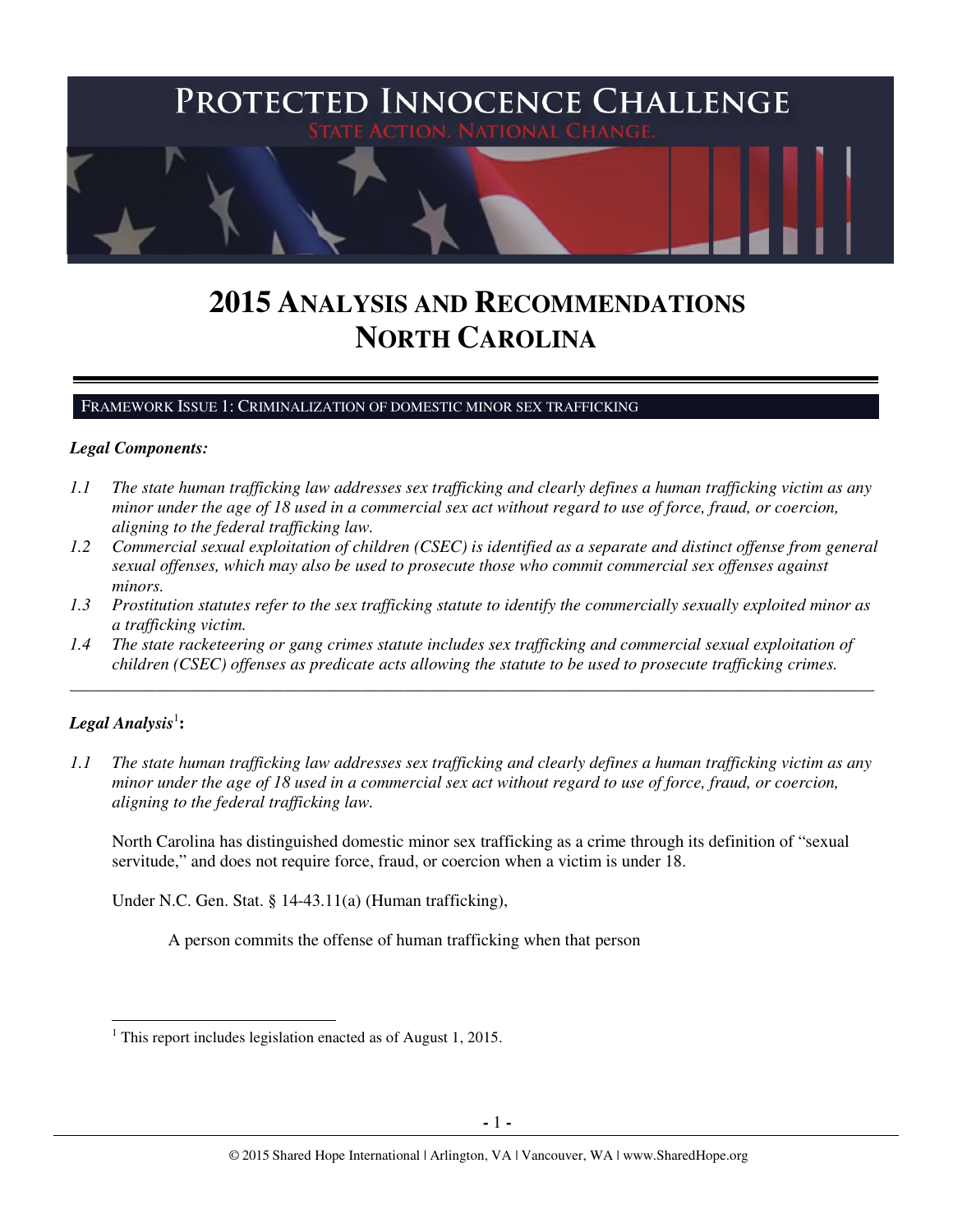(i) knowingly or in reckless disregard of the consequences of the action recruits, entices, harbors, transports, provides, or obtains by any means another person with the intent that the other person be held in involuntary servitude or sexual servitude or

(ii) willfully or in reckless disregard of the consequences of the action causes a minor to be held in involuntary servitude or sexual servitude.

N.C. Gen. Stat. § 14-43.13(a) (Sexual servitude) separately criminalizes "knowingly or in reckless disregard of the consequences of the action subject[ing] or maintain[ing] another in sexual servitude." Pursuant to N.C. Gen. Stat. §  $14-43.10(a)(5)$  (Definitions), "sexual servitude" is defined to include the following:

a. Any sexual activity as defined in G.S.  $14-190.13<sup>2</sup>$  [Definitions for certain offenses concerning minors]for which anything of value is directly or indirectly given, promised to, or received by any person, which conduct is induced or obtained by coercion or deception or which conduct is induced or obtained from a person under the age of 18 years; or

b. Any sexual activity as defined in G.S. 14-190.13 that is performed or provided by any person, which conduct is induced or obtained by coercion or deception or which conduct is induced or obtained from a person under the age of 18 years.

A violation of N.C. Gen. Stat. § 14-43.11 (Human trafficking), when the victim is an adult, is a Class F felony and carries a presumptive sentence of 13–16 months imprisonment. A violation of N.C. Gen. Stat. § 14-43.13 (Sexual servitude), when the victim is an adult, is a Class D felony and carries a presumptive sentence of 20-25 months imprisonment. If the victim of either N.C. Gen. Stat. § 14-43.11 or § 14-43.13 is a minor, the crime is a

Any of the following acts:

l

e. Excretory functions . . . .

<sup>&</sup>lt;sup>2</sup> "Sexual activity" is defined in N.C. Gen. Stat. § 14-190.13(5) as

a. Masturbation, whether done alone or with another human or an animal.

b. Vaginal, anal, or oral intercourse, whether done with another human or with an animal.

c. Touching, in an act of apparent sexual stimulation or sexual abuse, of the clothed or unclothed genitals, pubic area, or buttocks of another person or the clothed or unclothed breasts of a human female.

d. An act or condition that depicts torture, physical restraint by being fettered or bound, or flagellation of or by a person clad in undergarments or in revealing or bizarre costume.

f. The insertion of any part of a person's body, other than the male sexual organ, or of any object into another person's anus or vagina, except when done as part of a recognized medical procedure.

g. The lascivious exhibition of the genitals or pubic area of any person.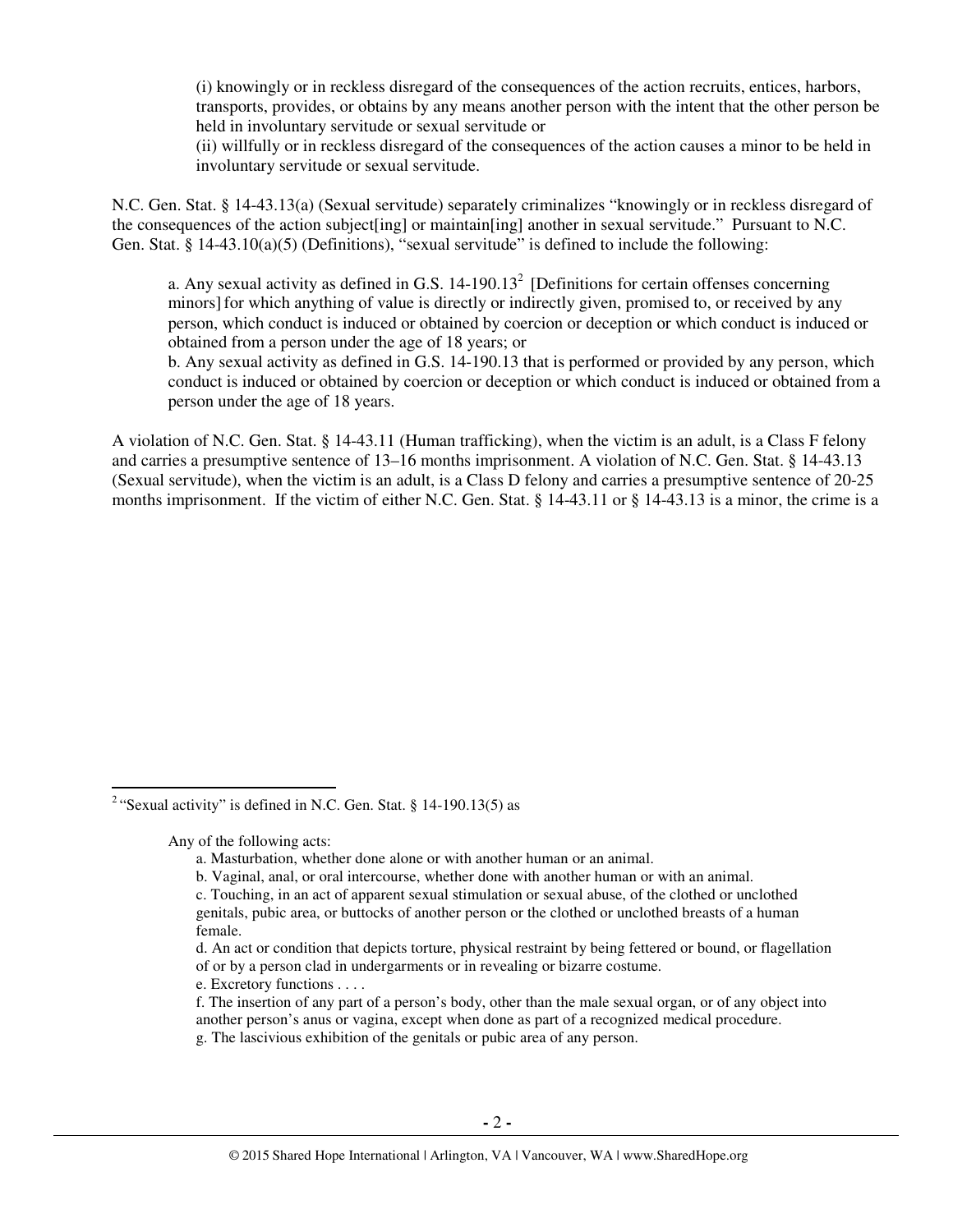Class C felony and carries a presumptive sentence of 58–73 months imprisonment.<sup>3</sup> N.C. Gen. Stat. §§ 14-43.11(b), 14-43.13(b), 15A-1340.17(c).<sup>4</sup>

Also contained in Article 10A (Human trafficking), N.C. Gen. Stat. § 14-43.14 (Unlawful sale, surrender, or purchase of a minor) makes it a crime when a person,

acting with willful or reckless disregard for the life or safety of a minor, participates in any of the following: the acceptance, solicitation, offer, payment, or transfer of any compensation, in money, property, or other thing of value, at any time, by any person in connection with the unlawful acquisition or transfer of the physical custody of a minor, except as ordered by the court.<sup>5</sup>

Violation of this provision is a Class F felony, which carries a presumptive sentence of 13–16 months imprisonment and a minimum fine of \$5,000, and "[f]or each subsequent violation, a person is guilty of a Class F felony and shall pay a minimum fine of ten thousand dollars (\$10,000)." N.C. Gen. Stat. §§ 14- 43.12(b), 15A 1340.17(c). This offense does not specify the sale, surrender or purchase of a minor for the purpose of engaging the minor in commercial sexual activity, however, pursuant to § 14-43.14(d), "A violation of this section is a lesser included offense of G.S. 14-43.11 [Human trafficking]," which includes trafficking for sexual servitude, indicating the intent that this offense could apply in cases involving sex trafficking of minors. Additionally, N.C. Gen. Stat. § 14-43.14(e) states,

When a person is convicted of a violation of this section, the sentencing court shall consider whether the person is a danger to the community and whether requiring the person to register as a sex offender pursuant to Article 27A of this Chapter would further the purposes of that Article as stated in G.S. 14-208.5. If the sentencing court rules that the person is a danger to the community and that the person shall register, then an order shall be entered requiring the person to register.

 $3$  The sentences of imprisonment provided throughout this report are based on the assumption that the defendant has no prior felony or misdemeanor convictions, and that there are no aggravating or mitigating factors. A defendant with prior felony or misdemeanor convictions may be subject to a greater minimum sentence of imprisonment pursuant to N.C. Gen. Stat. §§ 15A-1340.14, 15A-1340.21. The presence of aggravating factors, such as where the "defendant involved a person under the age of 16 in the commission of the crime," "the offense is a violation of…[human trafficking and sexual servitude]…and involved multiple victims", or "the offense is a violation of

 $\overline{a}$ 

<sup>…[</sup>human trafficking and sexual servitude]…and the victim suffered serious injury as result of the offense", at least in felony convictions, may subject the defendant to an increased minimum sentence of imprisonment, while the presence of mitigating factors may decrease the sentencing range applicable to a defendant. N.C. Gen. Stat. §§ 15A-1340.16(d)(13), (19a), (19b), (e). The text of N.C. Gen. Stat. § 15A-1340.16 included here and elsewhere in this report includes amendments made by the enactment of House Bill 465, during the first session of the 2015 North Carolina Legislature. (effective November 30, 2015).

<sup>&</sup>lt;sup>4</sup> Pursuant to N.C. Gen. Stat. § 15A-1340.17(f), "[u]nless provided otherwise in a statute establishing a punishment for a specific crime, for offenders sentenced for a Class B1 through E felony that is a reportable conviction subject to the registration requirement of Article 27A of Chapter 14 of the General Statutes, the maximum term of imprisonment shall be equal to the sum of the minimum term of imprisonment and twenty percent (20%) of the minimum term of imprisonment, rounded to the next highest month, plus 60 additional months."

 $<sup>5</sup>$  N.C. Gen. Stat. § 14-43.14(a) further provides, "This section does not apply to actions that are ordered by a court,</sup> authorized by statute, or otherwise lawful."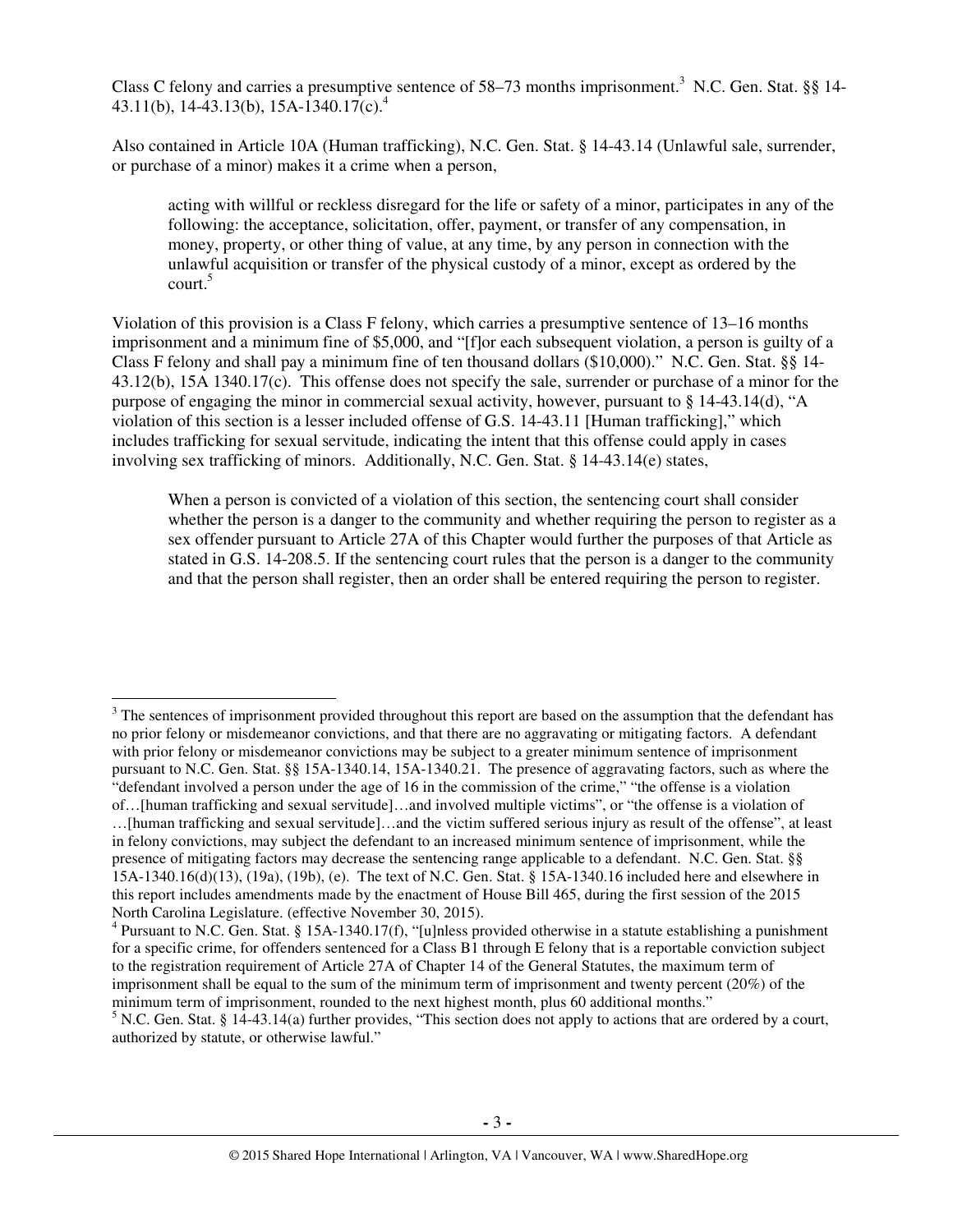*1.2 Commercial sexual exploitation of children (CSEC) is identified as a separate and distinct offense from general sexual offenses, which may also be used to prosecute those who commit commercial sex offenses against minors.*

Several laws treat CSEC separately from non-commercial sex offenses.

1. N.C. Gen. Stat. § 14-205.1 (Solicitation of prostitution) states that "any person who solicits another for the purpose of prostitution is guilty of a Class 1 misdemeanor for a first offense and a Class H felony for a second subsequent offense." Additionally, "any person 18 years of age or older who willfully solicits a minor for the purpose of prostitution is guilty of a Class G felony." N.C. Gen. Stat.  $\S 14{\text -}203(5)^1$ (Definitions) defines "prostitution" as

The performance of, offer of, or agreement to perform vaginal intercourse, any sexual  $act<sup>6</sup>$  as defined in G.S. 14–27.1, or any sexual contact<sup>7</sup> as defined in G.S. 14–27.1, for the purpose of sexual arousal or gratification for any money or other consideration.

A Class 1 misdemeanor is punishable by 1–45 days imprisonment. N.C. Gen. Stat. §§ 14-205.1, 15A- $1340.23(c)(2)$ . A Class H felony is punishable by a presumptive sentence of 5–6 months imprisonment and a Class G felony is punishable by a presumptive sentence of 10–13 months imprisonment. N.C. Gen. Stat. §§ 14-205.1, 15A-1340.17(c).

2. N.C. Gen. Stat. §14-205.2 (Patronizing a prostitute) provides that

(a) Any person who willfully performs any of the following acts with a person not his or her spouse commits the offense of patronizing a prostitute:

(1) Engages in vaginal intercourse, any sexual act<sup>8</sup> as defined in G.S. 14–27.1, or any sexual contact<sup>9</sup> as defined in G.S. 14–27.1, for the purpose of sexual arousal or gratification with a prostitute.

(2) Enters or remains in a place of prostitution with intent to engage in vaginal intercourse, any sexual act as defined in G.S.14–27.1, or any sexual contact as defined in G.S. 14–27.1, for the purpose of sexual arousal or gratification.

A violation of N.C. Gen. Stat. § 14-205.2 is a Class F felony "if the defendant is 18 years of age or older and the prostitute is a minor." A Class F felony is punishable by a presumptive sentence of 13– 16 months imprisonment. N.C. Gen. Stat. §§ 14-205.2, 15A-1340.17(c).

3. N.C. Gen. Stat. §14-205.3 (Promoting prostitution) states that

- (i) touching the sexual organ, anus, breast, groin, or buttocks of any person,
- (ii) a person touching another person with their own sexual organ, anus, breast, groin, or buttocks, or
- (iii) a person ejaculating, emitting, or placing semen, urine, or feces upon any part of another person.

 $\overline{a}$ 

<sup>&</sup>lt;sup>6</sup> N.C. Gen. Stat. § 14-27.1(4) (Definitions) defines "sexual act" to include "cunnilingus, fellatio, analingus, or anal intercourse, but does not include vaginal intercourse. Sexual act also means the penetration, however slight, by any object into the genital or anal opening of another person's body: provided that it shall be an affirmative defense that the penetration was for accepted medical purposes."

<sup>&</sup>lt;sup>7</sup> N.C. Gen. Stat. § 14-27.1(5) (Definitions) defines "sexual contact" to mean

<sup>8</sup> *See supra* note 6.

<sup>9</sup> *See supra* note 7.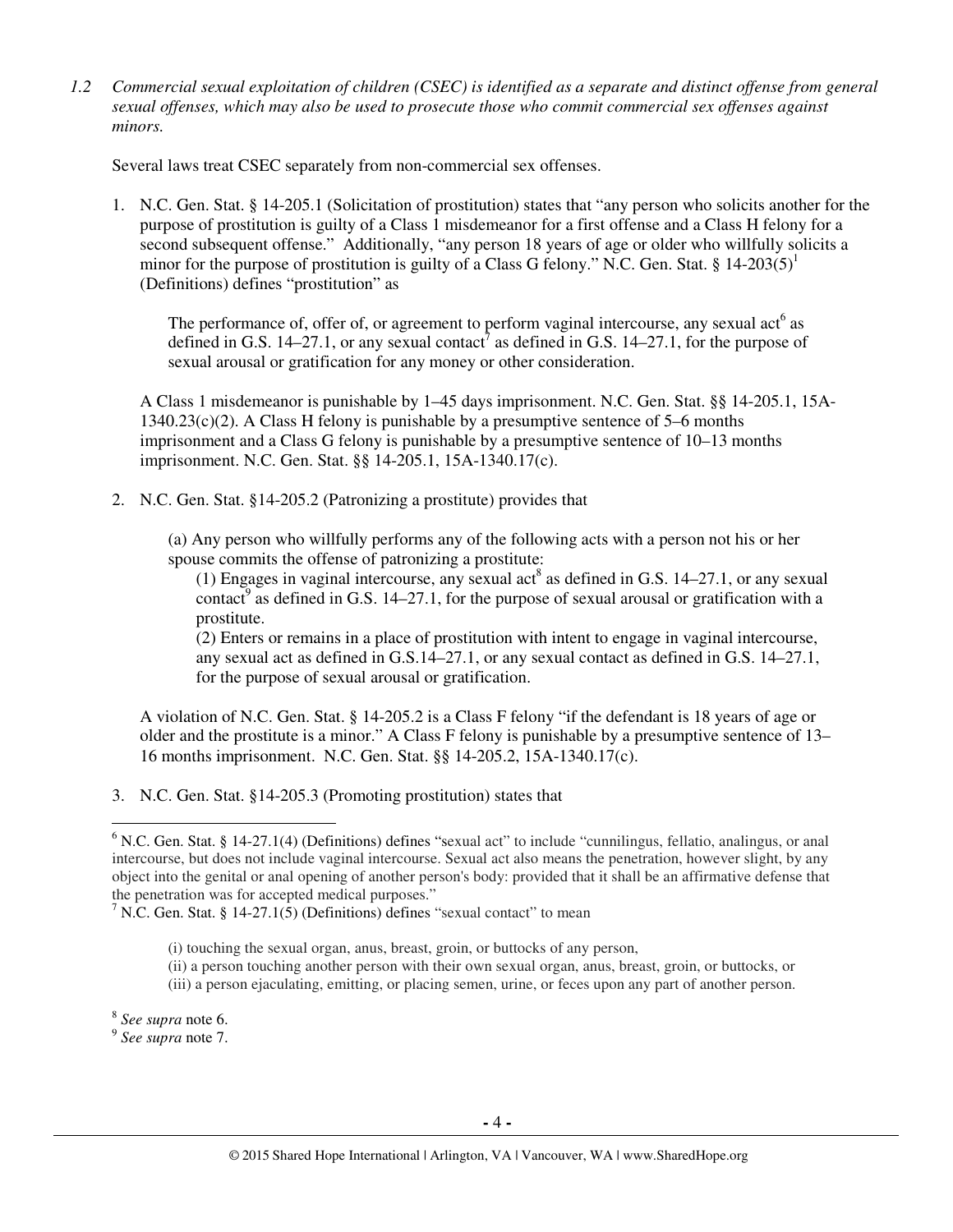(b) Any person who willfully performs any of the following acts commits the offense of promoting prostitution of a minor or mentally disabled person:

(1) Advances prostitution as defined in G.S.  $14-203$ ,<sup>10</sup> where a minor or severely or profoundly mentally disabled person engaged in prostitution, or any person engaged in prostitution in the place of prostitution is a minor or is severely or profoundly mentally disabled at the time of the offense.

(2) Profits from prostitution by any means where the prostitute is a minor or is severely or profoundly mentally disabled at the time of the offense.

 (3) Confines a minor or a severely or profoundly mentally disabled person against the person's will by the infliction or threat of imminent infliction of great bodily harm, permanent disability, or disfigurement or by administering to the minor or severely or profoundly mentally disabled person, without the person's consent or by threat or deception and for other than medical purposes, any alcoholic intoxicant or a drug as defined in Article 5 of Chapter 90 of the General Statutes (North Carolina Controlled Substances Act) and does any of the following:

a. Compels the minor or severely or profoundly mentally disabled person to engage in prostitution.

b. Arranges a situation in which the minor or severely or profoundly mentally disabled person may practice prostitution.

c. Profits from prostitution by the minor or severely or profoundly mentally disabled person.

Generally, a violation of N.C. Gen. Stat.  $\S 14-205.3(b)(1)$  or (2) is a class D felony which is punishable by a presumptive sentence of 20–25 months imprisonment. However, a violation of N.C. Gen. Stat. §14-205.2(b)(3) is a Class C felony and carries a presumptive sentence of 58–73 months imprisonment. N.C. Gen. Stat. §§ 14-205.3(c), (d), 15A-1340.17(c).

4. N.C. Gen. Stat. § 14-190.16(a) (First degree sexual exploitation of a minor) makes it an offense if a person, while "knowing the character or content of the material or performance,"

1. Soliciting another for the purpose of prostitution.

 $\overline{a}$ 

- 2. Arranging or offering to arrange a meeting of persons for the purpose of prostitution.
- 3. Directing another to a place knowing the direction is for the purpose of prostitution.
- 4. Using the Internet, including any social media Web site, to solicit another for the purpose of prostitution.

b. Keeping a place of prostitution by controlling or exercising control over the use of any place that could offer seclusion or shelter for the practice of prostitution and performing any of the following acts when acting as other than a prostitute or a patron of a prostitute:

- 1. Knowingly granting or permitting the use of the place for the purpose of prostitution.
- 2. Granting or permitting the use of the place under circumstances from which the person should reasonably know that the place is used or is to be used for purposes of prostitution.

 $10$  N.C. Gen. Stat. § 14-203(1) (Definitions) defines "advancing prostitution" to include

a. Soliciting for a prostitute by performing any of the following acts when acting as other than a prostitute or a patron of a prostitute:

<sup>3.</sup> Permitting the continued use of the place after becoming aware of facts or circumstances from which the person

should know that the place is being used for the purpose of prostitution.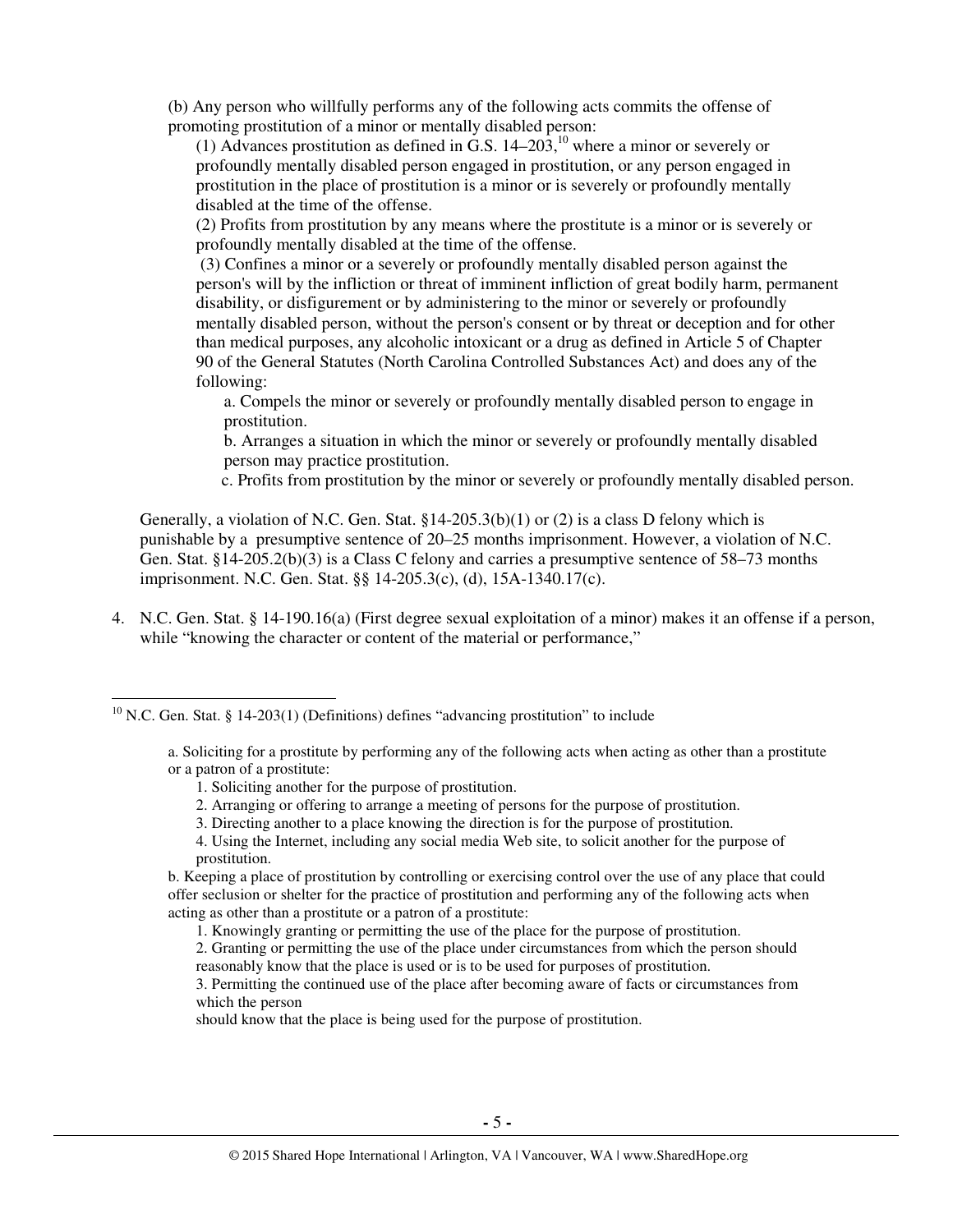(1) Uses, employs, induces, coerces, encourages, or facilitates a minor to engage in or assist others to engage in sexual activity for a live performance or for the purpose of producing material that contains a visual representation depicting this activity; or

(2) Permits a minor under his custody or control to engage in sexual activity for a live performance or for the purpose of producing material that contains a visual representation depicting this activity; or (3) Transports or finances the transportation of a minor through or across this State with the intent that the minor engage in sexual activity for a live performance or for the purpose of producing material that contains a visual representation depicting this activity; or

(4) Records, photographs, films, develops, or duplicates for sale or pecuniary gain material that contains a visual representation depicting a minor engaged in sexual activity.

First degree sexual exploitation of a minor is a Class C felony, which carries a sentence of 58–73 months imprisonment. N.C. Gen. Stat. §§ 14-190.16(d), 15A-1340.17(c).

5. N.C. Gen. Stat. § 14-190.17 (Second degree sexual exploitation of a minor) makes it an offense if a person, "knowing the character or content of the material,"

(1) Records, photographs, films, develops, or duplicates material that contains a visual representation of a minor engaged in sexual activity; or

(2) Distributes, transports, exhibits, receives, sells, purchases, exchanges, or solicits material that contains a visual representation of a minor engaged in sexual activity.

Second degree sexual exploitation of a minor is a Class E felony, which carries a sentence of 20–25 months imprisonment. N.C. Gen. Stat. §§ 14-190.17(d), 15A-1340.17(c).

6. N.C. Gen. Stat. § 14-190.6 (Employing or permitting minor to assist in offense under Article) makes it a crime if any person 18 or older "intentionally, in any manner, hires, employs, uses or permits any minor under the age of 16 years to do or assist in doing any act or thing constituting an offense under this Article [Offenses against Public Morality and Decency] and involving any material, act or thing he knows or reasonably should know to be obscene within the meaning of G.S. 14-190.1 [Obscene literature and exhibitions] . . . .  $^{11}$  A violation of N.C. Gen. Stat. § 14-190.6 is a Class I felony, which carries a presumptive sentence of 4–6 months imprisonment. N.C. Gen. Stat. §§ 14-190.6, 15A-1340.17(c).

Certain non-commercial sexual offenses against children also may be applicable in cases of commercial sexual exploitation of a child. These include the following statutes:

1. N.C. Gen. Stat. § 14-39(a) (Kidnapping) states in part,

l

(a) Any person who shall unlawfully confine, restrain, or remove from one place to another, any other person 16 years of age or over without the consent of such person, or any other person under the age of 16 years without the consent of a parent or legal custodian of such person, shall be guilty of kidnapping if such confinement, restraint or removal is for the purpose of:

 $11$  Material is "obscene" if all of the following apply: "(1) The material depicts or describes in a patently offensive way sexual conduct specifically defined by subsection (c) of this section; and (2) The average person applying contemporary community standards relating to the depiction or description of sexual matters would find that the material taken as a whole appeals to the prurient interest in sex; and (3) The material lacks serious literary, artistic, political, or scientific value; and (4) The material as used is not protected or privileged under the Constitution of the United States or the Constitution of North Carolina." N.C. Gen. Stat. §14-190.1(b).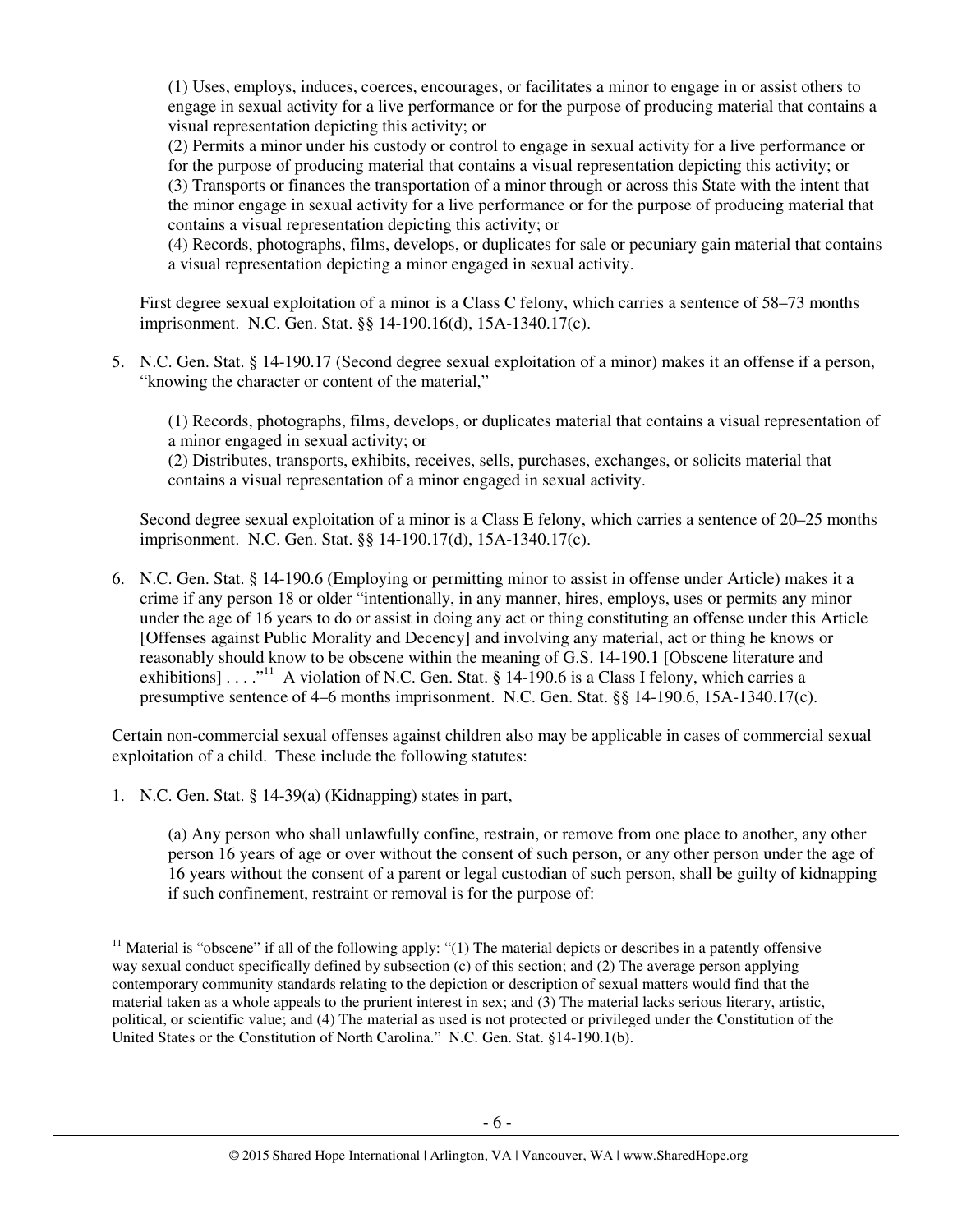. . . .

 $\overline{a}$ 

(5) Trafficking another person with the intent that the other person be held in involuntary servitude or sexual servitude in violation of G.S. 14-43.11 [Human trafficking].

(6) Subjecting or maintaining such other person for sexual servitude in violation of G.S. 14-43.13 [Sexual servitude].

Kidnapping is a Class C felony where "the person kidnapped either was not released by the defendant in a safe place or had been seriously injured or sexually assaulted," which carries a presumptive sentence of 58– 73 months imprisonment. N.C. Gen. Stat. §§ 14-39(b), 15A-1340.17(c). Where "the person kidnapped was released in a safe place by the defendant and had not been seriously injured or sexually assaulted, the offense is kidnapping in the second degree and is punishable as a Class E felony," which carries a presumptive sentence of 20–25 months imprisonment. N.C. Gen. Stat. §§ 14-39(b), 15A-1340.17(c).

2. N.C. Gen. Stat. § 14-202.3(a) (Solicitation of child by computer or certain other electronic devices to commit an unlawful sex act) criminalizes the solicitation of a child by a computer by stating,

A person is guilty of solicitation of a child by a computer if the person is 16 years of age or older and the person knowingly, with the intent to commit an unlawful sex act, entices, advises, coerces, orders, or commands, by means of a computer or any other device capable of electronic data storage or transmission, a child who is less than 16 years of age and at least five years younger than the defendant, or a person the defendant believes to be a child who is less than 16 years of age and who the defendant believes to be at least five years younger than the defendant, to meet with the defendant or any other person for the purpose of committing an unlawful sex act. . . .

Violation of N.C. Gen. Stat. § 14-202.3 is generally a Class H felony, which carries a presumptive sentence of 5–6 months imprisonment; however, if the defendant actually appears at the intended meeting location, the violation is a Class G felony carrying a presumptive sentence of 10–13 months imprisonment. N.C. Gen. Stat. §§ 14-202.3(c), 15A-1340.17(c).

*1.3 Prostitution statutes refer to the sex trafficking statute to identify the commercially sexually exploited minor as a trafficking victim.* 

N.C. Gen. Stat. § 14-204(c) (Prostitution) references both N.C. Gen. Stat. § 14-43.11 (Human trafficking) and N.C. Gen. Stat. § 14-43.13 (Sexual servitude) so that minors are subject to prosecution but instead are directed to social services. However, N.C. Gen. Stat. § 14-205.1 (Solicitation of prostitution), §14-205.2 (Patronizing a prostitute), and § 14-205.3 (Promoting prostitution) do not refer to the human trafficking or sexual servitude statutes or otherwise clarify the minor victim's status as a trafficking victim.

*1.4 The state racketeering or gang crimes statute includes sex trafficking and commercial sexual exploitation of children (CSEC) offenses as predicate acts allowing the statute to be used to prosecute trafficking crimes.* 

North Carolina's RICO statute<sup>12</sup> provides solely civil remedies and does not impose criminal liability or financial penalties on criminal enterprises that engage in domestic minor sex trafficking. The offense of

<sup>&</sup>lt;sup>12</sup> North Carolina's Racketeer Influenced and Corrupt Organizations Act (RICO Act) is codified under N.C. General Statutes Chapter 75D. N.C. Gen. Stat. § 75D-4 prohibits engaging in racketeering activity or a pattern thereof and any direct or indirect participation or direction of an enterprise (defined by  $\S$  75D-3(a) as ranging from a single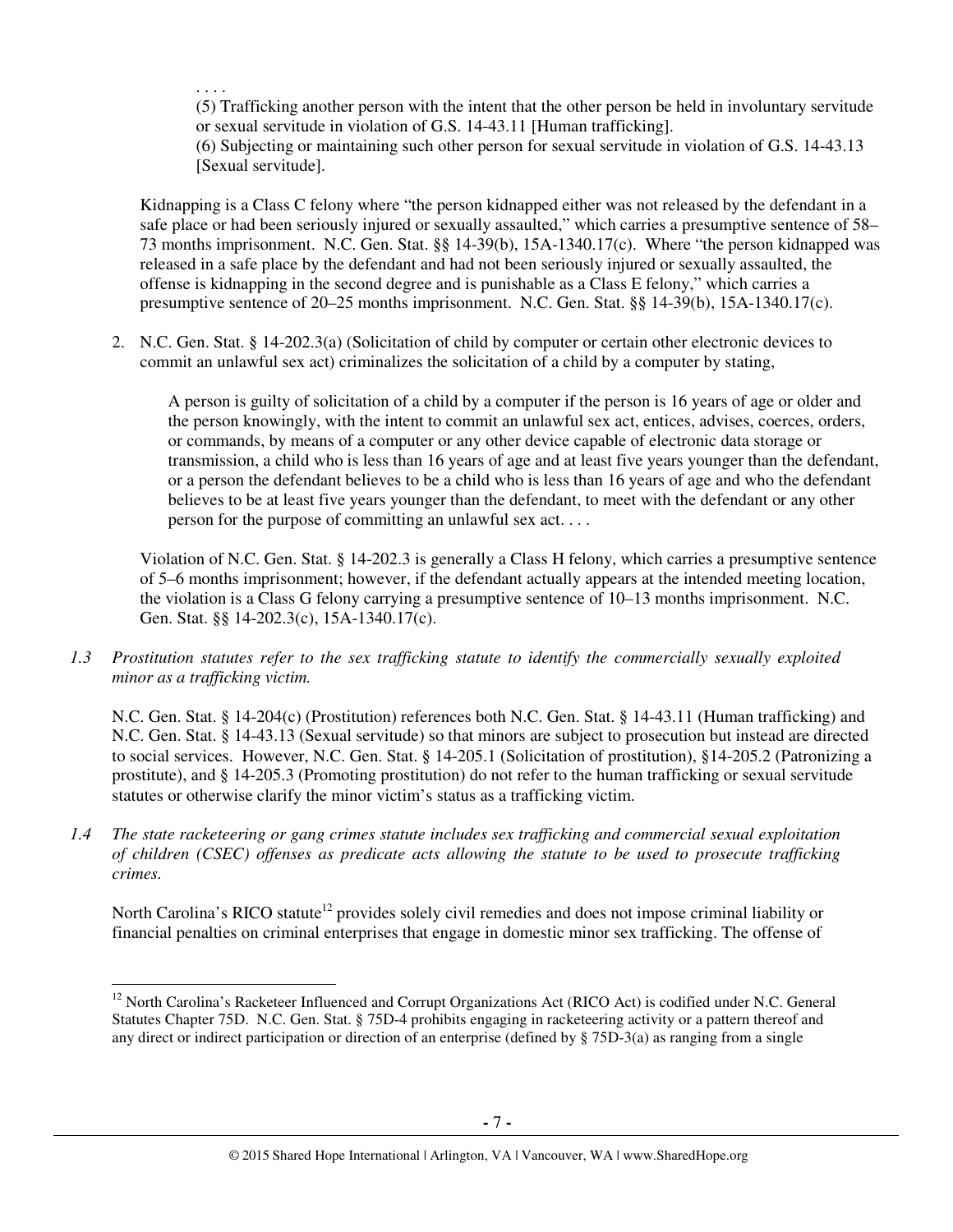continuing criminal enterprise under N.C. Gen. Stat. § 14-7.20, however, does impose criminal penalties on such enterprises. N.C. Gen. Stat. § 14-7.20 provides,

(a) Except as otherwise provided in subsection (a1) of this section, any person who engages in a continuing criminal enterprise shall be punished as a Class H felon and in addition shall be subject to the forfeiture prescribed in subsection (b) of this section.

(a1) Any person who engages in a continuing criminal enterprise where the felony violation required by subdivision  $(c)(1)$  of this section is a violation of G.S. 14–10.1 shall be punished as a Class D felon and, in addition, shall be subject to the forfeiture prescribed in subsection (b) of this section.

(b) Any person who is convicted under subsection (a) or (a)(1) of this section of engaging in a continuing criminal enterprise shall forfeit to the State of North Carolina:

(1) The profits obtained by the person in the enterprise, and

(2) Any of the person's interest in, claim against, or property or contractual rights of any kind affording a source of influence over, such enterprise.

- (c) For purposes of this section, a person is engaged in a continuing criminal enterprise if:
	- (1) The person violates any provision of this Chapter, the punishment of which is a felony; and
	- (2) The violation is a part of a continuing series of violations of this Chapter:
		- a. Which are undertaken by the person in concert with five or more other persons with respect to whom the person occupies a position of organizer, a supervisory position, or any other position of management; and
		- b. From which the person obtains substantial income or resources.

All CSEC and trafficking offenses are felonies under Chapter 14 (Criminal Law) of the N.C. General Statutes. Because felonies are included as felonies under this definition of criminal enterprises, acts of commercial sexual exploitation qualify as predicate crimes for prosecution of some criminal enterprises involved in domestic minor sex trafficking under N.C. Gen. Stat. § 14-7.20. Thus for organizations of five or more persons, the organizers or managers may be criminally prosecuted and subject to forfeiture under this criminal statute as well as civil forfeiture procedures under the RICO Act. Unfortunately this precludes prosecution of smaller organizations and non-management participants of the enterprise.

person to legally organized entities and informal entities) engaging in such activities. The definition of racketeering activity includes all CSEC and trafficking offenses. See § 75D-3(b)-(c).

 $\overline{a}$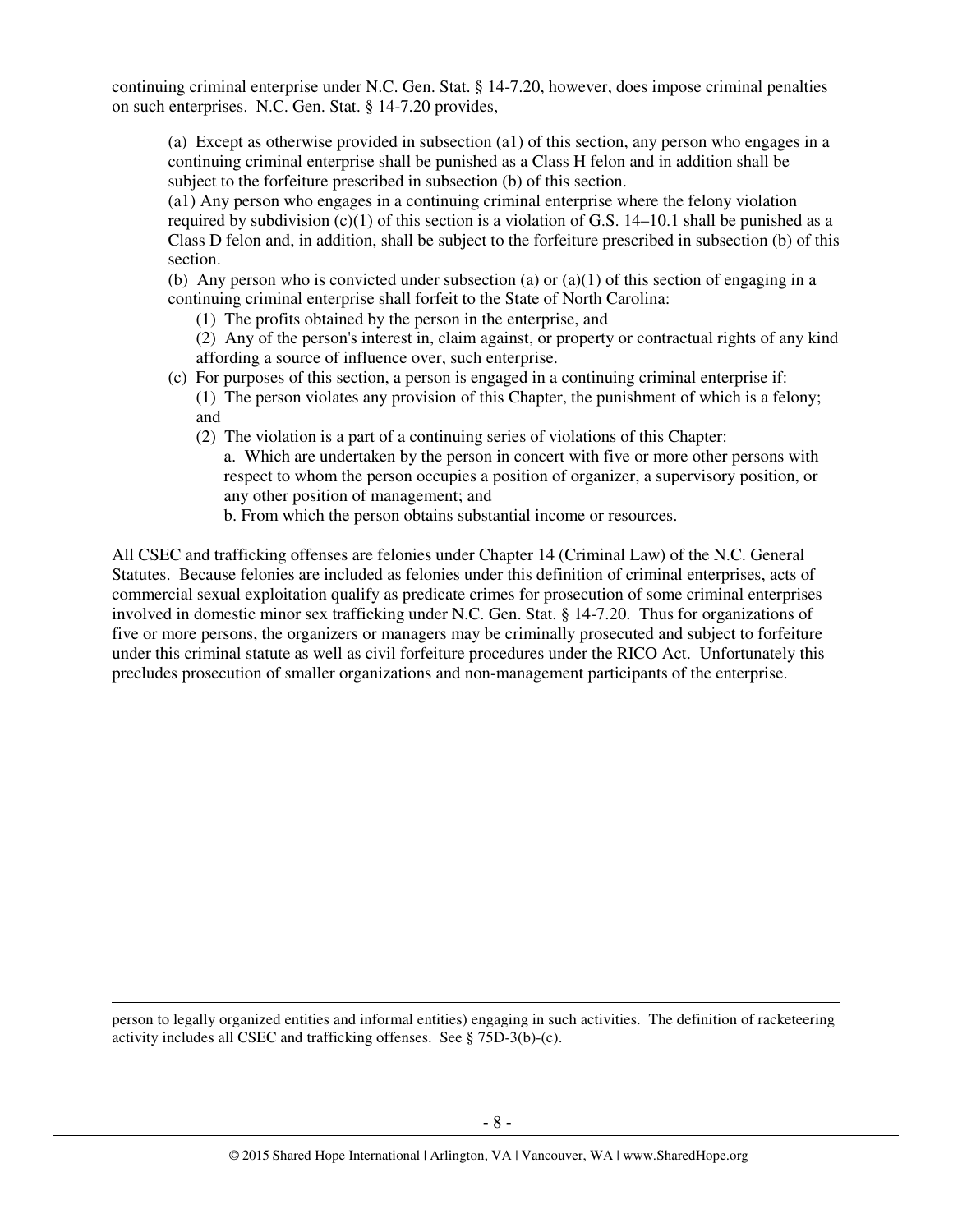#### FRAMEWORK ISSUE 2: CRIMINAL PROVISIONS ADDRESSING DEMAND

#### *Legal Components:*

- *2.1 The state sex trafficking law can be applied to buyers of commercial sex acts with a victim of domestic minor sex trafficking.*
- *2.2 Buyers of commercial sex acts with a minor can be prosecuted under commercial sexual exploitation of children (CSEC) laws.*
- *2.3 Solicitation of prostitution laws differentiate between buying sex acts with an adult and buying sex acts with a minor under 18.*
- *2.4 Penalties for buyers of commercial sex acts with minors are as high as federal penalties.*
- *2.5 Using the Internet or electronic communications to lure, entice, or purchase, or attempt to lure, entice, or purchase commercial sex acts with a minor is a separate crime or results in an enhanced penalty for buyers.*
- *2.6 No age mistake defense is permitted for a buyer of commercial sex acts with any minor under 18.*
- *2.7 Base penalties for buying sex acts with a minor under 18 are sufficiently high and not reduced for older minors.*
- *2.8 Financial penalties for buyers of commercial sex acts with minors are sufficiently high to make it difficult for buyers to hide the crime.*
- *2.9 Buying and possessing child pornography carries penalties as high as similar federal offenses.*
- *2.10 Convicted buyers of commercial sex acts with minors and child pornography are required to register as sex offenders.*

\_\_\_\_\_\_\_\_\_\_\_\_\_\_\_\_\_\_\_\_\_\_\_\_\_\_\_\_\_\_\_\_\_\_\_\_\_\_\_\_\_\_\_\_\_\_\_\_\_\_\_\_\_\_\_\_\_\_\_\_\_\_\_\_\_\_\_\_\_\_\_\_\_\_\_\_\_\_\_\_\_\_\_\_\_\_\_\_\_\_\_\_\_\_

#### *Legal Analysis:*

*2.1 The state sex trafficking law can be applied to buyers of commercial sex acts with a victim of domestic minor sex trafficking.* 

A buyer of commercial sex with a minor could be prosecuted under N.C. Gen. Stat. § 14-43.13 (Sexual servitude). N.C. Gen. Stat. § 14-43.13 separately criminalizes "knowingly or in reckless disregard to the consequences of the action subject[ing] or maintain[ing] another in sexual servitude." N.C. Gen. Stat. § 14- 43.13(a). N.C. Gen. Stat. § 14-43.10(a)(5) defines "sexual servitude" as,

a. Any sexual activity as defined in G.S. 14-190.13 [Definitions for certain offenses concerning minors] for which anything of value is directly or indirectly given, promised to, or received by any person, which conduct is induced or obtained by coercion or deception or which conduct is induced or obtained from a person under the age of 18 years; or

b. Any sexual activity as defined in G.S. 14-190.13 that is performed or provided by any person, which conduct is induced or obtained by coercion or deception or which conduct is induced or obtained from a person under the age of 18 years.

The act of knowingly or in reckless disregard to the consequences of the action subjecting a person who is a minor to "sexual activity"<sup>13</sup> for which "anything of value" was given, promised or received to induce or obtain that activity appears to capture the crime of buying a commercial sex act with a minor and fall under N.C. Gen. Stat. § 14-43.13(a) (Sexual servitude).

 $\overline{a}$ 

<sup>13</sup> *See supra* note 2.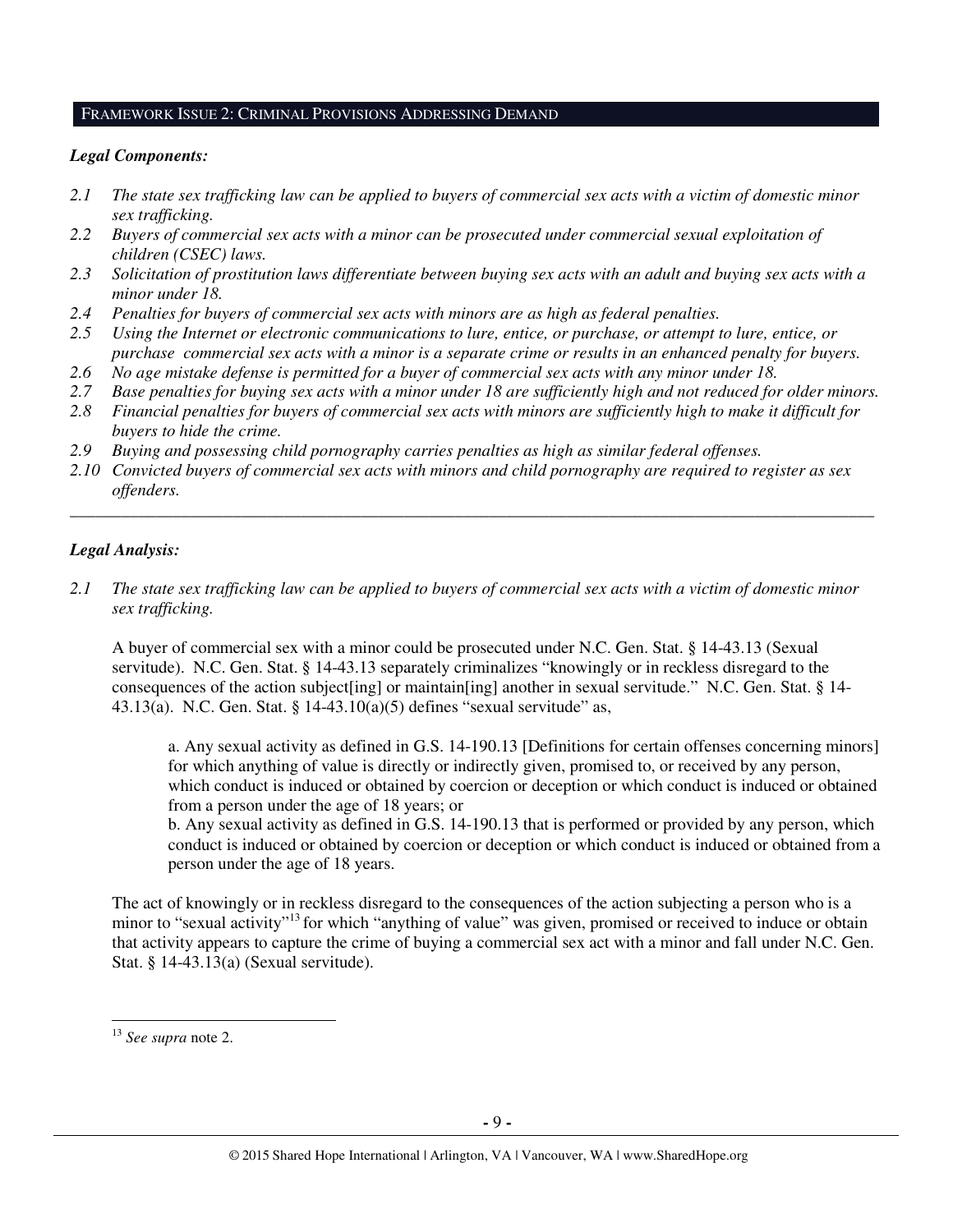North Carolina's human trafficking law can also apply to buyers of sex with minors following federal precedent though the term "obtain." N.C. Gen. Stat. § 14-43.11(a) (Human trafficking), states in part,

A person commits the offense of human trafficking when that person

(i) knowingly or in reckless disregard of the consequences of the action. . . . obtains<sup>14</sup> by any means another person with the intent that the other person be held in involuntary servitude or sexual servitude or

(ii) willfully or in reckless disregard of the consequences of the action causes a minor to be held in involuntary servitude or sexual servitude.

The offense of unlawful sale, surrender, or purchase of a minor under N.C. Gen. Stat. § 14-43.14 criminalizes "the acceptance, solicitation, offer, payment, or transfer of any compensation, in money, property, or other thing of value, at any time, by any person in connection with the unlawful acquisition or transfer of the physical custody of a minor," but does not specifically reference "solicitation" or "payment" for the purpose of engaging in sex acts with a minor so it does not clearly apply to buyers of commercial sex acts with minors.

- 2.1.1 Recommendation: Amend N.C. Gen. Stat. § 14-43.13 (Sexual servitude) to clarify that buyer conduct is included as a violation of N.C. Gen. Stat. § 14-43.13.<sup>15</sup>
- *2.2 Buyers of commercial sex acts with a minor can be prosecuted under commercial sexual exploitation of children (CSEC) laws.*

 $\overline{a}$ 

CSEC laws separately criminalize buying sex with a minor. N.C. Gen. Stat. § 14-205.1 (Solicitation of prostitution) states,

Except as otherwise provided in this section, any person who solicits another for the purpose of

<sup>14</sup> *See United States v. Jungers*, 702 F.3d 1066 (8th Cir. 2013). In this case, the Eighth Circuit held that the federal sex trafficking law, 18 U.S.C. § 1591 (Sex trafficking of children or by force, fraud, or coercion) applies to buyers of sex with minors. Reversing a District of South Dakota ruling that Congress did not intend the string of verbs constituting criminal conduct under 18 U.S.C. § 1591(a)(1) ("recruits, entices, harbors, transports, provides, obtains, or maintains") to reach the conduct of buyers (United States v. Jungers, 834 F. Supp. 2d 930, 931 (D.S.D. 2011)), the Eighth Circuit concluded that 18 U.S.C. § 1591 does not contain "a latent exemption for purchasers" because buyers can "engage in at least some of the prohibited conduct." Jungers, 702 F. 3d 1066, 1072. Congress codified Jungers clarifying that the federal sex trafficking law is intended to apply to buyers in the Justice for Victims of Trafficking Act (JVTA) of 2015 Pub. L. No. 114-22, 129 Stat 227), enacted on May 29, 2015. The JVTA adds the terms "patronize" and "solicit" to the list of prohibited conduct and expressly states, "section 108 of this title amends section 1591 of title 18, United States Code, to add the words 'solicits or patronizes' to the sex trafficking statute making absolutely clear for judges, juries, prosecutors, and law enforcement officials that criminals who purchase sexual acts from human trafficking victims may be arrested, prosecuted, and convicted as sex trafficking offenders when this is merited by the facts of a particular case." Id. at Sec. 109. The Eighth Circuit decision in *United States v. Jungers* and the federal sex trafficking law as amended by the Justice for Victims of Trafficking Act establish persuasive authority when state courts interpret the string of verbs constituting prohibited conduct in state sex trafficking laws (in particular the term "obtains") to the extent such interpretation does not conflict with state case law.

<sup>&</sup>lt;sup>15</sup> See generally SHARED HOPE INTERNATIONAL, "Eliminating the Third Party Control Barrier to Identifying Juvenile Sex Trafficking Victims," JuST Response Policy Paper (2015), http://sharedhope.org/wpcontent/uploads/2015/08/Policy-Paper\_Eliminating-Third-Party-Control\_Final1.pdf (discussing need to include buyer conduct in core sex trafficking offense regardless of whether victim is under control of a third party and explaining negative impact on victims and victim-identification when buyers are excluded as sex trafficking offenders).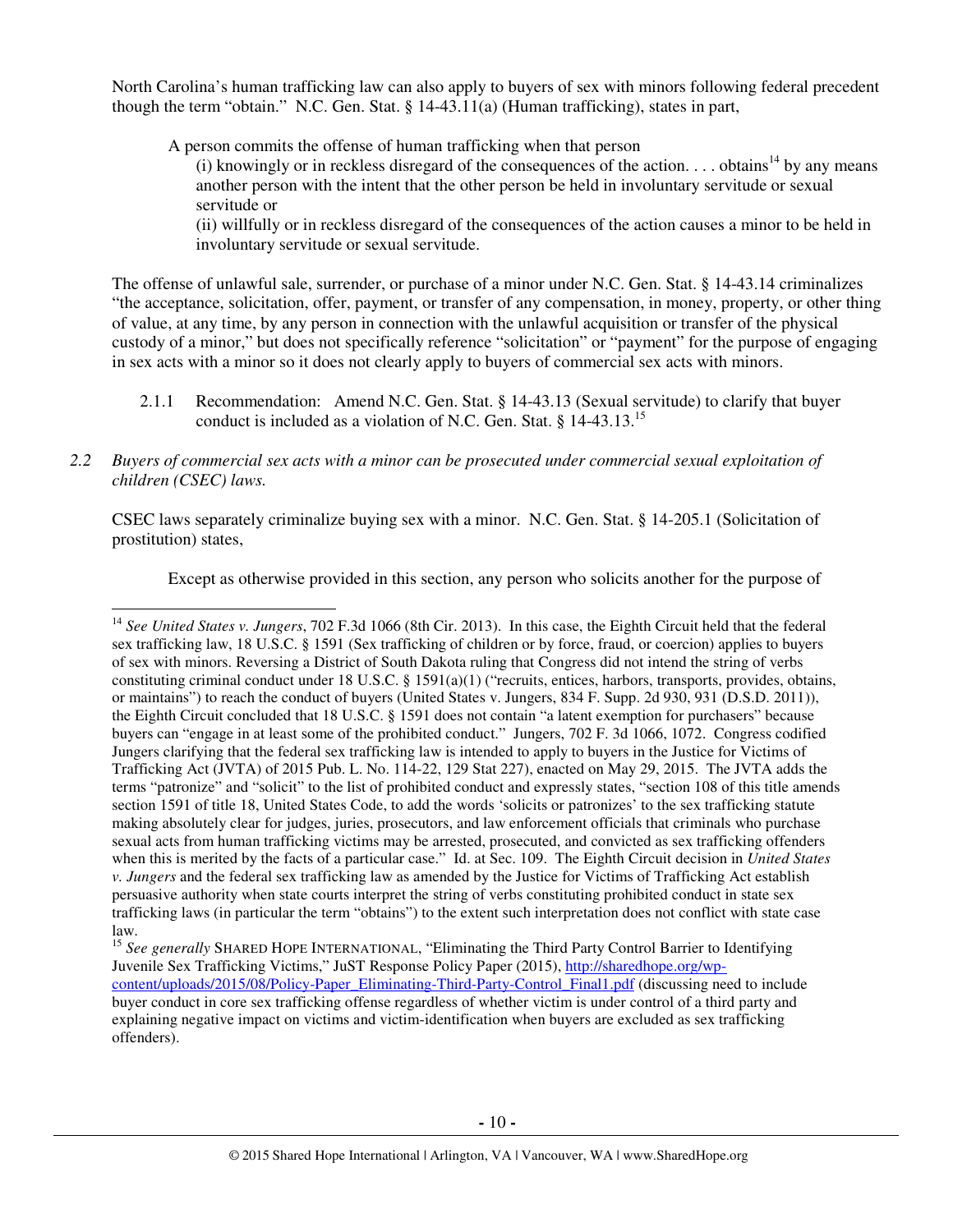prostitution is guilty of a Class 1 misdemeanor for a first offense and a Class H felony for a second or subsequent offense. Any person 18 years of age or older who willfully solicits a minor for the purpose of prostitution is guilty of a Class G felony. . . . .Punishment under this section may include participation in a program devised for the education and prevention of sexual exploitation, where available.

A Class 1 misdemeanor is punishable by 1–45 days imprisonment. N.C. Gen. Stat. §§ 14-205.1, 15A-1340.23(c)(2). A Class H felony is punishable by a presumptive sentence of 5–6 months imprisonment and a Class G felony is punishable by a presumptive sentence of 10–13 months imprisonment. N.C. Gen. Stat. §§ 14-205.1, 15A-1340.17(c).

N.C. Gen. Stat. § 14-205.2 (Patronizing a prostitute) states,

(a) Any person who willfully performs any of the following acts with a person not his or her spouse commits the offense of patronizing a prostitute:

(1) Engages in vaginal intercourse, any sexual act as defined in G.S.  $14-27.1^{16}$ , or any sexual contact as defined in G.S.  $14-27.1$ ,<sup>17</sup> for the purpose of sexual arousal or gratification with a prostitute.

(2) Enters or remains in a place of prostitution with intent to engage in vaginal intercourse, any sexual act as defined in G.S. 14-27.1, or any sexual contact as defined in G.S. 14-27.1, for the purpose of sexual arousal or gratification.

A violation of N.C. Gen. Stat. §14-205.2 is a Class F felony "if the defendant is 18 years of age or older and the prostitute is a minor." A Class F felony is punishable by a presumptive sentence of 13–16 months imprisonment. N.C. Gen. Stat. §§ 14-205.2, 15A-1340.17(c).

Additionally, a buyer may be convicted, under limited circumstances, under N.C. Gen. Stat. § 14-205.3 (Promoting prostitution) which states that

(a) Any person who willfully performs any of the following acts commits promoting prostitution: (1) Advances prostitution<sup>18</sup> as defined in G.S. 14-203.

(b) Any person who willfully performs any of the following acts commits the offense of promoting prostitution of a minor . . . :

(1) Advances prostitution as defined in G.S. 14-203, where a minor . . . engaged in prostitution, or any person engaged in prostitution in the place of prostitution is a minor . . . .

(3) Confines a minor . . . against the person's will by the infliction or threat of imminent infliction of great bodily harm, permanent disability, or disfigurement or by administering to the minor . . . without the person's consent or by threat or deception and for other than medical purposes, any alcoholic intoxicant or a drug as defined in Article 5 of Chapter 90 of the General Statutes (North Carolina Controlled Substances Act) and does any of the following:

b. Arranges a situation in which the minor may . . . practice prostitution.

. . . .

l

. . . .

<sup>16</sup> *See supra* note 6 for the definition of "sexual act."

<sup>&</sup>lt;sup>17</sup> *See supra* note 7 for the definition of "sexual contact."

<sup>&</sup>lt;sup>18</sup> See supra note 10 for the definition of "advances prostitution."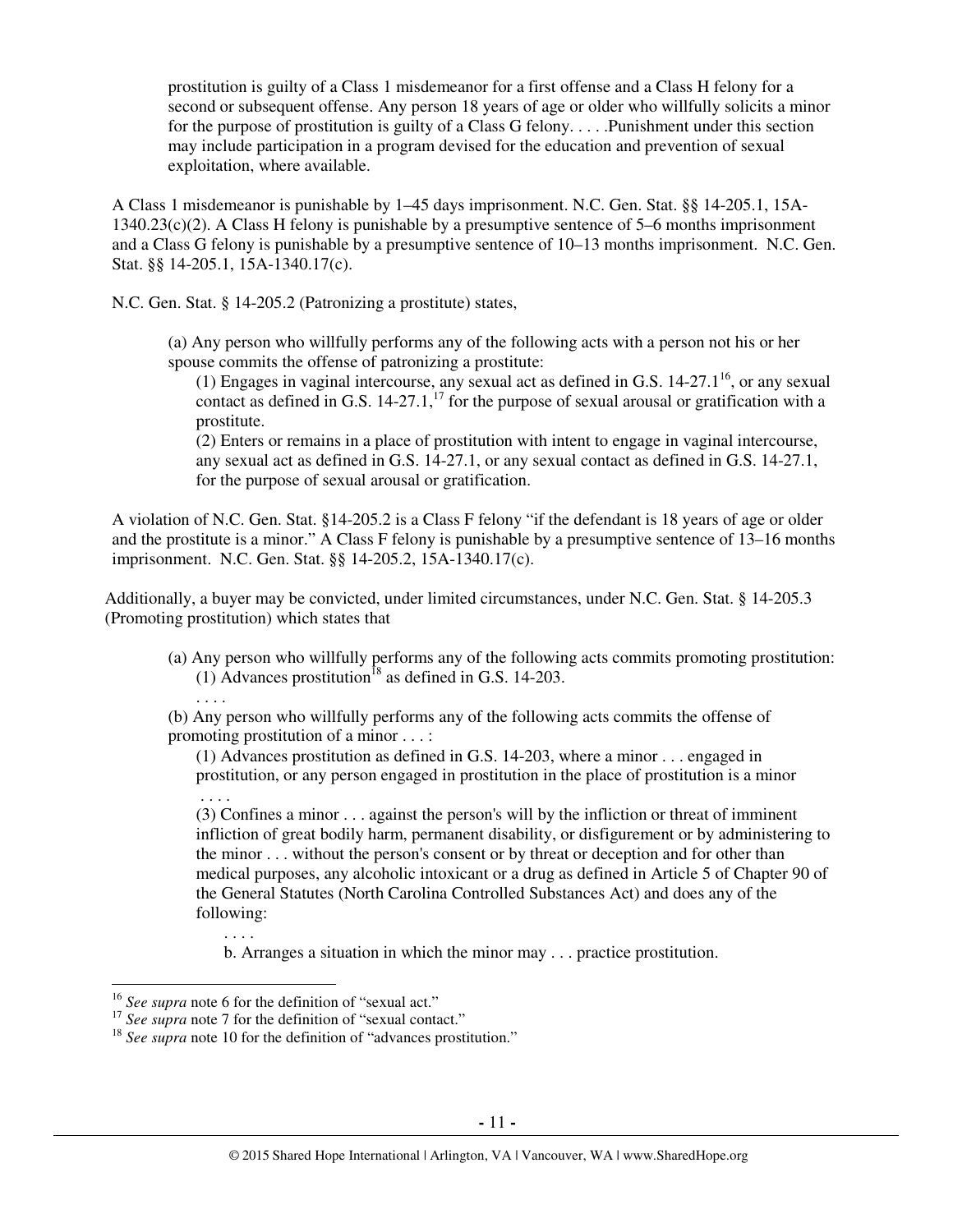Generally, a violation of N.C. Gen. Stat. §14-205.3(a) is a class D felony which is punishable by a presumptive sentence of 20-25 months imprisonment. However, a violation of N.C. Gen. Stat. §14- 205.2(b)(1) or (2) is a Class C felony which carries a sentence of 58–73 months imprisonment. N.C. Gen. Stat. §§ 14-205.3(c), (d), 15A-1340.17(c).

. . . .

*2.3 Solicitation of prostitution laws differentiate between buying sex acts with an adult and buying sex acts with a minor under 18.* 

North Carolina law differentiates between the crime of buying sex with an adult and the crime of buying sex with a minor. Under a conviction for N.C. Gen. Stat. § 14-43.11(a) (Human trafficking), the buyer will face a Class F felony when the victim of the offense is an adult and a Class C felony when the victim of the offense is a minor. A Class F felony is punishable by a presumptive sentence of 13–16 months imprisonment and a Class C felony is punishable by a presumptive sentence of 58–73 months imprisonment. N.C. Gen. Stat. §§ 14- 43.11(b), 15A-1340.17(c).

N.C. Gen. Stat. §14-205.1 (Solicitation of prostitution) enhances the penalty for a person over 18 years of age who solicits a minor for prostitution. "Any person 18 years of age or older who willfully solicits a minor for the purpose of prostitution is guilty of a Class G felony." A Class G felony carries a presumptive sentence of 10–13 months imprisonment. N.C. Gen. Stat. §§ 14-205.1, 15A-1340.17(c). In contrast, soliciting a person over 18 for prostitution is a Class 1 misdemeanor and is punishable by 1–45 days imprisonment. N.C. Gen. Stat. §§ 14- 205.1, 15A-1340.23(c)(2).

A buyer in violation of N.C. Gen. Stat. § 14-205.2 (Patronizing a prostitute) is subject to a Class F felony "if the defendant is 18 years of age or older and the prostitute is a minor." A Class F felony is punishable by a presumptive sentence of 13–16 months imprisonment. N.C. Gen. Stat. §§ 14-205.2(c), 15A-1340.17(c). A violation of N.C. Gen. Stat. § 14-205.2 when the defendant patronizes a prostitute over 18 years of age is a Class A1 misdemeanor and is punishable by 1-60 days imprisonment. N.C. Gen. Stat. §§ 14-205.2(a), 15A-1340.17(b).

Additionally, N.C. Gen. Stat. § 14-205.3 (Promoting prostitution) specifically criminalizes a person who willfully "advances prostitution"<sup>19</sup> of a minor or confines a minor against the person's will and "arranges" a situation in which the minor  $\dots$  may practice prostitution." N.C. Gen. Stat. § 14-205.3(b)(1), (b)(3)(b). Generally, a violation of N.C. Gen. Stat. §14-205.3(b)(1) or (2) is a class D felony which is punishable by a presumptive sentence of 20-25 months imprisonment. However, a violation of N.C. Gen. Stat. § 14- 205.2(b)(3) is a Class C felony and carries a presumptive sentence of 58–73 months imprisonment. N.C. Gen. Stat. §§ 14-205.3(c), (d), 15A-1340.17(c). In contrast. a violation of N.C. Gen. Stat. § 14-205.2(a) involving an adult is a Class F felony punishable by a presumptive sentence of 13–16 months imprisonment. N.C. Gen. Stat. §§ 14-205.2(a), 15A-1340.17(c).

*2.4 Penalties for buyers of commercial sex acts with minors are as high as federal penalties.* 

Buyers of commercial sex acts with minors convicted under N.C. Gen. Stat. § 14-43.11 (Human trafficking) or under N.C. Gen. Stat. § 14-43.13 (Sexual servitude), both Class C felonies where the victim is a minor, would be subject to a presumptive sentence of 58–73 months imprisonment. N.C. Gen. Stat. §§ 14-43.11(b), 14- 43.13(b), 15A-1340.17(c). To the extent that N.C. Gen. Stat. § 14-43.14 (Unlawful sale, surrender, or purchase

<sup>&</sup>lt;sup>19</sup> See supra note 10 for definition of "advances prostitution."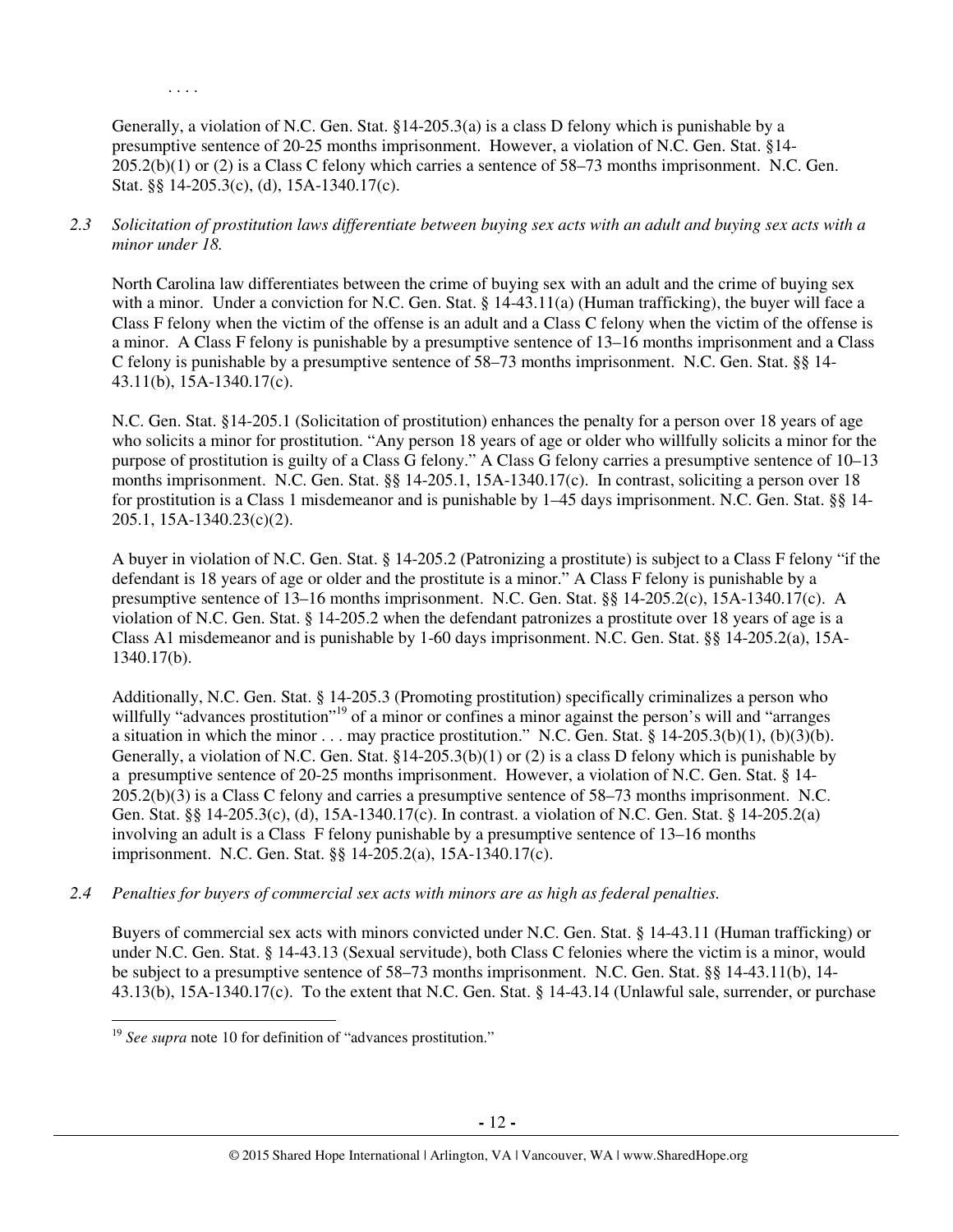of a minor) applies to buyers, violation of this provision is a Class F felony, which carries a presumptive sentence of 13–16 months' imprisonment and a minimum fine of \$5,000, and "[f]or each subsequent violation, a person is guilty of a Class F felony and shall pay a minimum fine of ten thousand dollars (\$10,000)." N.C. Gen. Stat. §§ 14-43.12(b), 15A 1340.17(c).

Several CSEC laws can be used to prosecute a buyer involved in the commission of an offense against a minor. N.C. Gen. Stat. § 14-205.1 (Solicitation of prostitution) is a Class G felony and carries a presumptive sentence of 10–13 months imprisonment. N.C. Gen. Stat. §§ 14-205.1, 15A-1340.17(c). Additionally, N.C. Gen. Stat. § 14-205.2 (Patronizing a prostitute) imposes a Class F felony on a buyer which is punishable by a presumptive sentence of 13–16 months imprisonment. N.C. Gen. Stat. §§ 14-205.2(c), 15A-1340.17(c). Under some circumstances, a buyer may be convicted of N.C. Gen. Stat. § 14-205.3 (Promoting prostitution) and sentenced to a Class D or C felony which is punishable by a presumptive sentence of 20-25 months imprisonment or 58– 73 months imprisonment, respectively. N.C. Gen. Stat. §§ 14-205.3(b)(1), (3), 15A-1340.17(c).

In comparison, if the victim is under the age of 14, a conviction under the TVPA for child sex trafficking is punishable by 15 years to life imprisonment and a fine not to exceed \$250,000. 18 U.S.C. §§ 1591(b)(1),  $3559(a)(1)$ ,  $3571(b)(3)$ . If the victim is between the ages of  $14-17$ , a conviction is punishable by 10 years to life imprisonment and a fine not to exceed \$250,000. 18 U.S.C. §§ 1591(b)(2), 3559(a)(1), 3571(b)(3). A conviction is punishable by mandatory life imprisonment, however, if the buyer has a prior conviction for a federal sex offense<sup>20</sup> against a minor. 18 U.S.C. § 3559(e)(1). To the extent buyers can be prosecuted under other federal CSEC laws,  $^{21}$  a conviction is punishable by penalties ranging from a fine not to exceed \$250,000 to life imprisonment and a fine not to exceed \$250,000. $^{22}$ 

2.4.1 Recommendation: Raise the penalty for violations of N.C. Gen. Stat. § 14-43.13 (Sexual servitude), § 14-205.1 (Solicitation of prostitution), § 14-205.2 (Patronizing prostitution), and § 14-205.3 (Promoting prostitution) to reflect the seriousness of the offenses.

<sup>&</sup>lt;sup>20</sup> Pursuant to 18 U.S.C. § 3559(e)(2), "federal sex offense" is defined as

an offense under section 1591 [18 USCS § 1591] (relating to sex trafficking of children), 2241 [18 USCS § 2241] (relating to aggravated sexual abuse), 2242 [18 USCS  $\S$  2242] (relating to sexual abuse), 2244(a)(1) [18 USCS  $\S$  2244(a)(1)] (relating to abusive sexual contact), 2245 [18 USCS  $\S$  2245] (relating to sexual abuse resulting in death), 2251 [18 USCS § 2251] (relating to sexual exploitation of children), 2251A [18 USCS § 2251A] (relating to selling or buying of children),  $2422(b)$  [18 USCS § 2422(b)] (relating to coercion and enticement of a minor into prostitution), or  $2423(a)$  [18 USCS §  $2423(a)$ ] (relating to transportation of minors).

<sup>&</sup>lt;sup>21</sup> 18 U.S.C. §§ 2251A(b) (Selling or buying of children), 2251(a) (Sexual exploitation of children), 2423(a) (Transportation of a minor with intent for minor to engage in criminal sexual activity), 2422(a) (Coercion and enticement), 2252(a)(2), (a)(4) (Certain activities relating to material involving the sexual exploitation of minors). <sup>22</sup> 18 U.S.C. §§ 2251A(b) (conviction punishable by imprisonment for 30 years to life and a fine), 2251(e) (conviction punishable by imprisonment for 15–30 years and a fine), 2423(a) (conviction punishable by imprisonment for 10 years to life and a fine), 2422(a) (conviction punishable by a fine, imprisonment up to 20 years, or both),  $2252(a)(2)$ , (4) (stating that a conviction under subsection (a)(2) is punishable by imprisonment for 5–20 years and a fine, while a conviction under subsection (a)(4) is punishable by imprisonment up to 10 years, a fine, or both.); *see also* 18 U.S.C §§ 3559(a)(1) (classifying all of the above listed offenses as felonies), 3571(b)(3) (providing a fine up to \$250,000 for any felony conviction).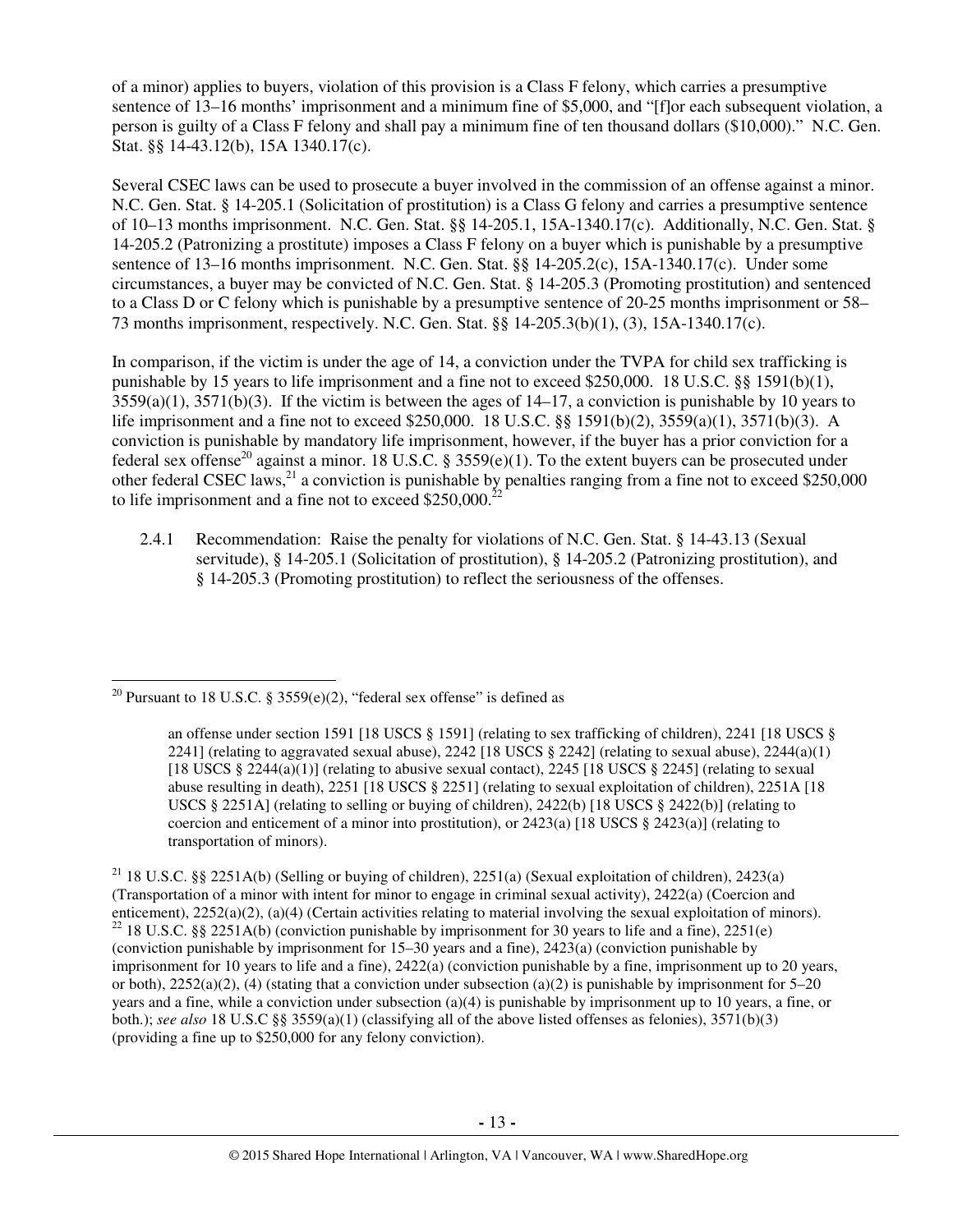*2.5 Using the Internet or electronic communications to lure, entice, or purchase, or attempt to lure, entice, or purchase commercial sex acts with a minor is a separate crime or results in an enhanced penalty for buyers.* 

While not limited to commercial sex acts, the use of the Internet to solicit commercial sex acts with a minor falls under N.C. Gen. Stat. § 14-202.3(a) (Solicitation of child by computer or certain other electronic devices to commit an unlawful sex act), which criminalizes the use of a computer by a person 16 or older who

knowingly, with the intent to commit an unlawful sex act, entices, advises, coerces, orders, or commands, by means of a computer or any other device capable of electronic data storage or transmission, a child who is less than 16 years of age and at least five years younger than the defendant, or a person the defendant believes to be a child who is less than 16 years of age and who the defendant believes to be at least five years younger than the defendant, to meet with the defendant or any other person for the purpose of committing an unlawful sex act. . . .

Violation of N.C. Gen. Stat. § 14-202.3 is generally a Class H felony, which carries a presumptive sentence of 5–6 months imprisonment; however, if "the defendant, or any other person for whom the defendant was arranging the meeting in violation of this section, actually appears at the meeting location," the violation is a Class G felony carrying a presumptive sentence of 10–13 months imprisonment. N.C. Gen. Stat. §§ 14- 202.3(c), 15A-1340.17(c).

*2.6 No age mistake defense is permitted for a buyer of commercial sex acts with any minor under 18.* 

N.C. Gen. Stat. § 14-43.11 (Human trafficking) and § 14-43.13 (Sexual servitude) expressly prohibit mistake of age defenses to defendants in a prosecution under those statutes. N.C. Gen. Stat. § 14-43.11(c1) and § 43.13(b1) state in relevant part, "[m]istake of age is not a defense to prosecution under this section."

Similarly, no defense of age mistake is permitted for a person who buys or possesses child pornography. N.C. Gen. Stat. § 14-190.17 (Second degree sexual exploitation of a minor), which criminalizes buying child pornography, expressly states that mistake of age is no defense to second degree sexual exploitation of a minor. N.C. Gen. Stat. § 14-190.17(c). N.C. Gen. Stat. § 14-190.17A (Third degree sexual exploitation of a minor), which criminalizes possession of child pornography, also includes language stating that mistake of age is no defense for third degree sexual exploitation of a minor. N.C. Gen. Stat. § 14-190.17A(c).<sup>23</sup>

*2.7 Base penalties for buying sex acts with a minor under 18 are sufficiently high and not reduced for older minors.* 

North Carolina does not reduce the penalties for crimes committed against older minors under N.C. Gen. Stat. § 14-43.11 (Human trafficking) or § 14-43.13 (Sexual servitude). Each applies the same penalty when the victim is a "minor," meaning, "[a] person who is less than 18 years of age." N.C. Gen. Stat. § 14-43.10(a)(4). Similarly, pursuant to N.C. Gen. Stat. § 14-190.13, for "G.S. 14-190.14, displaying material harmful to minors; G.S. 14-190.15, disseminating or exhibiting to minors harmful material or performances. . ." with "minor" is defined as "[a]n individual who is less than 18 years old and is not married or judicially emancipated."

2.7.1 Recommendation: Amend N.C. Gen. Stat. § 14-202.3(a) (Solicitation of child by computer or certain other electronic devices to commit an unlawful sex act) to protect all minors under 18 years of age.

<sup>&</sup>lt;sup>23</sup> Additionally, N.C. Gen. Stat. § 14-190.16 (First degree sexual exploitation of a minor) contain language prohibiting an age mistake defense. N.C. Gen. Stat. §14-190.16(c).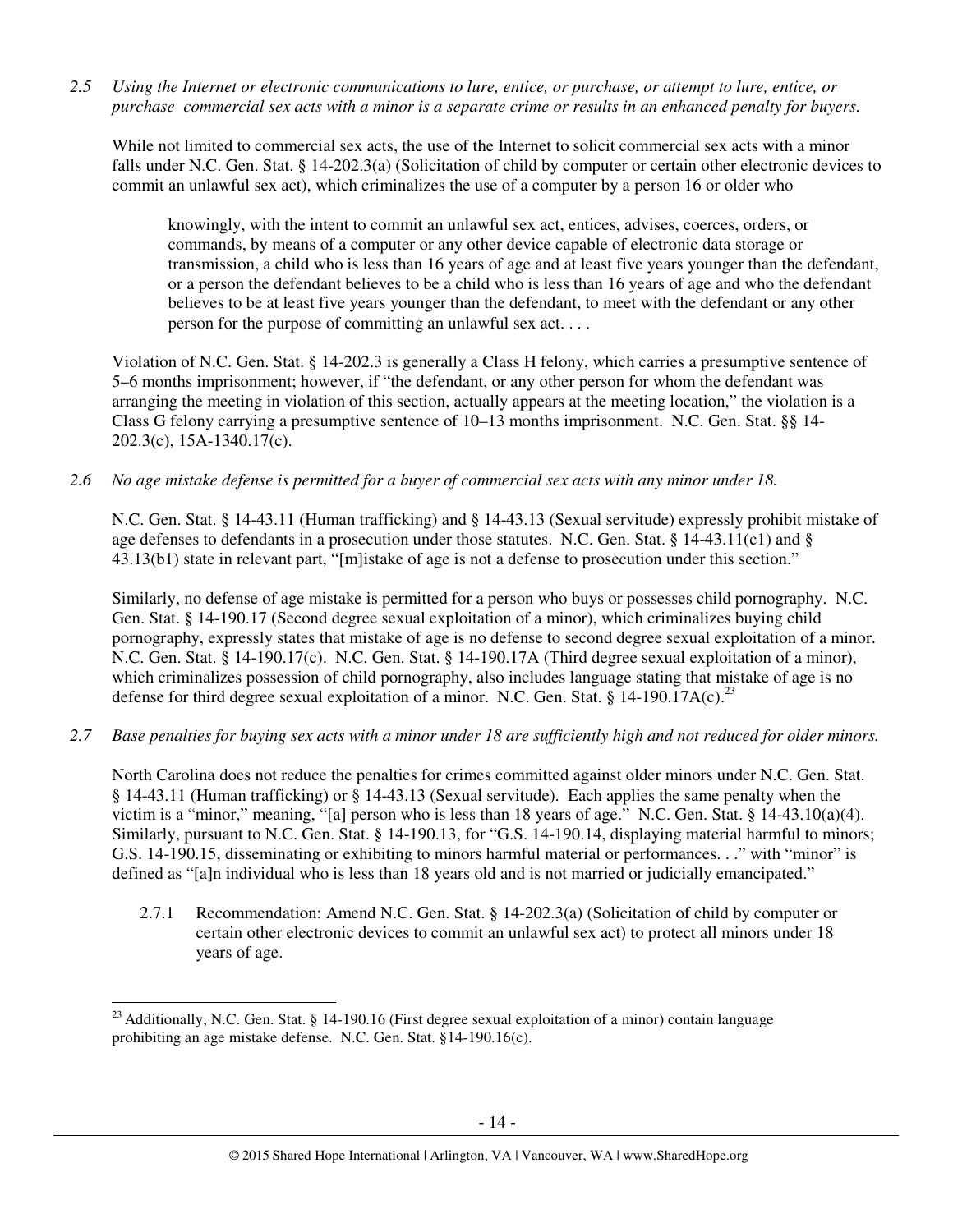## *2.8 Financial penalties for buyers of commercial sex acts with minors are sufficiently high to make it difficult for buyers to hide the crime.*

Buyers of sex with minors could be subject to several types of financial penalties, including fines, forfeiture, and restitution. Buyers of sex with minors convicted of criminal charges may be ordered to pay a fine. Pursuant to N.C. Gen. Stat. § 15A-1361, "A person who has been convicted of a criminal offense may be ordered to pay a fine as provided by law."<sup>24</sup> To the extent that N.C. Gen. Stat. § 14-43.14 (Unlawful sale, surrender, or purchase of a minor) applies to domestic minor sex trafficking, buyers face a minimum fine of \$5,000, and "[f]or each subsequent violation . . . a minimum fine of ten thousand dollars (\$10,000)." N.C. Gen. Stat. §§ 14-43.12(b), 15A 1340.17(c).

In addition, buyers are subject to mandatory, criminal asset forfeiture. Pursuant to N.C. Gen. Stat. § 14-2.3 (Forfeiture of gain acquired through criminal activity), "Except as is otherwise provided in Article 3 of Chapter 31A [Willful and unlawful killing of decedent], in the case of any violation of Article 13A [North Carolina street gang suppression act] of Chapter 14, or a general statute constituting a felony other than a nonwillful homicide, any money or other property or interest in property acquired thereby shall be forfeited to the State of North Carolina, including any profits, gain, remuneration, or compensation directly or indirectly collected by or accruing to any offender." Further, N.C. Gen. Stat. § 14-43.20 (Mandatory restitution; victim services; forfeiture) specifically provides that "a person who commits a violation of G.S. 14-43.11 [Human trafficking] . . . or 14-43.13 [Sexual servitude] is subject to the property forfeiture provisions set forth in G.S. 14-2.3." N.C. Gen. Stat. § 14-43.20(e).

Buyers may also face forfeiture under nuisance laws. Pursuant to N.C. Gen. Stat. § 19-1 (What are nuisances under this chapter), the following may be deemed a nuisance:

(a) The erection, establishment, continuance, maintenance, use, ownership or leasing of any building or place for the purpose of assignation, prostitution, gambling, illegal possession or sale of alcoholic beverages, illegal possession or sale of controlled substances as defined in the North Carolina Controlled Substances Act, or illegal possession or sale of obscene or lewd matter, as defined in this Chapter, shall constitute a nuisance. The activity sought to be abated need not be the sole purpose of the building or place in order for it to constitute a nuisance under this Chapter.

. . . .

(b1) The erection, establishment, continuance, maintenance, use, ownership or leasing of any building or place wherein or whereon are carried on, conducted, or permitted repeated activities or conditions which violate a local ordinance regulating sexually oriented businesses so as to contribute to adverse secondary impacts shall constitute a nuisance.

. . . .

(c) The building, place, vehicle, or the ground itself, in or upon which a nuisance as defined in subsection (a), (b), or (b1) of this section is carried on, and the furniture, fixtures, and contents, are also declared a nuisance, and shall be enjoined and abated as hereinafter provided.

. . . .

 $\overline{a}$ 

Money and property may also be deemed a nuisance pursuant to N.C. Gen. Stat. § 19-1.3 (Personal property as a nuisance; knowledge of nuisance) which states,

 $^{24}$  Pursuant to N.C. Gen. Stat. § 15A-1340.17(b) (Punishment limits for each class of offense and prior record level), "Any judgment that includes a sentence of imprisonment may also include a fine . . . Unless otherwise provided, the amount of the fine is in the discretion of the court."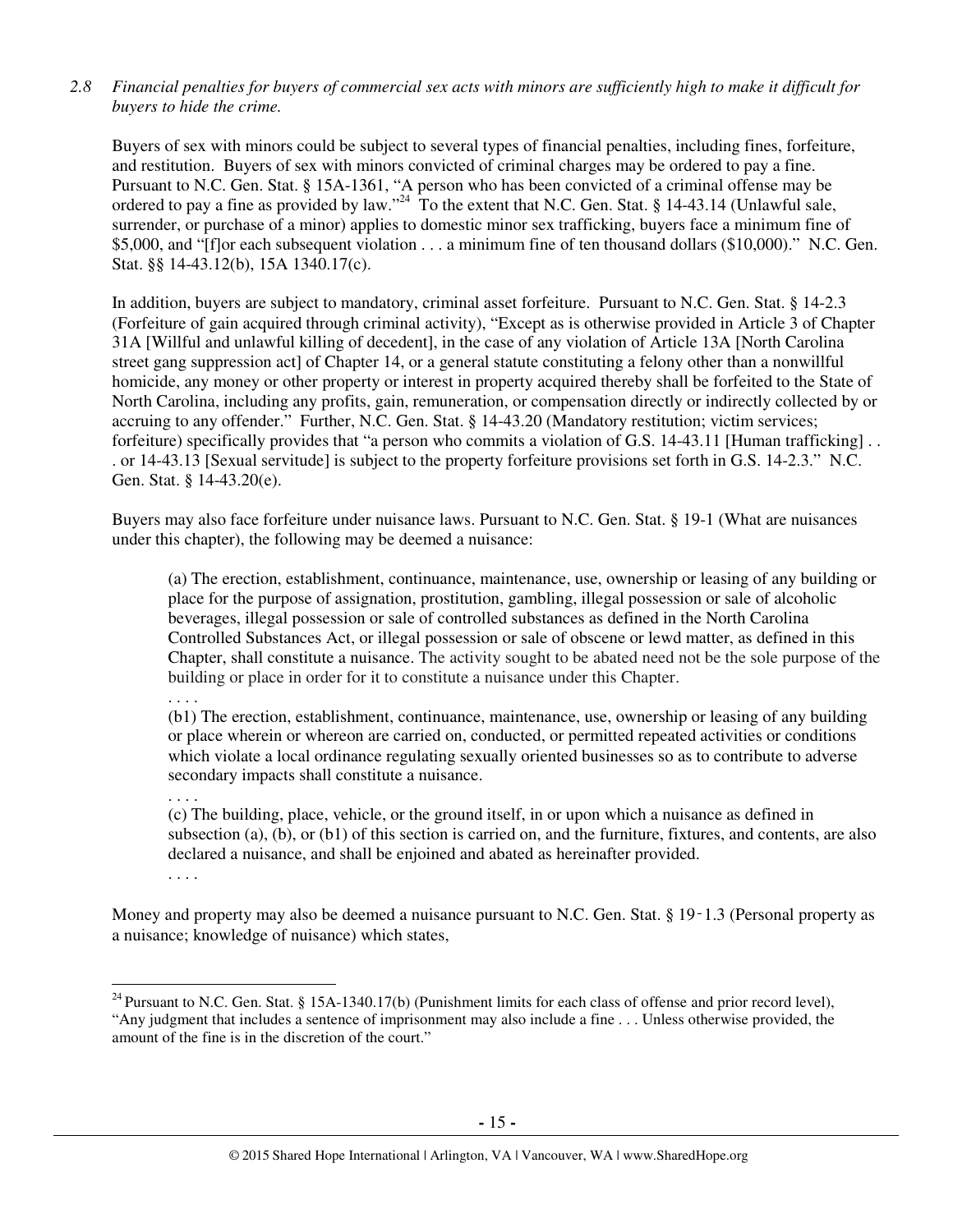The following are also declared to be nuisances, as personal property used in conducting and maintaining a nuisance under this Chapter:

(1) All moneys paid as admission price to the exhibition of any lewd film found to be a nuisance; (2) All valuable consideration received for the sale of any lewd publication which is found to be a nuisance;

(3) All money or other valuable consideration, vehicles, conveyances, or other property received or used in gambling, prostitution, the illegal sale of alcoholic beverages or the illegal sale of substances proscribed under the North Carolina Controlled Substances Act, as well as the furniture and movable contents of a place used in connection with such prohibited conduct.

Additionally, N.C. Gen. Stat. § 19‑6 (Civil penalty; forfeiture; accounting; lien as to expenses of abatement; invalidation of lease) provides in part, "Lewd matter is contraband, and there are no property rights therein. All personal property, including all money and other considerations, declared to be a nuisance under the provisions of G.S. 19‑1.3 and other sections of this Article, are subject to forfeiture to the local government and are recoverable as damages in the county wherein such matter is sold, exhibited or otherwise used. Such property including moneys may be traced to and shall be recoverable from persons who, under G.S. 19‑2.4, have knowledge of the nuisance at the time such moneys are received by them."

Buyers may be subject to payment of mandatory restitution. N.C. Gen. Stat. § 14-43.20 (Mandatory restitution; victim services; forfeiture) defines "victim" as a "person subject to the practices set forth in G.S. 14-43.11 [Human trafficking], 14-43.12 [Involuntary servitude], or 14-43.13 [Sexual servitude]." N.C. Gen. Stat. § 14- 43.20(b) provides that

Restitution for a victim is mandatory under this Article. At a minimum, the court shall order restitution in an amount equal to the value of the victim's labor as guaranteed under the Minimum Wage Law and overtime provisions of the Fair Labor Standards Act (FLSA). In addition, the judge may order any other amount of loss identified, including the gross income or value to the defendant of the victim's labor or services.

Buyers also could be ordered to pay restitution to the domestic minor sex trafficking victim, as the court is required to consider a potential order of restitution at sentencing. Pursuant to N.C. Gen. Stat. § 15A-1340.34(a) (Restitution generally), "When sentencing a defendant convicted of a criminal offense, the court shall determine whether the defendant shall be ordered to make restitution to any victim of the offense in question. For purposes of this Article, the term 'victim' means a person directly and proximately harmed as a result of the defendant's commission of the criminal offense." Subsection (b) states in part, "If the defendant is being sentenced for an offense for which the victim is entitled to restitution under Article 46 of this Chapter, the court shall, in addition to any penalty authorized by law, require that the defendant make restitution to the victim or the victim's estate for any injuries or damages arising directly and proximately out of the offense committed by the defendant."<sup>25</sup> Under subsection (c), "When subsection (b) of this section does not apply, the court may, in addition to any other penalty authorized by law, require that the defendant make restitution to the victim or the victim's estate for any injuries or damages arising directly and proximately out of the offense committed by the defendant."

 $25$ The remainder of subsection (b) states, "If the defendant is placed on probation or post-release supervision, any restitution ordered under this subsection shall be a condition of probation as provided in G.S. 15A-1343(d) or a condition of post-release supervision as provided in G.S. 148-57.1."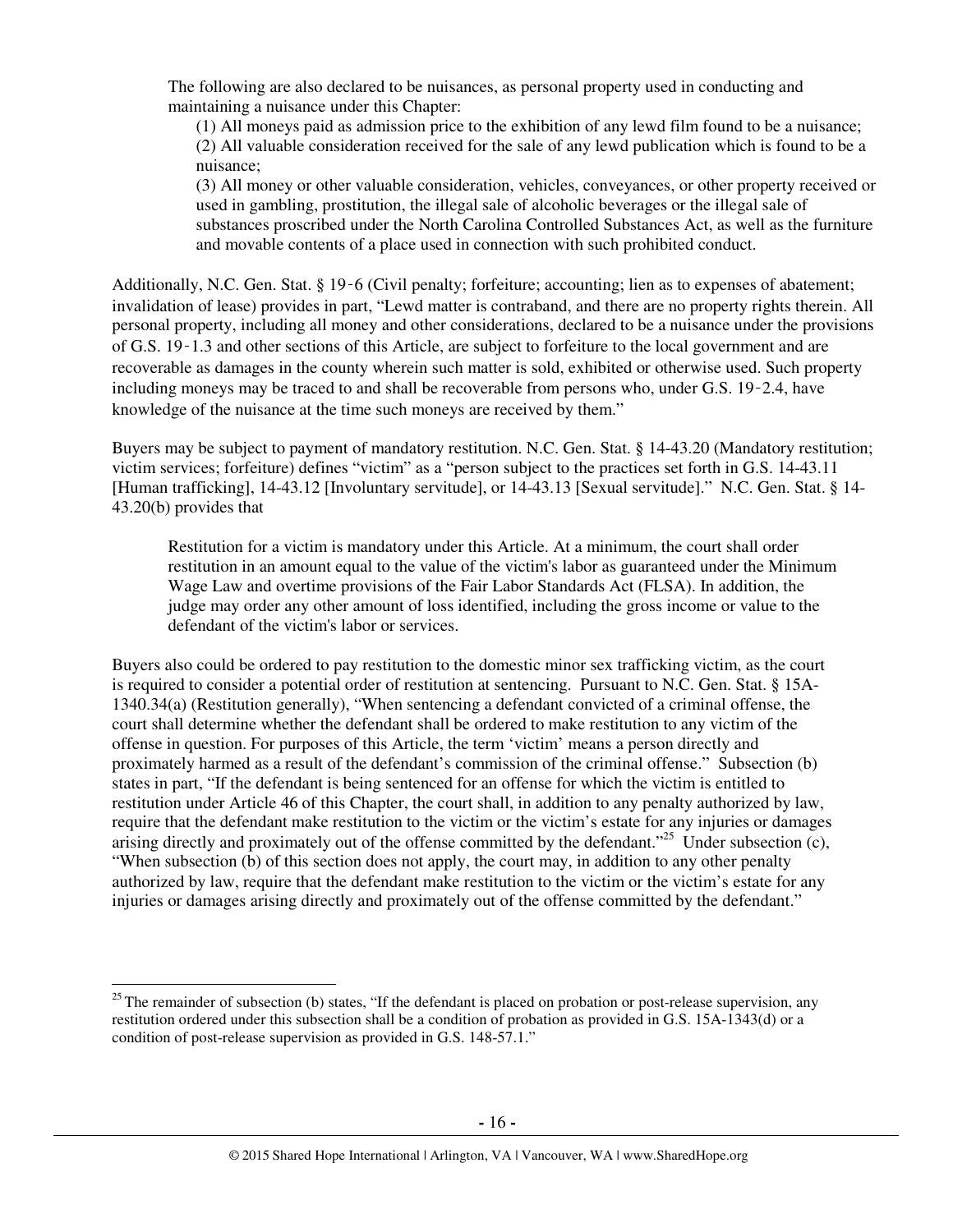## *2.9 Buying and possessing child pornography carries penalties as high as similar federal offenses.*

A person who buys child pornography may be prosecuted under N.C. Gen. Stat. § 14-190.17 (Second degree sexual exploitation of a minor), which makes it an offense if a person, "knowing the character or content of the material, . . . purchases . . . material that contains a visual representation of a minor engaged in sexual activity." N.C. Gen. Stat. § 14-190.17(a)(2). N.C. Gen. Stat. § 14-190.17(c) (Second degree sexual exploitation of a minor) expressly states that mistake of age is no defense for second degree sexual exploitation of a minor. Second degree sexual exploitation of a minor is a Class E felony, which carries a presumptive sentence of 20– 25 months imprisonment. N.C. Gen. Stat. §§ 14-190.17(d), 15A-1340.17(c).

In addition, a person who possesses child pornography may be prosecuted under N.C. Gen. Stat. § 14-190.17A (Third degree sexual exploitation of a minor), which makes it an offense if a person, "knowing the character or content of the material, . . . possesses material that contains a visual representation of a minor engaging in sexual activity." N.C. Gen. Stat. § 14-190.17A(a). Third degree sexual exploitation of a minor is a Class H felony, which carries a presumptive sentence of 5–6 months imprisonment. N.C. Gen. Stat. §§ 14-190.17A(d), 15A-1340.17(c).

In comparison, a federal conviction for possession of child pornography<sup>26</sup> is generally punishable by imprisonment for 5–20 years and a fine not to exceed \$250,000.<sup>27</sup> Subsequent convictions, however, are punishable by imprisonment up to 40 years and a fine not to exceed \$250,000.<sup>28</sup>

2.9.1 Recommendation: Raise penalties for buying and possessing pornography to reflect the seriousness of the offenses.

 $\overline{a}$ 

<sup>&</sup>lt;sup>26</sup> 18 U.S.C. §§ 2252(a)(2), (a)(4) (Certain activities relating to material involving the sexual exploitation of minors),  $2252A(a)(2)$ –(3) (Certain activities relating to material constituting or containing child pornography), 1466A(a), (b) (Obscene visual representations of the sexual abuse of children).

<sup>&</sup>lt;sup>7</sup> 18 U.S.C. §§ 2252(b) (stating that a conviction under subsection (a)(2) is punishable by imprisonment for 5–20 years and a fine, while a conviction under subsection (a)(4) is punishable by imprisonment up to 10 years, a fine, or both),  $2252A(b)(1)$  (a conviction is punishable by imprisonment for 5–20 years and a fine), 1466A(a), (b) (stating that a conviction under subsection (a) is "subject to the penalties provided in section  $2252A(b)(1)$ ," imprisonment for 5–20 years and a fine, while a conviction under subsection (b) is "subject to the penalties provided in section 2252A(b)(2)," imprisonment up to 10 years, a fine, or both); *see also* 18 U.S.C §§ 3559(a)(1) (classifying all of the above listed offenses as felonies), 3571(b)(3) (providing a fine up to \$250,000 for any felony conviction). <sup>28</sup> 18 U.S.C. §§ 2252(b) (stating if a person has a prior conviction under subsection (a)(2), or a list of other statutes, a conviction is punishable by a fine and imprisonment for 15–40 years, but if a person has a prior conviction under subsection (a)(4), or a list of other statutes, a conviction is punishable by a fine and imprisonment for  $10-20$  years),  $2252A(b)(1)$  (stating if a person has a prior conviction under subsection (a)(2), (a)(3), or a list of other statutes, a conviction is punishable by a fine and imprisonment for  $15-40$  years),  $1466A(a)$ , (b) (stating that the penalty scheme for section 2252A(b) applies); *see also* 18 U.S.C §§ 3559(a)(1) (classifying all of the above listed offenses as felonies), 3571(b)(3) (providing a fine up to \$250,000 for any felony conviction).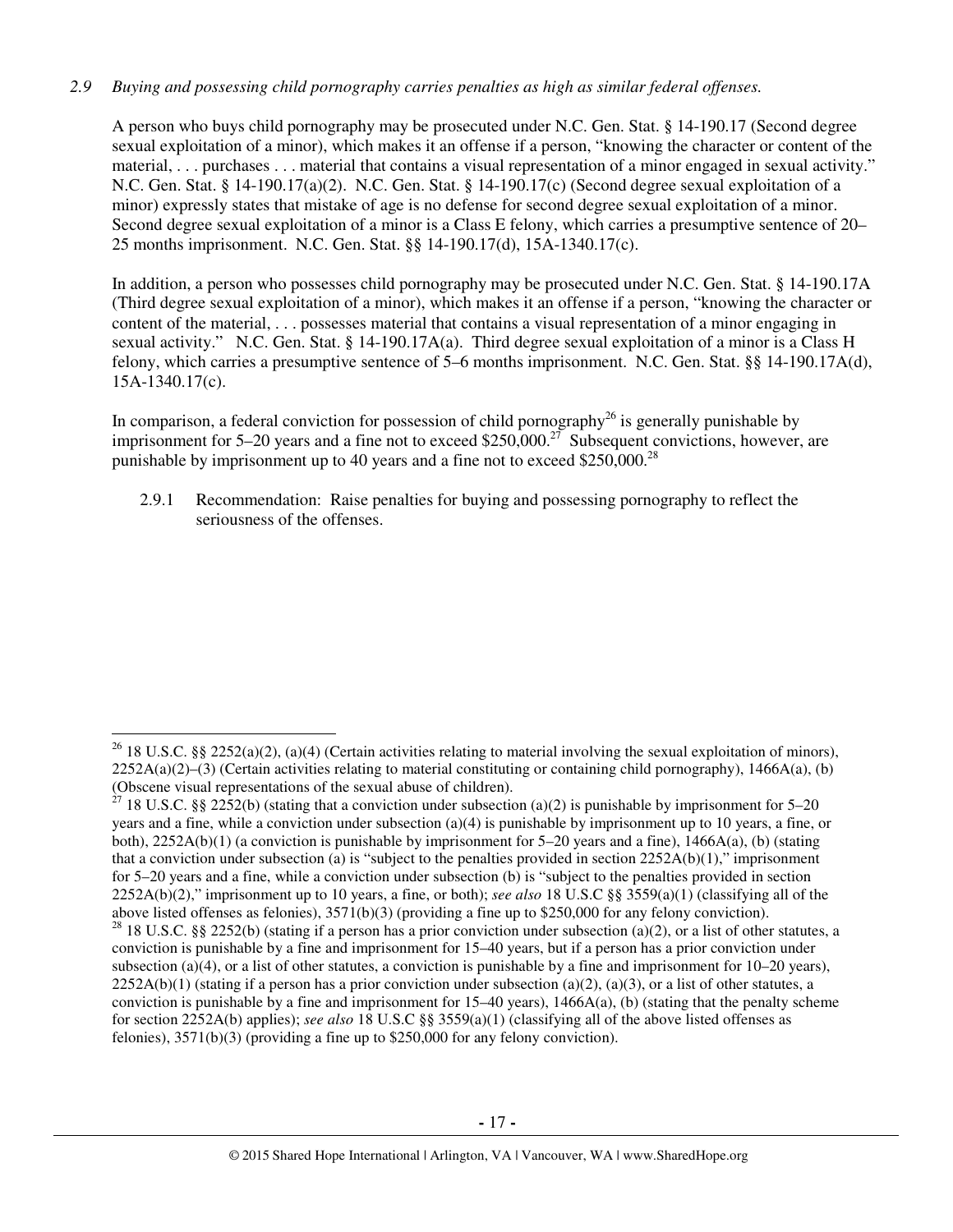## 2.10 *Convicted buyers of commercial sex acts with minors and child pornography are required to register as sex offenders.*

Convicted buyers of commercial sex acts with minors are required to register as sex offenders under Article 27A (Sex offender and public protection registration programs) of Chapter 14 (Criminal law) of the North Carolina General Statutes. Pursuant to N.C. Gen. Stat. § 14-208.7(a), "A person who is a State resident and who has a reportable conviction shall be required to maintain registration with the sheriff of the county where the person resides." A "reportable conviction" is defined by N.C. Gen. Stat. § 14-208.6(4)<sup>29</sup> as

a. A final conviction for an offense against a minor,<sup>30</sup> a sexually violent offense, or an attempt to commit any of those offenses . . .

. . .

 $\overline{a}$ 

e. A final conviction for a violation of G.S. 14-43.14 [Unlawful sale, surrender, or purchase of a minor], only if the court sentencing the individual issues an order pursuant to G.S. 14-43.14(e) requiring the individual to register.

The term, "sexually violent offense," is defined in N.C. Gen. Stat. § 14-208.6(5) as,

a violation of G.S. 14-27.2 (first degree rape), G.S. 14-27.2A (rape of a child; adult offender), G.S. 14- 27.3 (second degree rape), G.S. 14-27.4 (first degree sexual offense), G.S. 14-27.4A (sex offense with a child; adult offender), G.S. 14-27.5 (second degree sexual offense), . . . G.S. 14-27.7A (a) (statutory rape or sexual offense of person who is 15 years of age or younger where the defendant is at least six years older), G.S. 14-43.11 (human trafficking) if (i) the offense is committed against a minor who is less than 18 years of age or (ii) the offense is committed against any person with the intent that they be held in sexual servitude, G.S. 14-43.13 (subjecting or maintaining a person for sexual servitude), ... G.S. 14-190.6 (employing or permitting minor to assist in offenses against public morality and decency), . . . G.S. 14-190.17 (second degree sexual exploitation of a minor), G.S. 14-190.17A (third degree sexual exploitation of a minor), . . . G.S. 14-202.3 (Solicitation of child by computer or certain other electronic devices to commit an unlawful sex act) . . . . G.S. 14-205.2(c) or (d) (patronizing a prostitute who is a minor or a mentally disabled person), G.S. 14-205.3(b) (promoting prostitution of a minor or a mentally disabled person)...

The North Carolina Human Trafficking Commission has been charged by the North Carolina General Assembly to consider "whether human trafficking should be added to the list of criminal convictions that require registration under the sex offender and public protection registration program."

 $29$  The text of N.C. Gen. Stat. § 14-208.6 included here and elsewhere in this report includes amendments made by the passage of House Bill 465, during the first session of the 2015 North Carolina Legislature. 2015 North Carolina Laws S.L. 2015-62 H.B. 465 (approved June 5, 2015).

<sup>&</sup>lt;sup>30</sup> The term "offense against a minor" is defined in N.C. Gen. Stat. § 14-208.6(1m) (Definitions) as "any of the following offenses if the offense is committed against a minor, and the person committing the offense is not the minor's parent: G.S. 14-39 (kidnapping), G.S. 14-41 (abduction of children), and G.S. 14-43.3 (felonious restraint). The term also includes the following if the person convicted of the following is not the minor's parent: a solicitation or conspiracy to commit any of these offenses; aiding and abetting any of these offenses."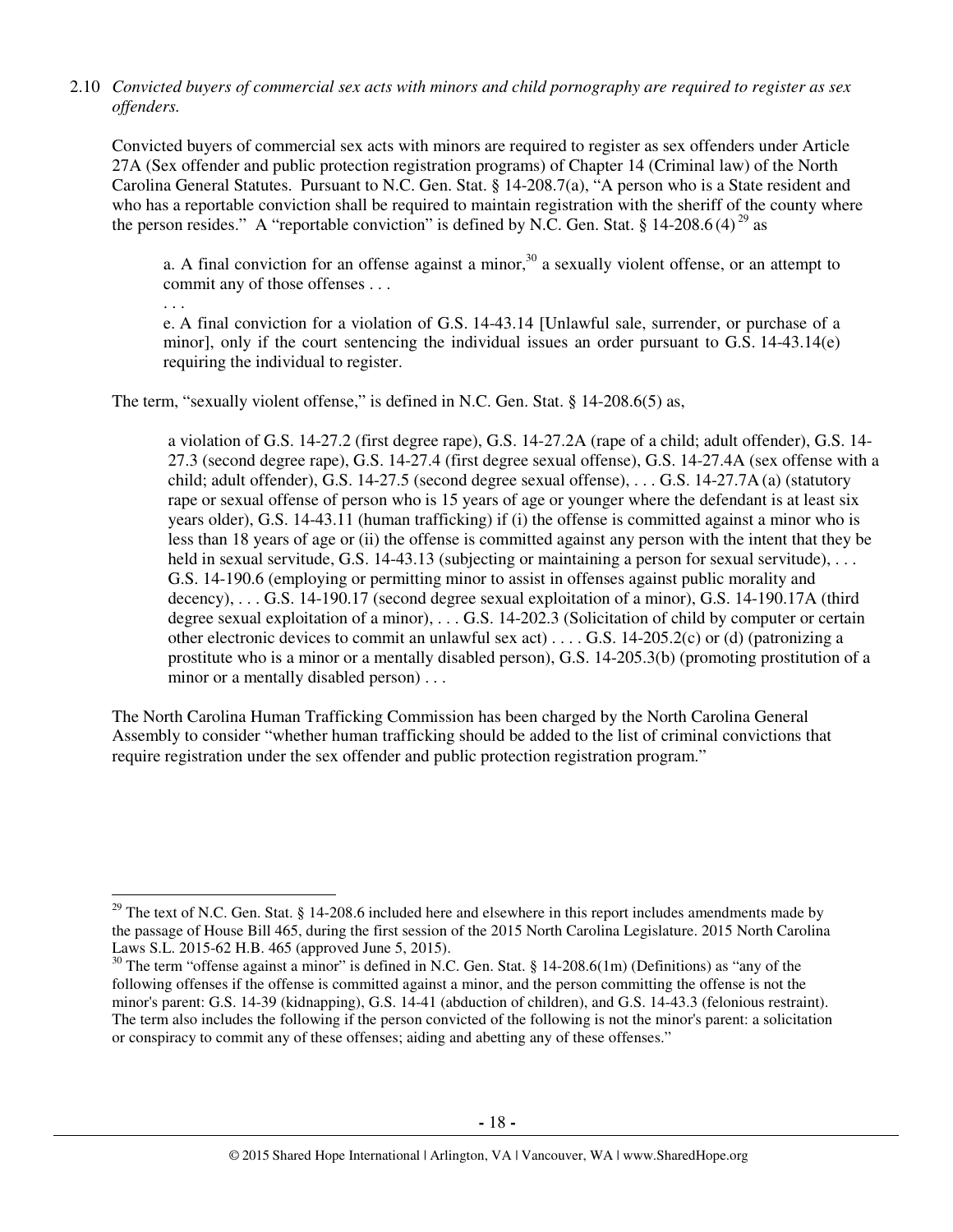#### FRAMEWORK ISSUE 3: CRIMINAL PROVISIONS FOR TRAFFICKERS

## *Legal Components:*

- *3.1 Penalties for trafficking a child for sexual exploitation are as high as federal penalties.*
- *3.2 Creating and distributing child pornography carries penalties as high as similar federal offenses.*
- *3.3 Using the Internet or electronic communications to lure, entice, recruit, or sell commercial sex acts with a minor is a separate crime or results in an enhanced penalty for traffickers.*
- *3.4 Financial penalties for traffickers, including asset forfeiture, are sufficiently high*.
- *3.5 Convicted traffickers are required to register as sex offenders.*
- *3.6 Laws relating to termination of parental rights for certain offenses include sex trafficking or commercial sexual exploitation of children (CSEC) offenses in order to remove the children of traffickers from their control and potential exploitation.*

*\_\_\_\_\_\_\_\_\_\_\_\_\_\_\_\_\_\_\_\_\_\_\_\_\_\_\_\_\_\_\_\_\_\_\_\_\_\_\_\_\_\_\_\_\_\_\_\_\_\_\_\_\_\_\_\_\_\_\_\_\_\_\_\_\_\_\_\_\_\_\_\_\_\_\_\_\_\_\_\_\_\_\_\_\_\_\_\_\_\_\_\_\_\_* 

# *Legal Analysis:*

*3.1 Penalties for trafficking a child for sexual exploitation are as high as federal penalties.* 

Traffickers prosecuted under N.C. Gen. Stat. § 14-43.11 (Human trafficking) face a Class C felony when the victim is a minor, which carries a presumptive sentence of 58–73 months imprisonment. N.C. Gen. Stat. §§ 14-43.11(b), 15A-1340.17(c). Traffickers also could be prosecuted under N.C. Gen. Stat. § 14-43.13 (Sexual servitude), which is also a Class C felony when the victim is a minor, which carries a presumptive sentence of 58–73 months imprisonment. N.C. Gen. Stat. §§ 14-43.13(b), 15A-1340.17(c). To the extent that N.C. Gen. Stat. § 14-43.14 (Unlawful sale, surrender, or purchase of a minor) applies to domestic minor sex trafficking, violation of this provision is a Class F felony, which carries a presumptive sentence of 13–16 months imprisonment and a minimum fine of \$5,000, and "[f]or each subsequent violation, a person is guilty of a Class F felony and shall pay a minimum fine of ten thousand dollars (\$10,000)." N.C. Gen. Stat. §§ 14-43.12(b), 15A 1340.17(c).

Traffickers may be convicted under N.C. Gen. Stat. § 14-205.3 (Promoting prostitution), which is a class C or D felony punishable by a presumptive sentence of 58–73 months imprisonment or a presumptive sentence of 20–25 months imprisonment, respectively. N.C. Gen. Stat. §§ 14-205.3(c), (d), 15A-1340.17(c).

Traffickers could also be prosecuted under N.C. Gen. Stat. § 14-39 (Kidnapping) in combination with a crime of human trafficking or sexual servitude. N.C. Gen. Stat. § 14-39 is a Class C felony and carries a presumptive sentence of 58–73 months imprisonment when "the person kidnapped either was not released by the defendant in a safe place or had been seriously injured or sexually assaulted." N.C. Gen. Stat. §§ 14-39(b), 15A-1340.17(c). When the "person kidnapped was released in a safe place by the defendant and had not been seriously injured or sexually assaulted, the offense is kidnapping in the second degree and is punishable as a Class E felony," which carries a presumptive sentence of 20–25 months imprisonment. N.C. Gen. Stat. §§ 14- 39(b), 15A-1340.17(c).

Traffickers convicted under N.C. Gen. Stat. § 14-43.14 (Unlawful sale, surrender, or purchase of a minor) will be guilty of a Class F felony, which carries a presumptive sentence of 13–16 months imprisonment and a minimum fine of \$5,000. N.C. Gen. Stat. §§ 14-43.12(b), 15A-1340.17(c).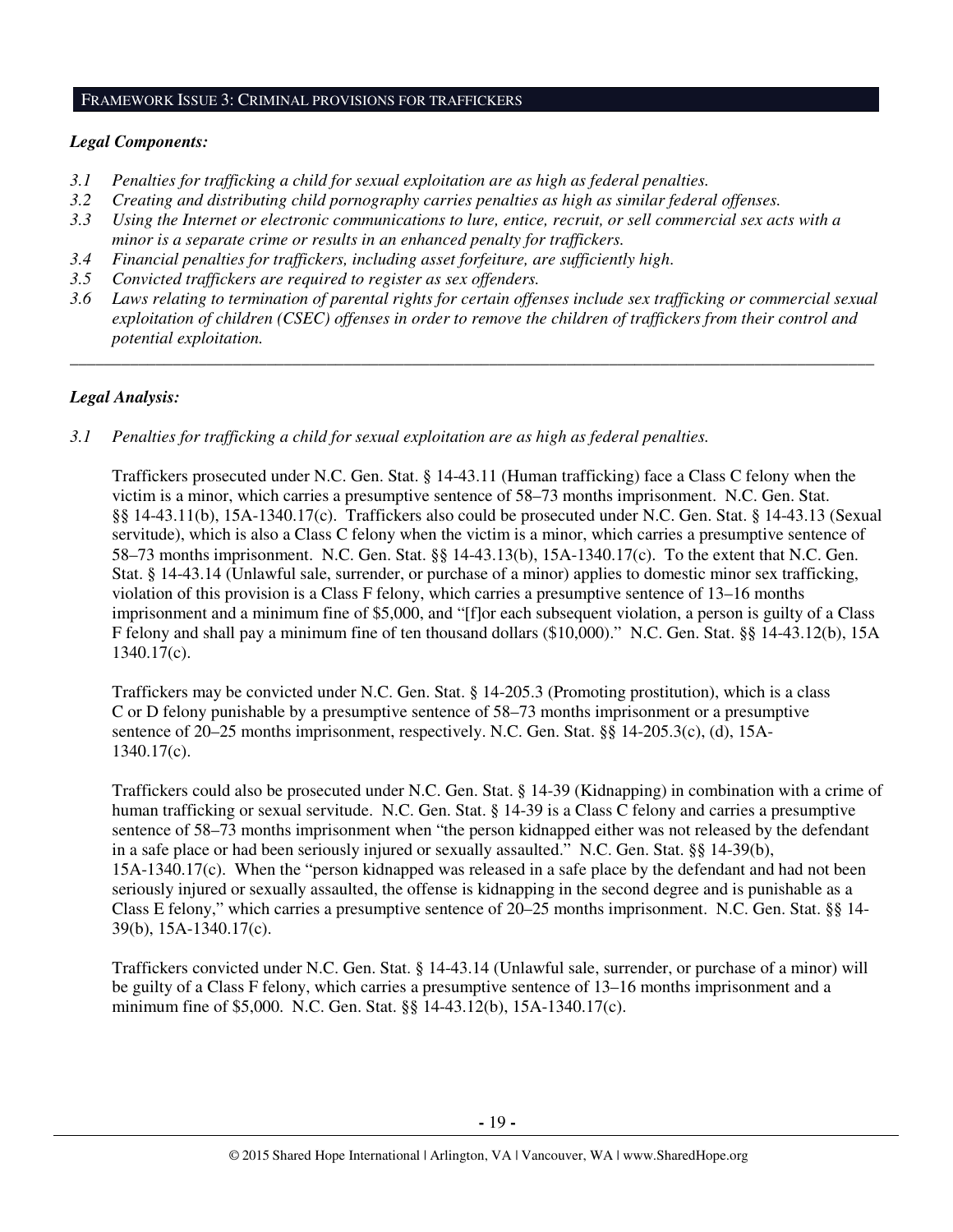Traffickers prosecuted under N.C. Gen. Stat. § 14-190.16(a) (First degree sexual exploitation of a minor) will be guilty of a Class C felony, which carries a sentence of 58–73 months imprisonment. N.C. Gen. Stat. §§ 14- 190.16(d), 15A-1340.17(c).

In comparison, if the victim is under the age of 14, a conviction under the Trafficking Victims Protection Act (TVPA) for child sex trafficking is punishable by 15 years to life imprisonment and a fine not to exceed \$250,000. 18 U.S.C. §§ 1591(b)(1), 3559(a)(1), 3571(b)(3). If the victim is between the ages of 14–17, a conviction is punishable by 10 years to life imprisonment and a fine not to exceed \$250,000. 18 U.S.C. §§ 1591(b)(2), 3559(a)(1), 3571(b)(3). A conviction is punishable by mandatory life imprisonment, however, if the trafficker has a prior conviction for a federal sex offense<sup>31</sup> against a minor.

3.1.1 Recommendation: Amend N.C. Gen. Stat. § 14-43.11 (Human trafficking) and North Carolina's CSEC laws to provide penalties that reflect the seriousness of the offense.

#### *3.2 Creating and distributing child pornography carries penalties as high as similar federal offenses.*

Traffickers who create or distribute child pornography face prosecution under N.C. Gen. Stat. § 14-190.16 (First degree sexual exploitation of a minor) and § 14-190.17 (Second degree sexual exploitation of a minor).

N.C. Gen. Stat. § 14-190.16 makes it an offense, among other things, if a person, "knowing the character or content of the material or performance, . . . (4) Records, photographs, films, develops, or duplicates for sale or pecuniary gain material that contains a visual representation depicting a minor engaged in sexual activity. N.C. Gen. Stat. § 14-190.16(a)(1), (4). First degree sexual exploitation of a minor is a Class C felony, which carries a sentence of 58–73 months imprisonment. N.C. Gen. Stat. §§ 14-190.16(d), 15A-1340.17(c).

N.C. Gen. Stat. § 14-190.17(a) (Second degree sexual exploitation of a minor) removes the commercial benefit component in subsection (1), making it an offense if a person, "knowing the character or content of the material, . . . (1) Records, photographs, films, develops, or duplicates material that contains a visual representation of a minor engaged in sexual activity; or (2) Distributes, transports, exhibits, receives, sells, purchases, exchanges, or solicits material that contains a visual representation of a minor engaged in sexual activity." N.C. Gen. Stat. § 14-190.17(a). Second degree sexual exploitation of a minor is a Class E felony, which carries a presumptive sentence of 20–25 months imprisonment. N.C. Gen. Stat. §§ 14-190.17(d), 15A-1340.17(c).

In comparison, if the victim is under the age of 14, a conviction under the TVPA for child sex trafficking is punishable by 15 years to life imprisonment and a fine not to exceed \$250,000. 18 U.S.C. §§ 1591(b)(1),  $3559(a)(1)$ ,  $3571(b)(3)$ . If the victim is between the ages of 14–17, a conviction is punishable by 10 years to life imprisonment and a fine not to exceed \$250,000. 18 U.S.C. §§ 1591(b)(2),  $3559(a)(1)$ ,  $3571(b)(3)$ . A conviction is punishable by mandatory life imprisonment, however, if the trafficker has a prior conviction for a federal sex offense against a minor. Additionally, a federal conviction for distribution of child pornography<sup>32</sup> is generally punishable by imprisonment for  $5-20$  years and a fine not to exceed \$250,000.<sup>33</sup> Subsequent convictions, however, are punishable by imprisonment up to 40 years and a fine not to exceed  $$250,000.<sup>34</sup>$ 

 $\overline{a}$ 

<sup>31</sup> *See supra* note 20.

 $32$  18 U.S.C. §§ 2252(a)(1), (a)(2), (a)(3) (Certain activities relating to material involving the sexual exploitation of minors),  $2252A(a)(2)$ ,  $(a)(3)$  (Certain activities relating to material constituting or containing child pornography), 1466A(a) (Obscene visual representations of the sexual abuse of children).

<sup>&</sup>lt;sup>33</sup> 18 U.S.C. §§ 2252(b) (stating that a conviction under subsection (a)(1), (a)(2), or (a)(3) is punishable by imprisonment for 5–20 years and a fine), 2252A(b)(1) (a conviction is punishable by imprisonment for 5–20 years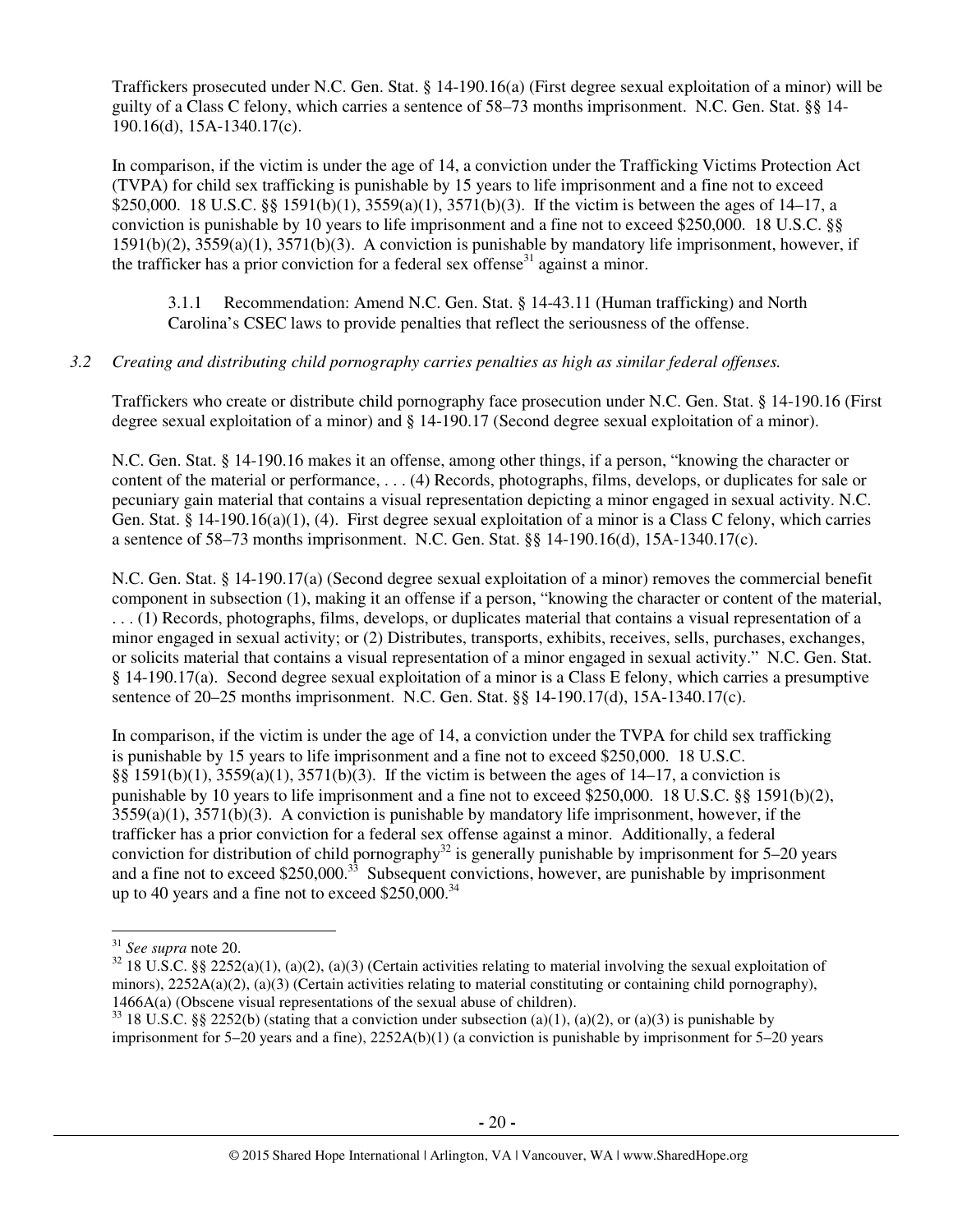- 3.2.1 Recommendation: Amend N.C. Gen. Stat. § 14-190.16 (First degree sexual exploitation of a minor) and § 14-190.17 (Second degree sexual exploitation of a minor) to provide penalties that reflect the seriousness of the offense.
- *3.3 Using the Internet or electronic communications to lure, entice, recruit, or sell commercial sex acts with a minor is a separate crime or results in an enhanced penalty for traffickers.*

While not limited to commercial sex acts, N.C. Gen. Stat. § 14-202.3 (Solicitation of child by computer or certain other electronic devices to commit an unlawful sex act) criminalizes the use of the Internet to solicit commercial sex acts with a minor. N.C. Gen. Stat. § 14-202.3(a). Subsection (a) states in part,

A person is guilty of solicitation of a child by a computer if the person is 16 years of age or older and the person knowingly, with the intent to commit an unlawful sex act, entices, advises, coerces, orders, or commands, by means of a computer or any other device capable of electronic data storage or transmission, a child who is less than 16 years of age and at least five years younger than the defendant, or a person the defendant believes to be a child who is less than 16 years of age and who the defendant believes to be at least five years younger than the defendant, to meet with the defendant or any other person for the purpose of committing an unlawful sex act. . . .

Violation of N.C. Gen. Stat. § 14-202.3 is a Class H felony, which carries a presumptive sentence of 5–6 months imprisonment; however, if "the defendant, or any other person for whom the defendant was arranging the meeting in violation of this section, actually appears at the meeting location," the violation is a Class G felony carrying a presumptive sentence of 10–13 months imprisonment. N.C. Gen. Stat. §§ 14-202.3(c), 15A-1340.17(c).

## *3.4 Financial penalties for traffickers, including asset forfeiture, are sufficiently high.*

l

Traffickers are subject to forfeiture, restitution, and also may be required to pay financial penalties and fines for violations of North Carolina's laws. Traffickers convicted of criminal charges may be ordered to pay a fine. Pursuant to N.C. Gen. Stat. § 15A-1361, "A person who has been convicted of a criminal offense may be ordered to pay a fine as provided by law."<sup>35</sup>

and a fine), 1466A(a), (b) (stating that a conviction under subsection (a) is "subject to the penalties provided in section 2252A(b)(1)," imprisonment for 5–20 years and a fine, while a conviction under subsection (b) is "subject to the penalties provided in section 2252A(b)(2)," imprisonment up to 10 years, a fine, or both); *see also* 18 U.S.C §§  $3559(a)(1)$  (classifying all of the above listed offenses as felonies),  $3571(b)(3)$  (providing a fine up to \$250,000 for any felony conviction).

 $34\overline{18}$  U.S.C. §§ 2252(b) (stating if a person has a prior conviction under subsection (a)(1), (a)(2), or (a)(3) or a list of other statutes, a conviction is punishable by a fine and imprisonment for  $15-40$  years),  $2252A(b)(1)$  (stating if a person has a prior conviction under subsection (a)(2), (a)(3), or a list of other statutes, a conviction is punishable by a fine and imprisonment for  $15-40$  years),  $1466A(a)$ , (b) (stating that the penalty scheme for section  $2252A(b)$ applies); *see also* 18 U.S.C §§ 3559(a)(1) (classifying all of the above listed offenses as felonies), 3571(b)(3) (providing a fine up to \$250,000 for any felony conviction).

 $35$  Pursuant to N.C. Gen. Stat. § 15A-1340.17(b) (Punishment limits for each class of offense and prior record level), "Any judgment that includes a sentence of imprisonment may also include a fine . . . Unless otherwise provided, the amount of the fine is in the discretion of the court." To the extent that N.C. Gen. Stat. § 14-43.14 (Unlawful sale, surrender, or purchase of a minor) applies to domestic minor sex trafficking, violation of this provision is a Class F felony, which carries a presumptive sentence of 13–16 months imprisonment and a minimum fine of \$5,000, and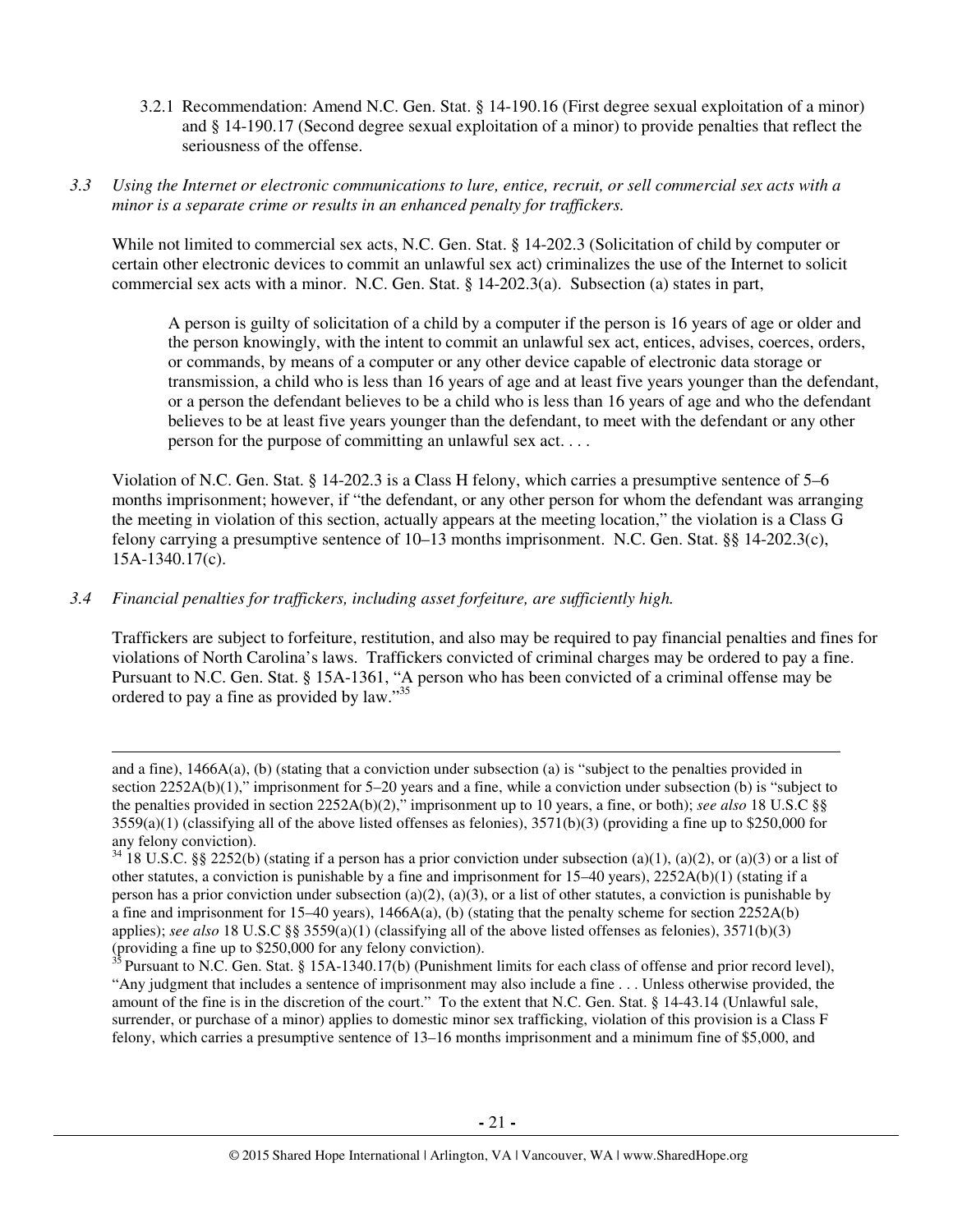Traffickers are subject to mandatory, criminal asset forfeiture following a felony conviction. "A person who commits a violation of G.S. 14-43.11 [Human trafficking], 14-43.12 [Involuntary Servitude] or 14-43.13 [Sexual servitude] is subject to the property forfeiture provisions set forth in G.S. 14-2.3 [Forfeiture of gain acquired through criminal activity]." N.C. Gen. Stat. § 14-43.20(e). Pursuant to N.C. Gen. Stat. § 14-2.3 (Forfeiture of gain acquired through criminal activity), "Except as is otherwise provided in Article 3 of Chapter 31A [Willful and unlawful killing of decedent], in the case of any violation of Article 13A [North Carolina street gang suppression act] of Chapter 14, or a general statute constituting a felony other than a nonwillful homicide, any money or other property or interest in property acquired thereby shall be forfeited to the State of North Carolina, including any profits, gain, remuneration, or compensation directly or indirectly collected by or accruing to any offender." No specific seizure procedure is authorized. The property shall be forfeited directly to the state. N.C. Gen. Stat. §14-2.3.

Traffickers are subject to mandatory restitution in North Carolina. "Victim" is defined in N.C. Gen. Stat. § 14- 43.20(e) (Mandatory restitution victim services; forfeiture) as "a person subjected to the practices set forth in G.S. 14-43.11 [Human trafficking], 14-43.12 [Involuntary Servitude] or 14-43.13 [Sexual servitude]." N.C. Gen. Stat. § 14-43.20(b) provides,

Restitution for a victim is mandatory under this Article. At a minimum, the court shall order restitution in an amount equal to the value of the victim's labor as guaranteed under the Minimum Wage Law and overtime provisions of the Fair Labor Standards Act (FLSA). In addition, the judge may order any other amount of loss identified, including the gross income or value to the defendant of the victim's labor or services.

Additionally, traffickers convicted under N.C. Gen. Stat. § 14-205.3 (Promoting prostitution) could be ordered to pay restitution to the domestic minor sex trafficking victim, as the court is required to consider restitution at sentencing. Pursuant to N.C. Gen. Stat. § 15A-1340.34(a) (Restitution generally), "When sentencing a defendant convicted of a criminal offense, the court shall determine whether the defendant shall be ordered to make restitution to any victim of the offense in question. For purposes of this Article, the term 'victim' means a person directly and proximately harmed as a result of the defendant's commission of the criminal offense." Subsection (b) states, "If the defendant is being sentenced for an offense for which the victim is entitled to restitution under Article 46 of this Chapter, the court shall, in addition to any penalty authorized by law, require that the defendant make restitution to the victim or the victim's estate for any injuries or damages arising directly and proximately out of the offense committed by the defendant." N.C. Gen. Stat. § 15A-834 (Restitution), which is in Article 46, states, "A victim has the right to receive restitution as ordered by the court pursuant to Article 81C of Chapter 15A of the General Statutes."

Pursuant to N.C. Gen. Stat. § 15A-830(a)(7) (Definitions—Crime Victims' Rights Act), a "victim" is defined to include, among others:

A person against whom there is probable cause to believe one of the following crimes was committed: a. A Class A, B1, B2, C, D, or E felony.<sup>36</sup>

 $\overline{a}$ 

<sup>&</sup>quot;[f]or each subsequent violation, a person is guilty of a Class F felony and shall pay a minimum fine of ten thousand dollars (\$10,000)." N.C. Gen. Stat. §§ 14-43.12(b), 15A 1340.17(c).

<sup>36</sup> *E.g.*, N.C. Gen. Stat. § 14-43.11 (Human trafficking) and § 14-43.13 (Sexual servitude) (Class C felonies, where the victim is a minor); § 14-190.16 (First degree sexual exploitation of a minor) (Class C felony); § 14-190.17 (Second degree sexual exploitation of a minor) (Class E felony); § 14-27.2 (First-degree rape) (Class B1 felony); § 14-27.2A (Rape of a child; adult offender) (Class B1 felony); § 14-27.4 (First-degree sexual offense) (Class B1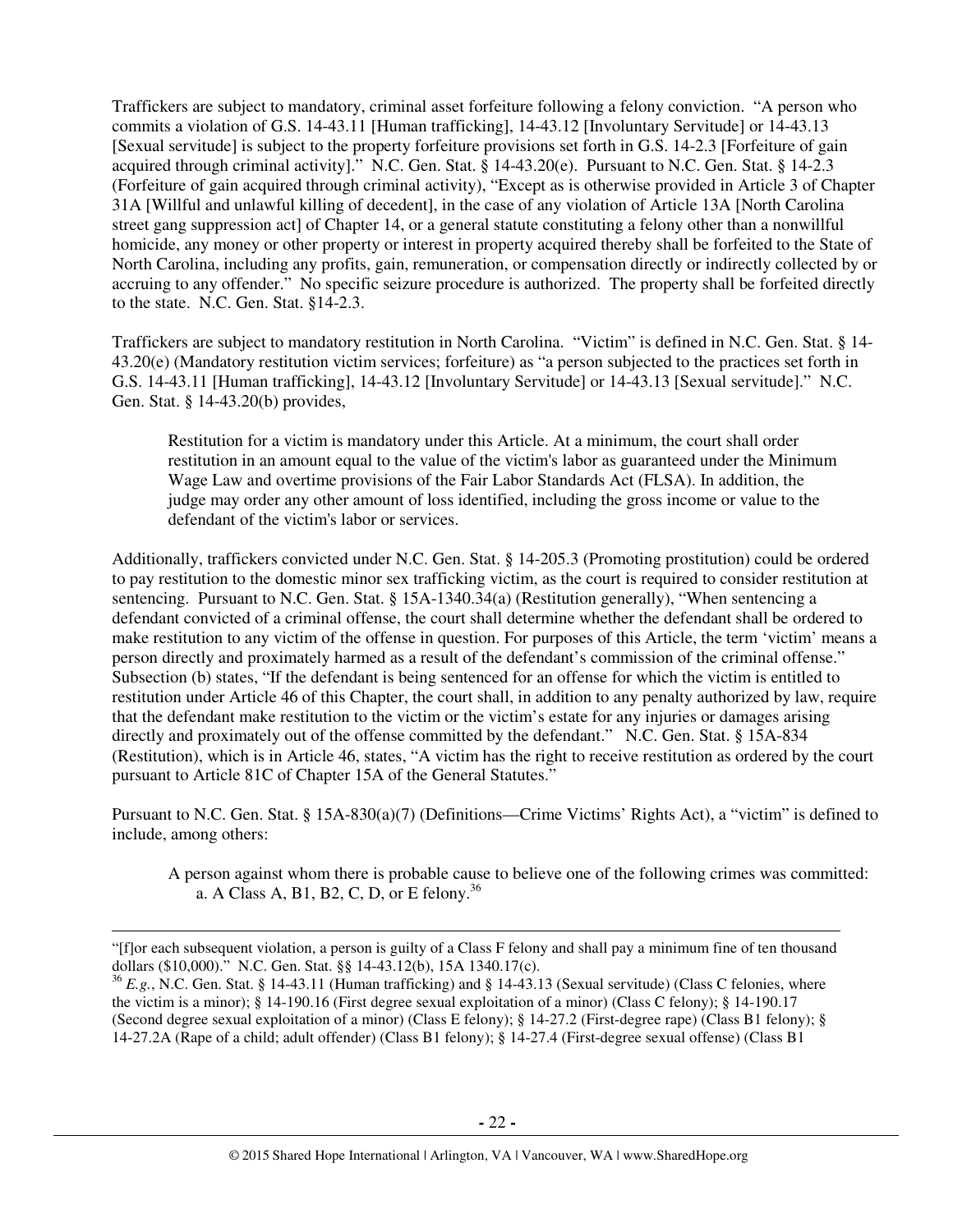b. A Class F felony if it is a violation of one of the following: . . . 14-43.11 [Human trafficking, where the victim is not a minor]; 14-190.17 [Second degree sexual exploitation of a minor];  $\dots$ 

. . . . e. A Class I felony if it is a violation of . . . 14-190.17A [Third degree sexual exploitation of a minor].

f. An attempt of any of the felonies listed in this subdivision if the attempted felony is punishable as a felony.

. . . .

Under N.C. Gen. Stat. § 15A-1340.34 (c), "When subsection (b) of this section does not apply, the court may, in addition to any other penalty authorized by law, require that the defendant make restitution to the victim or the victim's estate for any injuries or damages arising directly and proximately out of the offense committed by the defendant."

Traffickers face financial penalties under both civil nuisance laws and the civil RICO statute. Both real and personal property may be declared a nuisance. Under N.C. Gen. Stat. § 19-1.3(3) (Personal property as a nuisance; knowledge of nuisance), "The following are also declared to be nuisances, as personal property used in conducting and maintaining a nuisance under this Chapter: . . . (3) All money or other valuable consideration, vehicles, conveyances, or other property received or used in gambling, prostitution . . . as well as the furniture and movable contents of a place used in connection with such prohibited conduct." Pursuant to N.C. Gen. Stat. § 19-6, "All personal property, including all money and other considerations, declared to be a nuisance under the provisions of G.S. 19-1.3 and other sections of this Article [Abatement of nuisances], are subject to forfeiture to the local government and are recoverable as damages in the county wherein such matter is sold, exhibited or otherwise used." Furthermore, if a court finds under the article that leased premises are used by traffickers for the purpose of prostitution, the lease will be void and "cause the right of possession to revert and vest in" the property's owner. N.C. Gen. Stat. § 19-6.

Traffickers' property may also be subject to civil forfeiture if they violate the civil racketeering statute. Pursuant to N.C. Gen. Stat. § 75D-3(c) (Definitions), "racketeering activity" includes all offenses under Chapter 14 [Criminal Law], unless they are specifically excluded, and offenses described in the federal law at 18 U.S.C. § 1961(1), which includes federal human trafficking offenses. Qualifying Chapter 14 offenses include N.C. Gen. Stat. § 14-39 (Kidnapping), § 14-43.11 (Human trafficking), § 14-43.13 (Sexual servitude), § 14-190.6 (Employing or permitting minor to assist in offense under Article), § 14-190.16 (First degree sexual exploitation of a minor), § 14-190.17 (Second degree sexual exploitation of a minor), and § 14-202.3 (Solicitation of child by computer or certain other electronic devices to commit an unlawful sex act). N.C. Gen. Stat. § 75D-4 (Prohibited activities) states,

(a) No person shall:

 $\overline{a}$ 

(1) Engage in a pattern of racketeering activity<sup>37</sup>or, through a pattern of racketeering activities or through proceeds derived therefrom, acquire or maintain, directly or indirectly, any interest in or

felony); § 14-27.4A (Sexual offense with a child; adult offender) (Class B1 felony); § 14-27.7A (Statutory rape or sexual offense of a person who is 15 years of age or younger) (Class B1 or C felony, depending on the age of the defendant).

<sup>&</sup>lt;sup>37</sup> "Pattern of racketeering activity" is defined as "engaging in at least two incidents of racketeering activity that have the same or similar purposes, results, accomplices, victims, or methods of commission or otherwise are interrelated by distinguishing characteristics and are not isolated and unrelated incidents, provided at least one of such incidents occurred after October 1, 1986, and that at least one other of such incidents occurred within a four-year period of time of the other, excluding any periods of imprisonment, after the commission of a prior incident of racketeering activity." N.C. Gen. Stat. § 75D-3(b).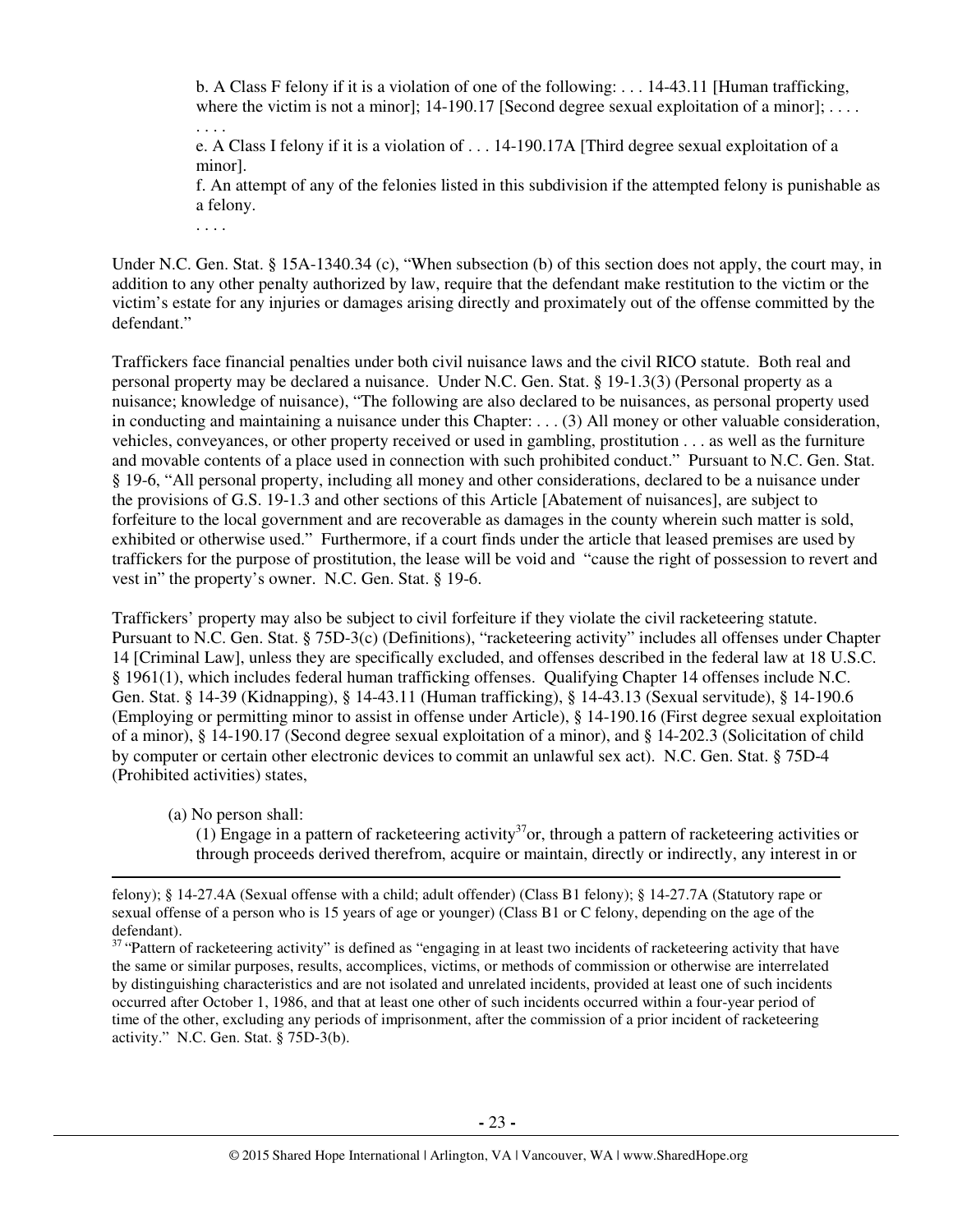control of any enterprise, real property, or personal property of any nature, including money; or (2) Conduct or participate in, directly or indirectly, any enterprise through a pattern of racketeering activity whether indirectly, or employed by or associated with such enterprise; or (3) Conspire with another or attempt to violate any of the provisions of subdivision (1) or (2) of this subsection.

(b) Violation of this section is inequitable and constitutes a civil offense only and is not a crime, therefore a mens rea or criminal intent is not an essential element of any of the civil offenses set forth in this section.

N.C. Gen. Stat. § 75D-5(a) (RICO civil forfeiture proceedings) provides that "[a]ll property of every kind used or intended for use in the course of, derived from, or realized through a racketeering activity or pattern of racketeering activity is subject to forfeiture to the State."

Under N.C. Gen. Stat. § 75D-8(a) (Available RICO civil remedies),

. . .

(a) As part of a final judgment of forfeiture, any judge of the superior court may, after giving reasonable notice to potential innocent claimants, enjoin violations of G.S. 75D-4, by issuing appropriate orders and judgments:

(1) Ordering any defendant to divest himself of any interest in any enterprise, real property, or personal property including property held by the entirety. Where property is held by the entirety and one of the spouses is an innocent person as defined in G.S. 75D-5(i), upon entry of a final judgment of forfeiture of entirety property, the judgment operates, to convert the entirety to a tenancy in common, and only the one-half undivided interest of the offending spouse shall be forfeited according to the provisions of this Chapter;

(7) Any other equitable remedy appropriate to effect complete forfeiture of property subject to forfeiture, or to prevent future violations of this Chapter.

Furthermore, a trafficker may be required to pay treble damages under N.C. Gen. Stat. § 75D-8(c) (Available RICO civil remedies), which states,

Any innocent person who is injured or damaged in his business or property by reason of any violation of G.S. 75D-4 involving a pattern of racketeering activity shall have a cause of action for three times the actual damages sustained and reasonable attorneys [sic] fees. For purposes of this [provision], "pattern of racketeering activity" shall require that at least one act of racketeering activity be an act of racketeering activity other than (i) an act indictable under 18 U.S.C. § 1341 or U.S.C. § 1343, or (ii) an act which is an offense involving fraud in the sale of securities. . . .

Additionally, any injured person has "a right or claim to forfeited property or to the proceeds derived therefrom superior to any right or claim the State has in the same property or proceeds" so long as the injured person "intervene[s] in the forfeiture proceeding prior to its final disposition." N.C. Gen. Stat. § 75D-8(d).

3.4.1 Recommendation: Amend North Carolina's CSEC laws to include mandatory fines and restitution and to clarify that a person who commits a CSEC offense is subject to the property forfeiture provisions in N.C. Gen. Stat. § 14-2.3 (Forfeiture of gain acquired through criminal activity).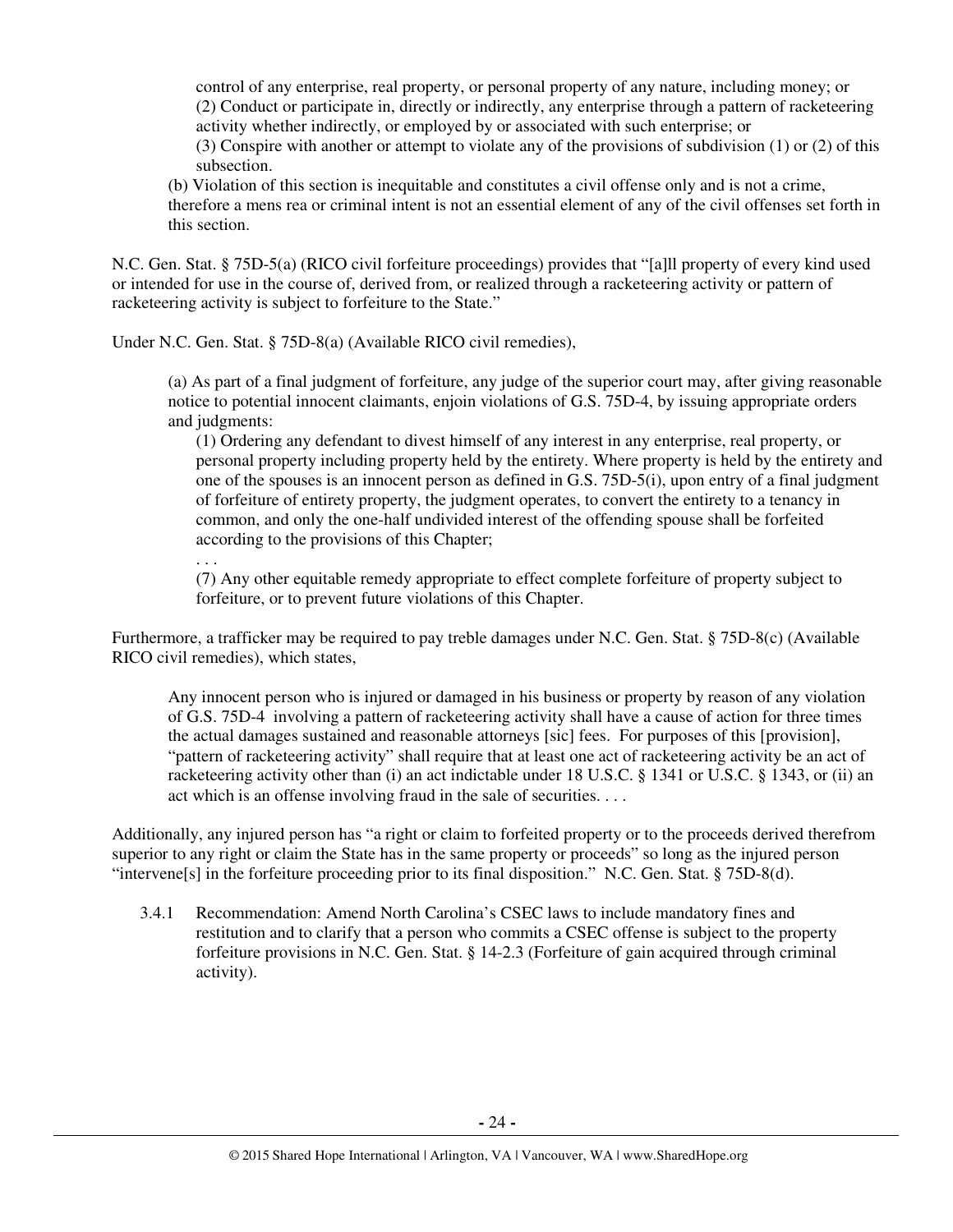# *3.5 Convicted traffickers are required to register as sex offenders.*

Persons convicted of trafficking, sexual servitude and CSEC offenses must register as a sex offender under Article 27A (Sex Offender and Public Protection Registration Programs) of Chapter 14 (Criminal Law) of the North Carolina General Statutes. N.C. Gen. Stat. §§ 14-208.6 (4), (5), 14-208.7. Pursuant to N.C. Gen. Stat. § 14-208.7(a), "A person who is a State resident and who has a reportable conviction shall be required to maintain registration with the sheriff of the county where the person resides."

A "reportable conviction" is defined by N.C. Gen. Stat. § 14-208.6(4) as,

a. A final conviction for an offense against a minor, a sexually violent offense, or an attempt to commit any of those offenses . . .

. . .

e. A final conviction for a violation of G.S. 14-43.14 [Unlawful sale, surrender, or purchase of a minor], only if the court sentencing the individual issues an order pursuant to G.S. 14-43.14(e) requiring the individual to register.

The term "sexually violent offense" is defined in N.C. Gen. Stat. § 14-208.6(5) as,

a violation of G.S. 14-27.2 (first degree rape), G.S. 14-27.2A (rape of a child; adult offender), G.S. 14- 27.3 (second degree rape), G.S. 14-27.4 (first degree sexual offense), G.S. 14-27.4A (sex offense with a child; adult offender), G.S. 14-27.5 (second degree sexual offense), . . . G.S. 14-27.7A (a) (statutory rape or sexual offense of person who is 15 years of age or younger where the defendant is at least six years older), G.S. 14–43.11 (human trafficking) if (i) the offense is committed against a minor who is less than 18 years of age or (ii) the offense is committed against any person with the intent that they be held in sexual servitude, G.S. 14-43.13 (subjecting or maintaining a person for sexual servitude), ... G.S. 14-190.6 (employing or permitting minor to assist in offenses against public morality and decency), . . . G.S. 14-190.17 (second degree sexual exploitation of a minor), G.S. 14-190.17A (third degree sexual exploitation of a minor),. . . G.S. 14-202.3 (Solicitation of child by computer or certain other electronic devices to commit an unlawful sex act)...  $G.S.$  14-205.2(c) or (d) (patronizing a prostitute who is a minor or a mentally disabled person), G.S. 14-205.3(b) (promoting prostitution of a minor or a mentally disabled person), ...

An "offense against a minor" is defined as "any of the following offenses if the offense is committed against a minor, and the person committing the offense is not the minor's parent: G.S. 14-39 (kidnapping), G.S. 14-41 (abduction of children), and G.S. 14-43.3 (felonious restraint). The term also includes the following if the person convicted of the following is not the minor's parent: a solicitation or conspiracy to commit any of these offenses; aiding and abetting any of these offenses." N.C. Gen. Stat. § 14-208.6(1m).

*3.6 Laws relating to termination of parental rights for certain offenses include sex trafficking or commercial sexual exploitation of children (CSEC) offenses in order to remove the children of traffickers from their control and potential exploitation.* 

A conviction under N.C. Gen. Stat. § 14-43.11 (Human trafficking) or § 14-43.13 (Sexual servitude) can serve as grounds for terminating parental rights under N.C. Gen. Stat. § 7B-1111(a) (Grounds for terminating parental rights). N.C. Gen. Stat. § 7B-1111(a)(8) states in part that a court can terminate parental rights when "[t]he parent has committed murder or voluntary manslaughter of another child of the parent or other child residing in the home; has aided, abetted, attempted, conspired, or solicited to commit murder or voluntary manslaughter of the child, another child of the parent, or other child residing in the home; has committed a felony assault that results in serious bodily injury to the child, another child of the parent, or other child residing in the home; or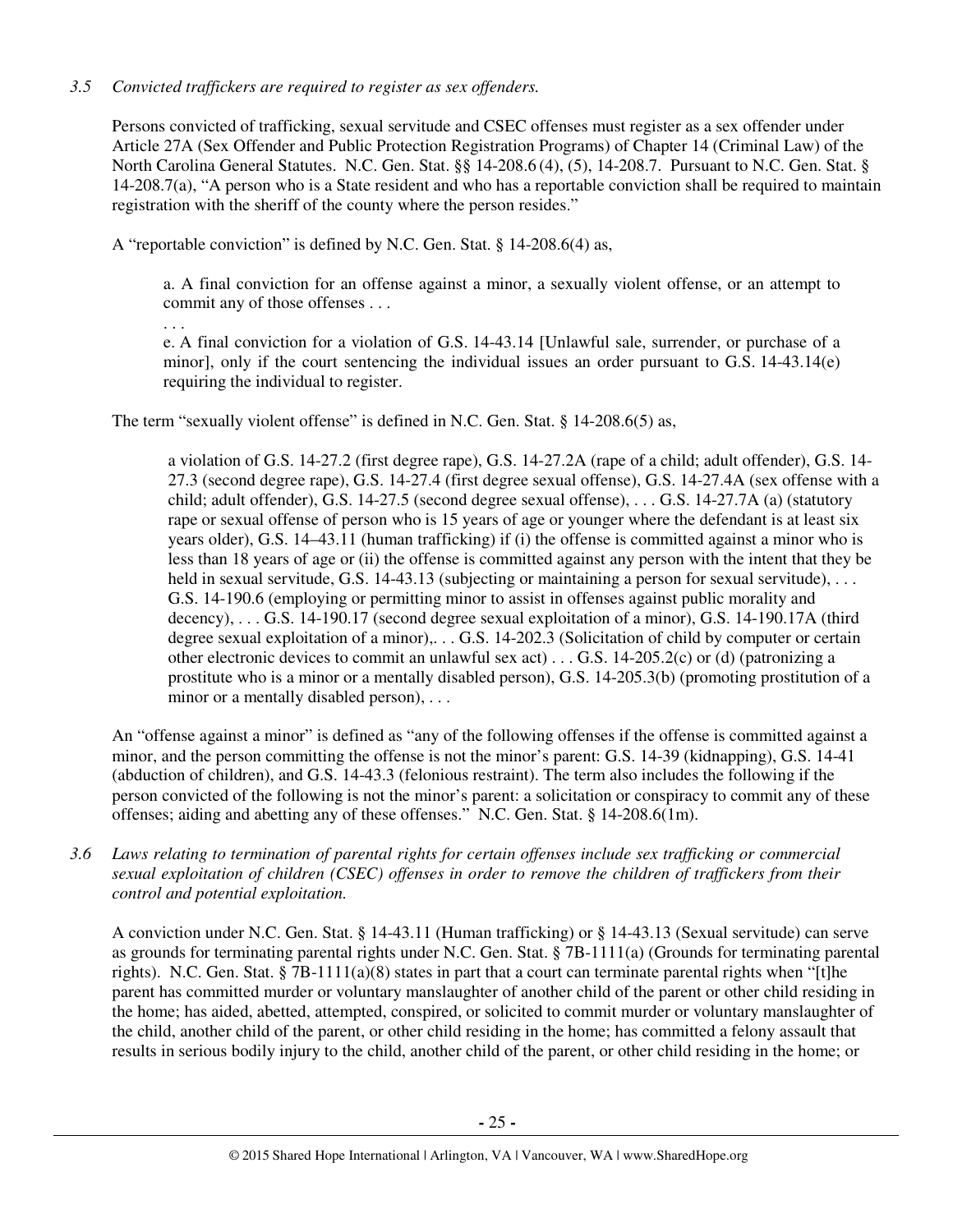has committed murder or voluntary manslaughter of the other parent of the child." Pursuant to N.C. Gen. Stat. § 7B-1111(a)(1), a parent-trafficker's parental rights could be terminated if the parent has abused or neglected the child, within the meanings of "abused juvenile" and "neglected juvenile" under N.C. Gen. Stat. § 7B-101 (Definitions). Additionally, a parent-trafficker's parental rights could be terminated if "[t]he parent has been convicted of a sexually related offense under Chapter 14 of the General Statutes that resulted in the conception of the juvenile." N.C. Gen. Stat. § 7B-1111(a)(11). Under N.C. Gen. Stat. § 7B-101(1) (Definitions),

(1) Abused juveniles.—Any juvenile less than 18 years of age whose parent, guardian, custodian, or caretaker:

a. Inflicts or allows to be inflicted upon the juvenile a serious physical injury by other than accidental means;

b. Creates or allows to be created a substantial risk of serious physical injury to the juvenile by other than accidental means;

. . .

d. Commits, permits, or encourages the commission of a violation of the following laws by, with, or upon the juvenile: first-degree rape, as provided in G.S. 14-27.2; rape of a child by an adult offender, as provided in G.S. 14-27.2A; second degree rape as provided in G.S. 14-27.3; firstdegree sexual offense, as provided in G.S. 14-27.4; sexual offense with a child by an adult offender, as provided in G.S. 14-27.4A; second degree sexual offense, as provided in G.S. 14-27.5; sexual act by a custodian, as provided in G.S. 14-27.7; unlawful sale, surrender, or purchase of a minor, as provided in G.S. 14-43.14; . . . incest, as provided in G.S. 14-178; preparation of obscene photographs, slides, or motion pictures of the juvenile, as provided in G.S. 14-190.5; employing or permitting the juvenile to assist in a violation of the obscenity laws as provided in G.S. 14-190.6; dissemination of obscene material to the juvenile as provided in G.S. 14-190.7 and G.S. 14-190.8; displaying or disseminating material harmful to the juvenile as provided in G.S. 14-190.14 and G.S. 14-190.15; first and second degree sexual exploitation of the juvenile as provided in G.S. 14-190.16 and G.S. 14-190.17; promoting the prostitution of the juvenile as provided in G.S. 14-205.3(b); and taking indecent liberties with the juvenile, as provided in G.S. 14-202.1;

e. Creates or allows to be created serious emotional damage to the juvenile; serious emotional damage is evidenced by a juvenile's severe anxiety, depression, withdrawal, or aggressive behavior toward himself or others;

f. Encourages, directs, or approves of delinquent acts involving moral turpitude committed by the juvenile; or

g. Commits or allows to be committed an offense under G.S. 14-43.11 (Human trafficking), G.S. 14-43.12 (Involuntary servitude), or G.S. 14-43.13 (Sexual servitude) against the child.

Under N.C. Gen. Stat. § 7B-101(15), a child is considered a "neglected juvenile" when the child "does not receive proper care, supervision, or discipline from the juvenile's parent, guardian, custodian, or caretaker; or who has been abandoned; or who is not provided necessary medical care; or who is not provided necessary remedial care; or who lives in an environment injurious to the juvenile's welfare; or who has been placed for care or adoption in violation of law. In determining whether a juvenile is a neglected juvenile, it is relevant whether that juvenile lives in a home where another juvenile has died as a result of suspected abuse or neglect or lives in a home where another juvenile has been subjected to abuse or neglect by an adult who regularly lives in the home."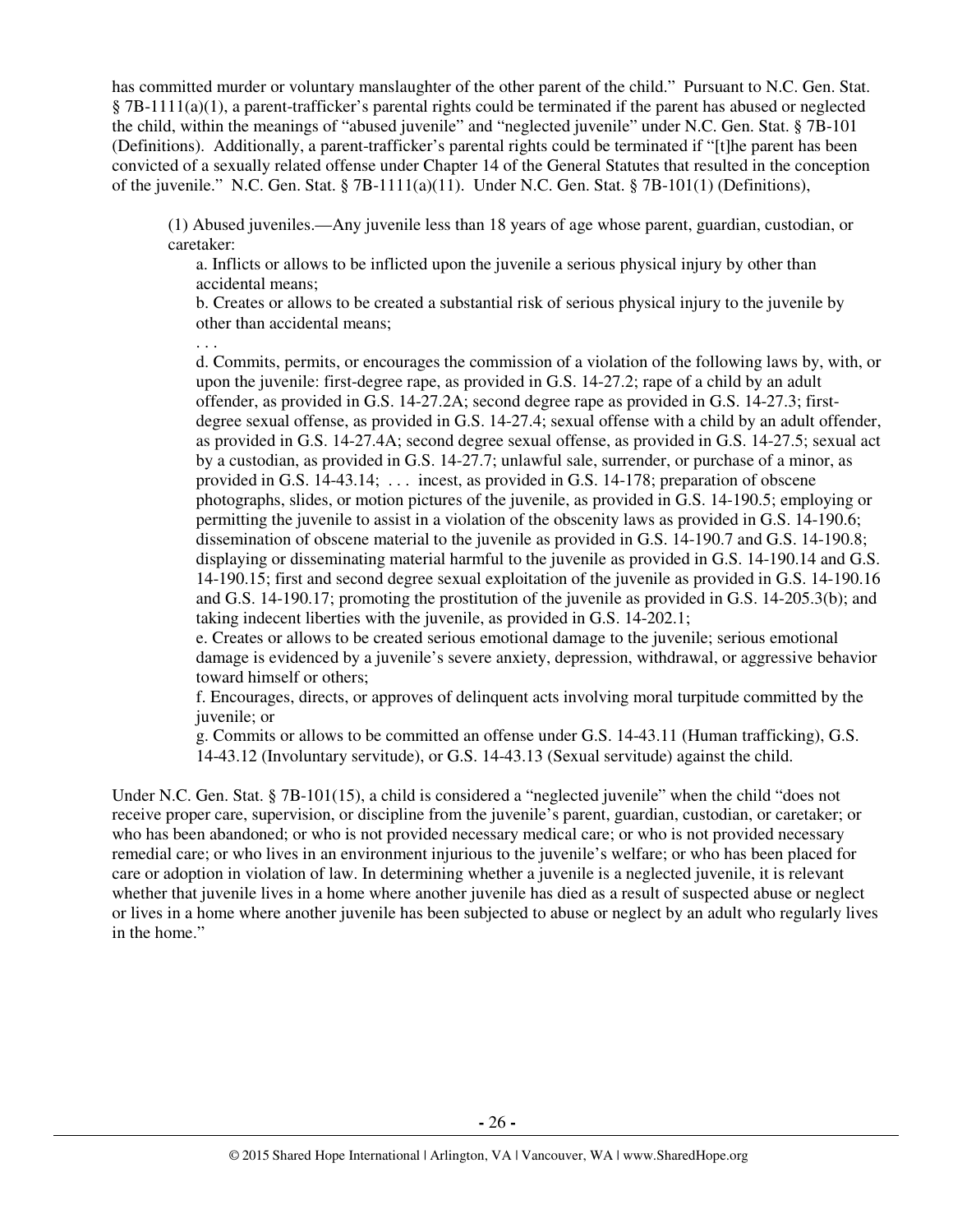#### FRAMEWORK ISSUE 4: CRIMINAL PROVISIONS FOR FACILITATORS

#### *Legal Components:*

- *4.1 The acts of assisting, enabling, or financially benefitting from child sex trafficking are included as criminal offenses in the state sex trafficking statute.*
- *4.2 Financial penalties, including asset forfeiture laws, are in place for those who benefit financially from or aid and assist in committing domestic minor sex trafficking.*

*\_\_\_\_\_\_\_\_\_\_\_\_\_\_\_\_\_\_\_\_\_\_\_\_\_\_\_\_\_\_\_\_\_\_\_\_\_\_\_\_\_\_\_\_\_\_\_\_\_\_\_\_\_\_\_\_\_\_\_\_\_\_\_\_\_\_\_\_\_\_\_\_\_\_\_\_\_\_\_\_\_\_\_\_\_\_\_\_\_\_\_\_\_\_* 

- *4.3 Promoting and selling child sex tourism is illegal.*
- *4.4 Promoting and selling child pornography is illegal.*

#### *Legal Analysis:*

*4.1 The acts of assisting, enabling, or financially benefitting from child sex trafficking are included as criminal offenses in the state sex trafficking statute.*

Under N.C. Gen. Stat. § 14-43.11, (Human trafficking),

A person commits the offense of human trafficking when that person

(i) knowingly or in reckless disregard of the consequences of the action recruits, entices, harbors, transports, provides, or obtains by any means another person with the intent that the other person be held in involuntary servitude or sexual servitude or

(ii) willfully or in reckless disregard of the consequences of the action causes a minor to be held in involuntary servitude or sexual servitude.

While this applies to some facilitators, it does not apply to those who knowingly benefit from trafficking. N.C. Gen. Stat. § 14-43.13(a) (Sexual servitude) also does not apply to those who knowingly benefit, since it only covers an individual who "knowingly or in reckless disregard of the consequences of the action subjects or maintains another in sexual servitude."

However, facilitators could be held culpable under N.C. Gen. Stat. § 14-205.3 (Promoting prostitution) which states,

Any person who willfully performs any of the following acts commits promoting prostitution:

- (1) Advances prostitution as defined in G.S. 14–203 [Definition of terms].
- (2) Profits from prostitution by doing any of the following:

a. Compelling a person to become a prostitute.

b. Receiving a portion of the earnings from a prostitute for arranging or offering to arrange a situation in which the person may practice prostitution.

c. Any means other than those described in sub-subdivisions a. and b. of this subdivision, including from a person who patronizes a prostitute.

"Advance prostitution" is defined in N.C. Gen. Stat. § 14-203(1) (Definition of terms)<sup>38</sup> to include

 $\overline{a}$ 

<sup>38</sup> *See supra* note 10.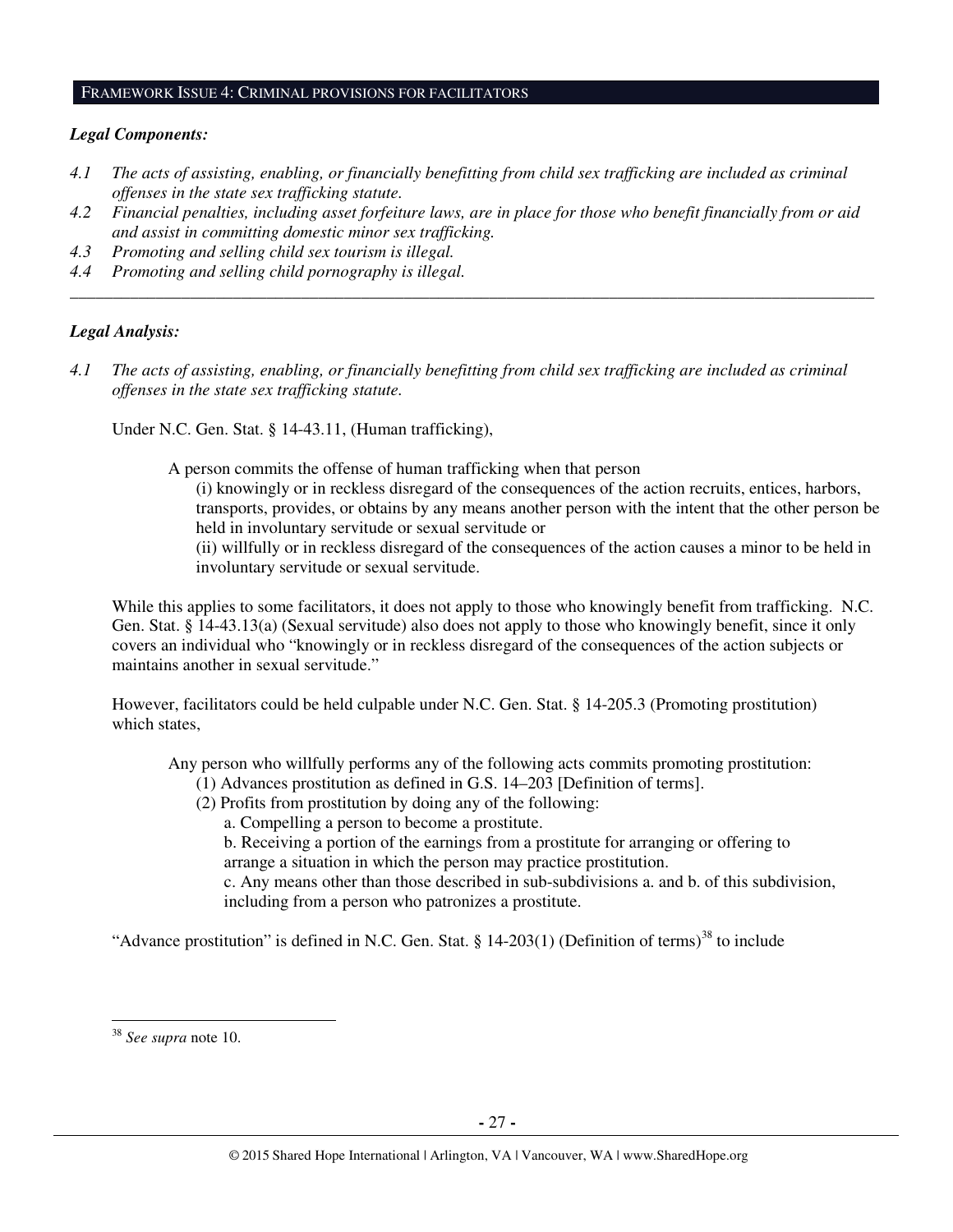a. Soliciting for a prostitute by performing any of the following acts when acting as other than a prostitute or a patron of a prostitute:

1. Soliciting another for the purpose of prostitution.

- 2. Arranging or offering to arrange a meeting of persons for the purpose of prostitution.
- 3. Directing another to a place knowing the direction is for the purpose of prostitution.

4. Using the Internet, including any social media Web site, to solicit another for the purpose of prostitution.

b. Keeping a place of prostitution by controlling or exercising control over the use of any place that could offer seclusion or shelter for the practice of prostitution and performing any of the following acts when acting as other than a prostitute or a patron of a prostitute:

1. Knowingly granting or permitting the use of the place for the purpose of prostitution. 2. Granting or permitting the use of the place under circumstances from which the person should reasonably know that the place is used or is to be used for purposes of prostitution. 3. Permitting the continued use of the place after becoming aware of facts or circumstances from which the person should know that the place is being used for the purpose of prostitution.

4.1.1 Recommendation: Amend N.C. Gen. Stat. § 14-43.11 (Human trafficking) and § 14-43.13 (Sexual servitude) to prohibit knowingly or recklessly benefiting from the offenses of human trafficking and sexual servitude.

## *4.2 Financial penalties, including asset forfeiture laws, are in place for those who benefit financially from or aid and assist in committing domestic minor sex trafficking.*

Facilitators convicted of criminal charges may be ordered to pay a fine. Pursuant to N.C. Gen. Stat. § 15A-1361, "A person who has been convicted of a criminal offense may be ordered to pay a fine as provided by law."39

Facilitators are subject to mandatory, criminal asset forfeiture. "A person who commits a violation of G.S. 14- 43.11 [Human trafficking], 14-43.12 [Involuntary Servitude] or 14-43.13 [Sexual servitude] is subject to the property forfeiture provisions set forth in G.S. 14-2.3 [Forfeiture of gain acquired through criminal activity]." N.C. Gen. Stat. § 14-43.20(e). Pursuant to N.C. Gen. Stat. § 14-2.3 (Forfeiture of gain acquired through criminal activity), "Except as is otherwise provided in Article 3 of Chapter 31A [Willful and unlawful killing of decedent], in the case of any violation of Article 13A [North Carolina street gang suppression act] of Chapter 14, or a general statute constituting a felony other than a nonwillful homicide, any money or other property or interest in property acquired thereby shall be forfeited to the State of North Carolina, including any profits, gain, remuneration, or compensation directly or indirectly collected by or accruing to any offender." There is no specified procedure in the statute. The property is forfeited directly to the state. N.C. Gen. Stat. §14-2.3.

 $\overline{a}$ 

<sup>&</sup>lt;sup>39</sup> Pursuant to N.C. Gen. Stat. § 15A-1340.17(b) (Punishment limits for each class of offense and prior record level), "Any judgment that includes a sentence of imprisonment may also include a fine . . . Unless otherwise provided, the amount of the fine is in the discretion of the court." To the extent that N.C. Gen. Stat. § 14-43.14 (Unlawful sale, surrender, or purchase of a minor) applies to domestic minor sex trafficking, violation of this provision is a Class F felony, which carries a presumptive sentence of 13–16 months' imprisonment and a minimum fine of \$5,000, and "[f]or each subsequent violation, a person is guilty of a Class F felony and shall pay a minimum fine of ten thousand dollars (\$10,000)." N.C. Gen. Stat. §§ 14-43.12(b), 15A 1340.17(c).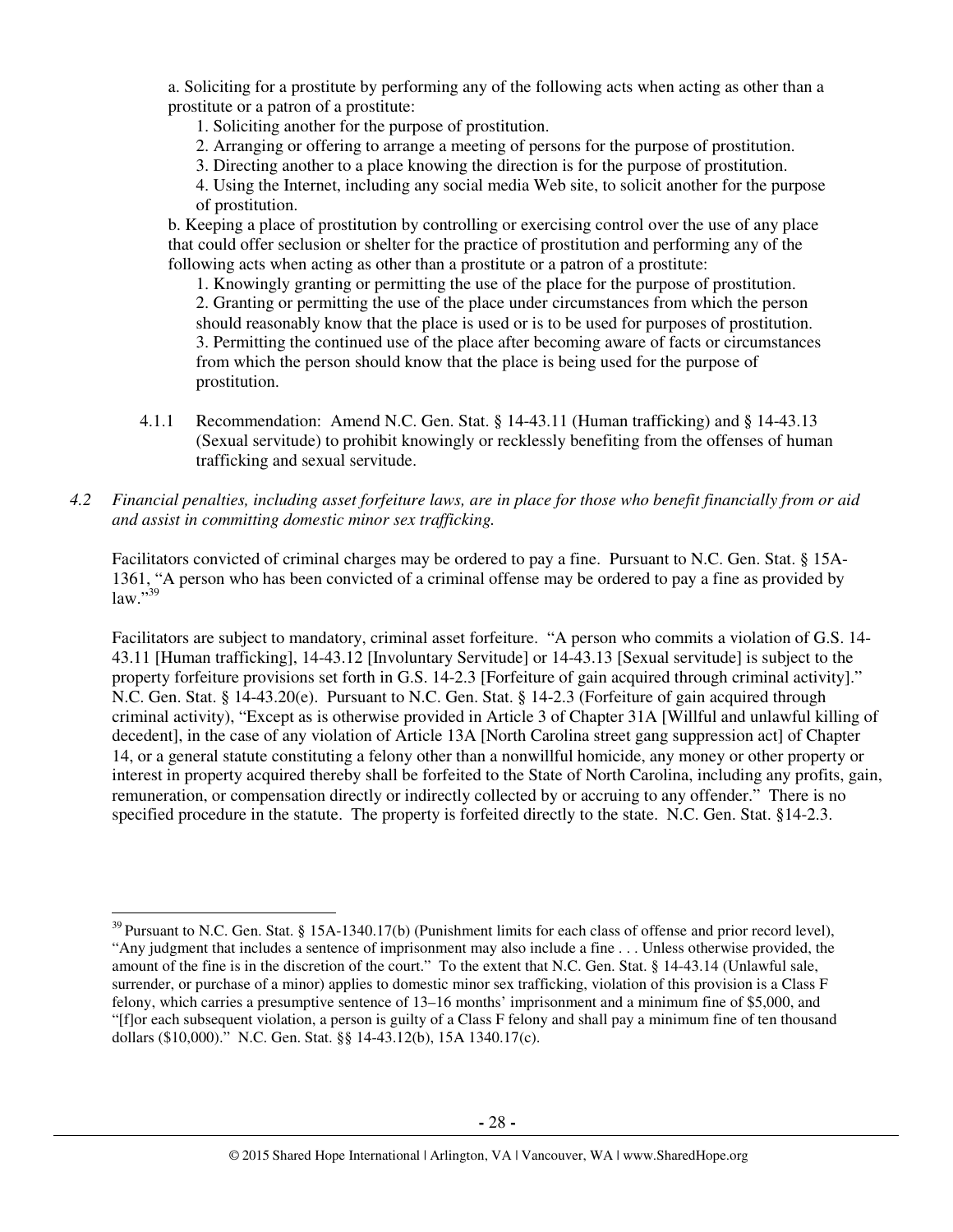Special forfeiture provisions would apply in the event that a facilitator was convicted under N.C. Gen. Stat. § 14-7.20 (Continuing criminal enterprise). Under N.C. Gen. Stat. § 14-7.20(b) (Continuing criminal enterprise), a person convicted of engaging in a continuing criminal enterprise is required to forfeit

1. The profits obtained by the person in the enterprise, and

2. Any of the person's interest in, claim against, or property or contractual rights of any kind affording a source of influence over, such enterprise.

Some facilitators are subject to mandatory restitution in North Carolina. "Victim" is defined in N.C. Gen. Stat. § 14-43.20(e) (Mandatory restitution victim services; forfeiture) as "a person subjected to the practices set forth in G.S. 14-43.11 [Human trafficking], 14-43.12 [Involuntary Servitude] or 14-43.13 [Sexual servitude]." N.C. Gen. Stat.  $§$  14-43.20(b) provides that

Restitution for a victim is mandatory under this Article. At a minimum, the court shall order restitution in an amount equal to the value of the victim's labor as guaranteed under the Minimum Wage Law and overtime provisions of the Fair Labor Standards Act (FLSA). In addition, the judge may order any other amount of loss identified, including the gross income or value to the defendant of the victim's labor or services.

Facilitators also could be ordered to pay restitution to the domestic minor sex trafficking victim, as the court is required to consider an order of restitution at sentencing. Pursuant to N.C. Gen. Stat. § 15A-1340.34(a) (Restitution generally), "When sentencing a defendant convicted of a criminal offense, the court shall determine whether the defendant shall be ordered to make restitution to any victim of the offense in question. For purposes of this Article, the term 'victim' means a person directly and proximately harmed as a result of the defendant's commission of the criminal offense." Subsection (b) states, "If the defendant is being sentenced for an offense for which the victim is entitled to restitution under Article 46 of this Chapter, the court shall, in addition to any penalty authorized by law, require that the defendant make restitution to the victim or the victim's estate for any injuries or damages arising directly and proximately out of the offense committed by the defendant." N.C. Gen. Stat. § 15A-834 (Restitution), which is in Article 46, states, "A victim has the right to receive restitution as ordered by the court pursuant to Article 81C of Chapter 15A of the General Statutes."

Pursuant to N.C. Gen. Stat. § 15A-830(a)(7) (Definitions—Crime Victims' Rights Act), a "victim" is defined to include, among others:

A person against whom there is probable cause to believe one of the following crimes was committed: a. A Class A, B1, B2, C, D, or E felony.<sup>40</sup>

b. A Class F felony if it is a violation of one of the following: . . . 14-43.11 [Human trafficking, where the victim is not a minor];  $14-190.17$  [Second degree sexual exploitation of a minor]; ...

. . . .

e. A Class I felony if it is a violation of . . . 14-190.17A [Third degree sexual exploitation of a minor].

f. An attempt of any of the felonies listed in this subdivision if the attempted felony is punishable as a felony.

. . . .

Under N.C. Gen. Stat. § 15A-1340.34 (c), "When subsection (b) of this section does not apply, the court may, in addition to any other penalty authorized by law, require that the defendant make restitution to the victim or the

<sup>40</sup> *See supra* note 36.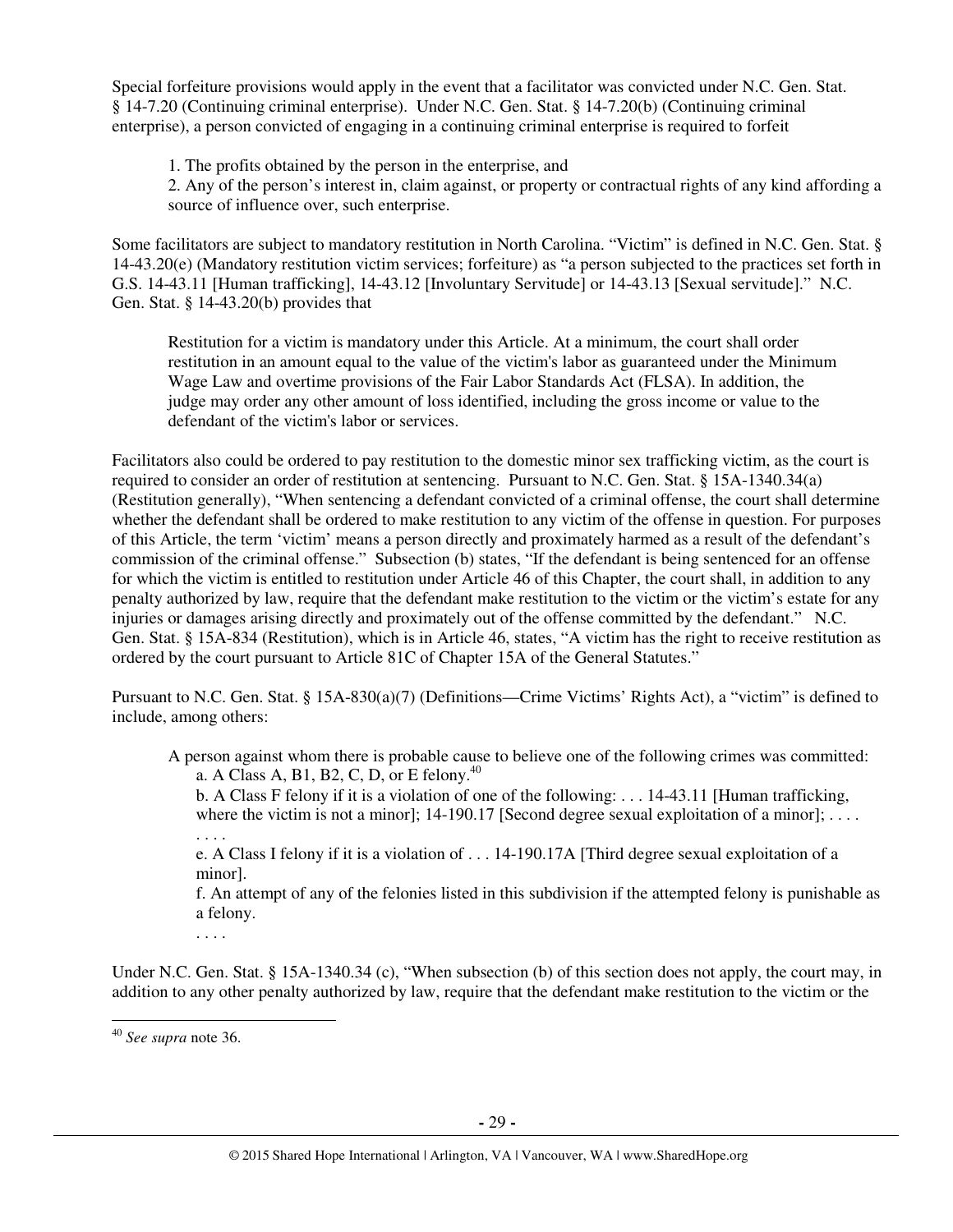victim's estate for any injuries or damages arising directly and proximately out of the offense committed by the defendant."

Facilitators may also be subject to civil financial penalties under the civil nuisance laws and civil RICO statute. To the extent that a facilitator engages in activity or owns property that is deemed a nuisance under N.C. Gen. Stat. § 19-1(a) (What are nuisances under this Chapter) and N.C. Gen. Stat. § 19-1.3(3) (Personal property as a nuisance; knowledge of nuisance), the facilitator could be required to forfeit assets. Under N.C. Gen. Stat. § 19- 1(a), "The erection, establishment, continuance, maintenance, use, ownership or leasing of any building or place for the purpose of assignation [or] prostitution. . . shall constitute a nuisance. The activity sought to be abated need not be the sole purpose of the building or place in order for it to constitute a nuisance under this Chapter."

Under N.C. Gen. Stat. § 19-1.3(3) (Personal property as a nuisance; knowledge of nuisance), "The following are also declared to be nuisances, as personal property used in conducting and maintaining a nuisance under this Chapter: . . . (3) All money or other valuable consideration, vehicles, conveyances, or other property received or used in gambling, prostitution, . . . as well as the furniture and movable contents of a place used in connection with such prohibited conduct." Pursuant to N.C. Gen. Stat. § 19-6, "All personal property, including all money and other considerations, declared to be a nuisance under the provisions of G.S. 19-1.3 and other sections of this Article, are subject to forfeiture to the local government and are recoverable as damages in the county wherein such matter is sold, exhibited or otherwise used." Furthermore, the use of leased premises by traffickers for the purpose of prostitution will make the lease void and "causes the right of possession to revert and vest in" the property's owner. N.C. Gen. Stat. § 19-6.

Facilitators may also be liable under the North Carolina Racketeer Influenced and Corrupt Organizations Act (RICO), N.C. Gen. Stat. Chap. 75D, if they engage in a "pattern of racketeering activity.<sup>541</sup> Pursuant to N.C. Gen. Stat. § 75D-3(c) (Definitions), racketeering activity includes all offenses under Chapter 14 [Criminal Law], unless they are specifically excluded. Qualifying Chapter 14 offenses include N.C. Gen. Stat. § 14-39 (Kidnapping), § 14-43.11 (Human trafficking), § 14-43.13 (Sexual servitude), § 14-190.6 (Employing or permitting minor to assist in offense under Article), § 14-190.16 (First degree sexual exploitation of a minor), § 14-190.17 (Second degree sexual exploitation of a minor), § 14-7.20 (Continuing criminal enterprise), and § 14-202.3 (Solicitation of child by computer or certain other electronic devices to commit an unlawful sex act).

N.C. Gen. Stat. § 75D-4 (Prohibited activities) states,

(a) No person shall:

(1) Engage in a pattern of racketeering activity or, through a pattern of racketeering activities or through proceeds derived therefrom, acquire or maintain, directly or indirectly, any interest in or control of any enterprise, real property, or personal property of any nature, including money; or (2) Conduct or participate in, directly or indirectly, any enterprise through a pattern of racketeering activity whether indirectly, or employed by or associated with such enterprise; or

(3) Conspire with another or attempt to violate any of the provisions of subdivision (1) or (2) of this subsection.

(b) Violation of this section is inequitable and constitutes a civil offense only and is not a crime, therefore a mens rea or criminal intent is not an essential element of any of the civil offenses set forth in this section.

N.C. Gen. Stat. § 75D-5(a) (RICO civil forfeiture proceedings) provides that "[a]ll property of every kind used or intended for use in the course of, derived from, or realized through a racketeering activity or pattern of

 $\overline{a}$ 

<sup>41</sup> *See supra* note 37.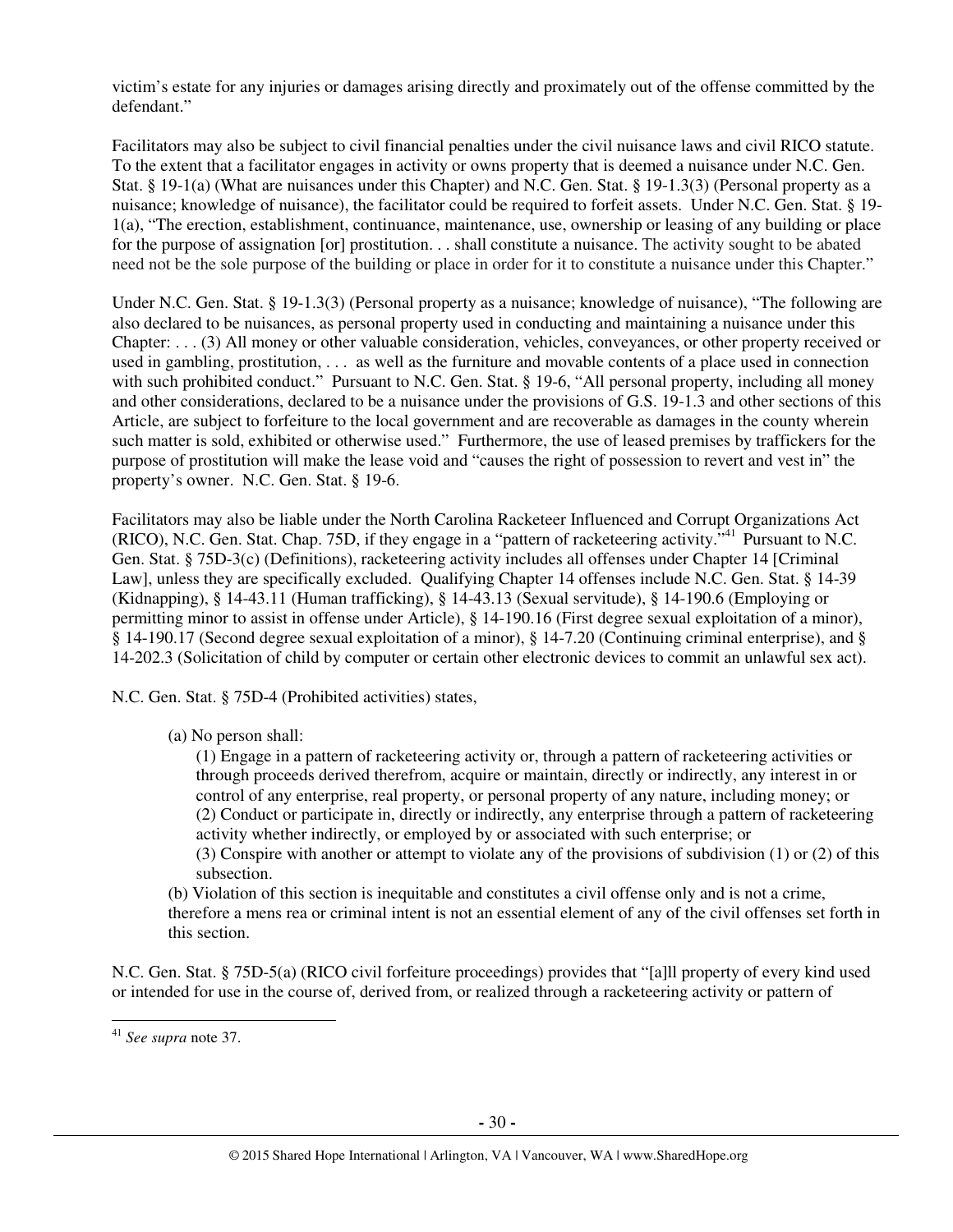racketeering activity is subject to forfeiture to the State." Under N.C. Gen. Stat. § 75D-8(a) (Available RICO civil remedies),

(a) As part of a final judgment of forfeiture, any judge of the superior court may, after giving reasonable notice to potential innocent claimants, enjoin violations of G.S. 75D-4, by issuing appropriate orders and judgments:

(1) Ordering any defendant to divest himself of any interest in any enterprise, real property, or personal property including property held by the entirety. Where property is held by the entirety and one of the spouses is an innocent person as defined in G.S. 75D-5(i), upon entry of a final judgment of forfeiture of entirety property, the judgment operates, to convert the entirety to a tenancy in common, and only the one-half undivided interest of the offending spouse shall be forfeited according to the provisions of this Chapter;

. . . (7) Any other equitable remedy appropriate to effect complete forfeiture of property subject to forfeiture, or to prevent future violations of this Chapter.

*4.3 Promoting and selling child sex tourism is illegal*.

There is no specific provision under North Carolina's laws prohibiting child sex tourism.

- 4.3.1 Recommendation: Enact a law that prohibits selling or offering to sell travel services that include or facilitate travel for the purpose of engaging in commercial sexual exploitation of a minor or prostitution of a minor, if the travel is occurring in North Carolina.
- *4.4 Promoting and selling child pornography is illegal.*

N.C. Gen. Stat. § 14-190.16 (First degree sexual exploitation of a minor) makes it an offense, among other things, if a person, while "knowing the character or content of the material or performance, . . . (1) Uses, employs, induces, coerces, encourages, or facilitates a minor to engage in or assist others to engage in sexual activity for a live performance or for the purpose of producing material that contains a visual representation depicting this activity; or . . . (3) Transports or finances the transportation of a minor through or across this State with the intent that the minor engage in sexual activity for a live performance or for the purpose of producing material that contains a visual representation depicting this activity; or (4) Records, photographs, films, develops, or duplicates for sale or pecuniary gain material that contains a visual representation depicting a minor engaged in sexual activity." First degree sexual exploitation of a minor is a Class C felony, which carries a presumptive sentence of 58–73 months imprisonment. N.C. Gen. Stat. §§ 14-190.16(d), 15A-1340.17(c).

N.C. Gen. Stat. § 14-190.17 (Second degree sexual exploitation of a minor) makes it an offense if a person, "knowing the character or content of the material,  $\dots$  (1) Records, photographs, films, develops, or duplicates material that contains a visual representation of a minor engaged in sexual activity; or (2) Distributes, transports, exhibits, receives, sells, purchases, exchanges, or solicits material that contains a visual representation of a minor engaged in sexual activity." Second degree sexual exploitation of a minor is a Class E felony, which carries a sentence of 20–25 months imprisonment. N.C. Gen. Stat. §§ 14-190.17(d), 15A-1340.17(c).

4.4.1 Recommendation: Amend N.C. Gen. Stat. § 14-190.16 (First degree sexual exploitation of a minor) and § 14-190.17 (Second degree sexual exploitation of a minor) to provide penalties that reflect the seriousness of the offense.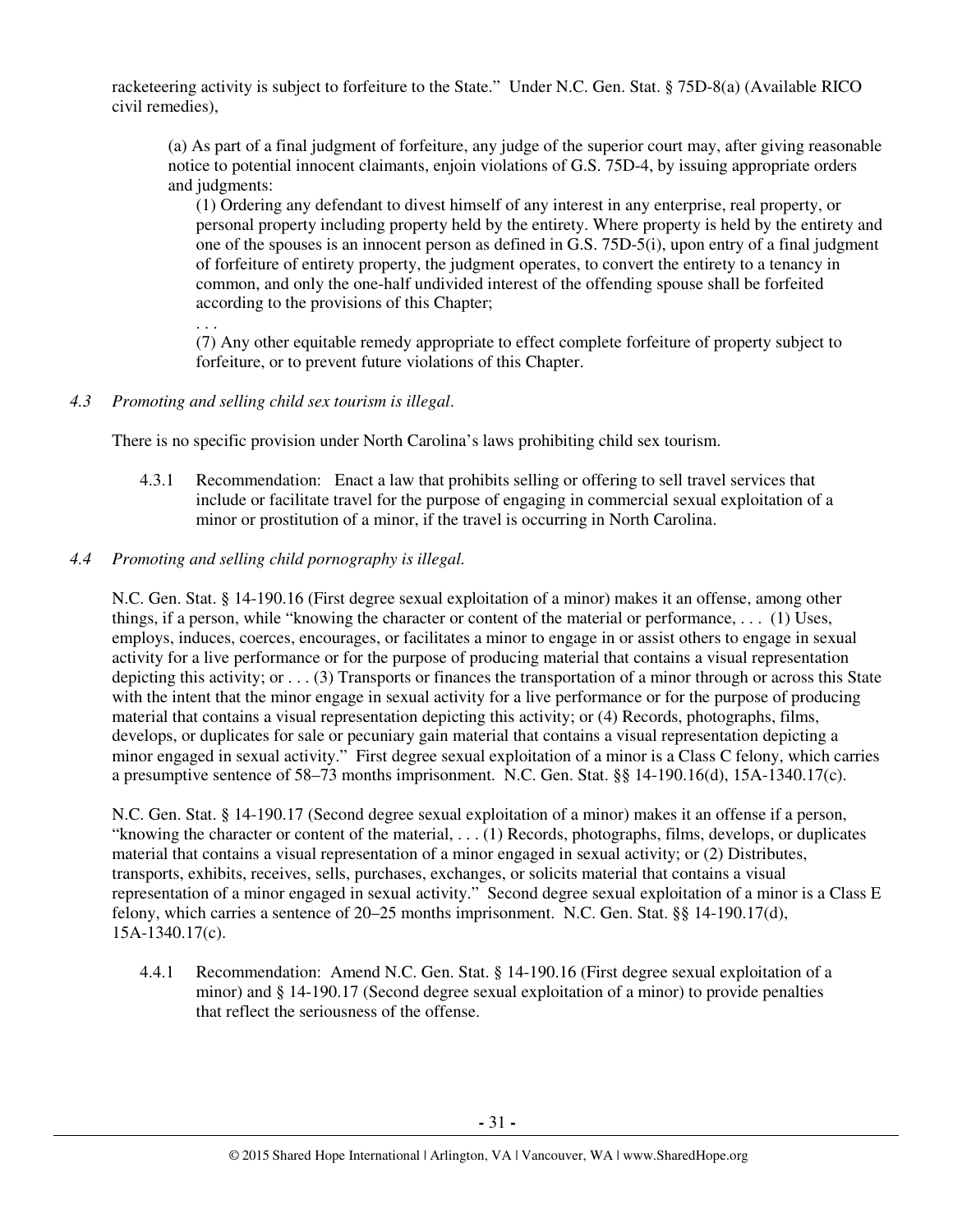#### FRAMEWORK ISSUE 5: PROTECTIVE PROVISIONS FOR THE CHILD VICTIMS

#### *Legal Components:*

- *5.1 Statutorily-mandated victim services define "victim" to specifically include victims of domestic minor sex trafficking or commercial sexual exploitation of children (CSEC) to ensure prompt identification and access to victims' rights and services.*
- *5.2 The state sex trafficking statute expressly prohibits a defendant from raising consent of the minor to the commercial sex acts as a defense.*
- *5.3 Prostitution laws apply only to adults, preventing criminalization of minors under 18 for prostitution offenses.*
- *5.4 State law provides a non-punitive avenue to specialized services through one or more points of entry.*
- *5.5 Commercial sexual exploitation or sex trafficking is identified as a type of abuse and neglect within child protection statutes.*
- *5.6 The definition of "caregiver" or another related term in the child welfare statutes is not a barrier to a sex trafficked child accessing the protection of child welfare.*
- *5.7 Crime victims' compensation is specifically available to a child victim of sex trafficking or commercial sexual exploitation of children (CSEC) without regard to ineligibility factors.*
- *5.8 Victim-friendly procedures and protections are provided in the trial process for minors under 18.*
- *5.9 Expungement or sealing of juvenile delinquency records resulting from arrests or adjudications for prostitution-related offenses committed as a result of, or in the course of, the commercial sexual exploitation of a minor is available within a reasonable time after turning 18.*
- *5.10 Victim restitution and civil remedies for victims of domestic minor sex trafficking or commercial sexual exploitation of children (CSEC) are authorized by law.*

*5.11 Statutes of limitations for civil and criminal actions for child sex trafficking or commercial sexual exploitation of children (CSEC) offenses are eliminated or lengthened sufficiently to allow prosecutors and victims a realistic opportunity to pursue criminal action and legal remedies.* 

*\_\_\_\_\_\_\_\_\_\_\_\_\_\_\_\_\_\_\_\_\_\_\_\_\_\_\_\_\_\_\_\_\_\_\_\_\_\_\_\_\_\_\_\_\_\_\_\_\_\_\_\_\_\_\_\_\_\_\_\_\_\_\_\_\_\_\_\_\_\_\_\_\_\_\_\_\_\_\_\_\_\_\_\_\_\_\_\_\_\_\_\_\_* 

## *Legal Analysis:*

*5.1 Statutorily-mandated victim services define "victim" to specifically include victims of domestic minor sex trafficking or commercial sexual exploitation of children (CSEC) to ensure prompt identification and access to victims' rights and services.* 

The Crime Victims' Rights Act is the only North Carolina law that expressly refers to the crime of human trafficking and other CSEC laws within its definition of victim. Under N.C. Gen. Stat. § 15A-830(a)(7) (Definitions), a "victim" is defined to include,

A person against whom there is probable cause to believe one of the following crimes was committed: a. A Class A, B1, B2, C, D, or E felony.<sup>42</sup>

b. A Class F felony if it is a violation of one of the following: . . . 14-43.11 [Human trafficking, where the victim is not a minor]; 14-190.17 [Second degree sexual exploitation of a minor]; .... . . . .

e. A Class I felony if it is a violation of. . . 14-190.17A [Third degree sexual exploitation of a minor].

f. An attempt of any of the felonies listed in this subdivision if the attempted felony is punishable as a felony.

. . . .

<sup>42</sup> *See supra* note36.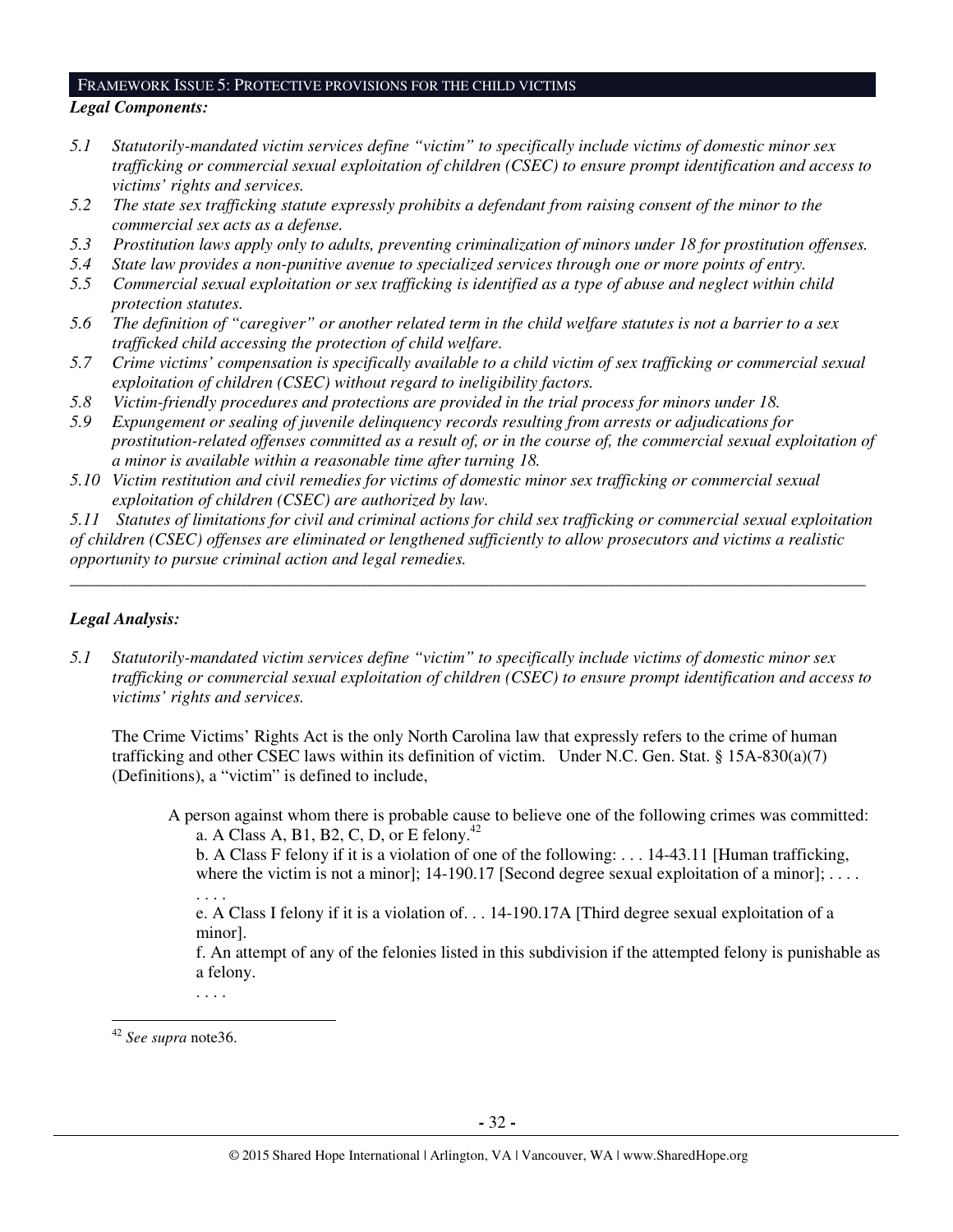h. Any violation of a valid protective order under G.S. 50B-4.1.

The Crime Victim's Compensation Act defines a "victim" as "[a] person who suffers personal injury or death proximately caused by criminally injurious conduct." N.C. Gen. Stat. § 15B-2(13). "Criminally injurious conduct" is defined as including "[c]onduct that by its nature poses a substantial threat of personal injury or death, and is punishable by fine or imprisonment or death, or would be so punishable but for the fact that the person engaging in the conduct lacked the capacity to commit the crime under the laws of this State." N.C. Gen. Stat. § 15B-2(5). Since domestic minor sex trafficking encompasses "conduct that by its nature poses a substantial threat of personal injury or death," and the applicable crimes are punishable by imprisonment, the Crime Victim's Compensation Act indirectly classifies a domestic minor sex trafficking or CSEC victim as a victim. N.C. Gen. Stat. § 15B-2(5).

However, a "claimant" under the Crime Victim's Compensation Act includes victims of domestic minor sex trafficking. N.C. Gen. Stat. § 15B-2(2) (Definitions) states,

2) Claimant. – Any of the following persons who claims an award of compensation under this Article:

a. A victim;

b. A dependent of a deceased victim;

c. A third person who is not a collateral source and who provided benefit to the victim or his family other than in the course or scope of his employment, business, or profession; d. A person who is authorized to act on behalf of a victim, a dependent, or a third person

described in sub-subdivision c. of this subdivision;

e. A person who was convicted of a first offense under G.S. 14-204 [Prostitution] and whose participation in the offense was a result of having been a trafficking victim under G.S. 14- 43.11 [Human trafficking] or G.S. 14-43.13 [Sexual servitude] or a victim of a severe form of trafficking under the federal Trafficking Victims Protection Act (22 U.S.C. § 7102(13)).

The claimant, however, may not be the offender or an accomplice of the offender who committed the criminally injurious conduct, except as provided in sub-subdivision e. of this subdivision.

For purposes of victim restitution under Chapter 15A, Article 81C (Restitution) "the term 'victim' means a person directly and proximately harmed as a result of the defendant's commission of the criminal offense." N.C. Gen. Stat. § 15A-1340.34(a). "When sentencing a defendant convicted of a criminal offense, the court shall determine whether the defendant shall be ordered to make restitution to any victim of the offense in question." Thus, if the defendant is prosecuted and convicted of a CSEC or trafficking offense, any victim of these crimes is included in the definition.

*5.2 The state sex trafficking statute expressly prohibits a defendant from raising consent of the minor to the commercial sex acts as a defense.* 

North Carolina specifically prohibits a defendant from raising consent of the minor as a defense under each of N.C. Gen. Stat. § 14-43.11 (Human trafficking), § 14-43.12 (Involuntary servitude), and § 14-43.13 (Sexual servitude), stating that "consent of a minor is not a defense to prosecution under this section." N.C. Gen. Stat. §§ 14-43.11(c1), § 14-43.12(c1), § 14-43.13(b1).

Additionally, N.C. Gen. Stat. § 14-202.3 (Solicitation of child by computer or certain other electronic devises to commit an unlawful sex act), is applicable to domestic minor sex trafficking victims and specifies that "consent is not a defense to a charge under this section." N.C. Gen. Stat. § 14-202.3(a).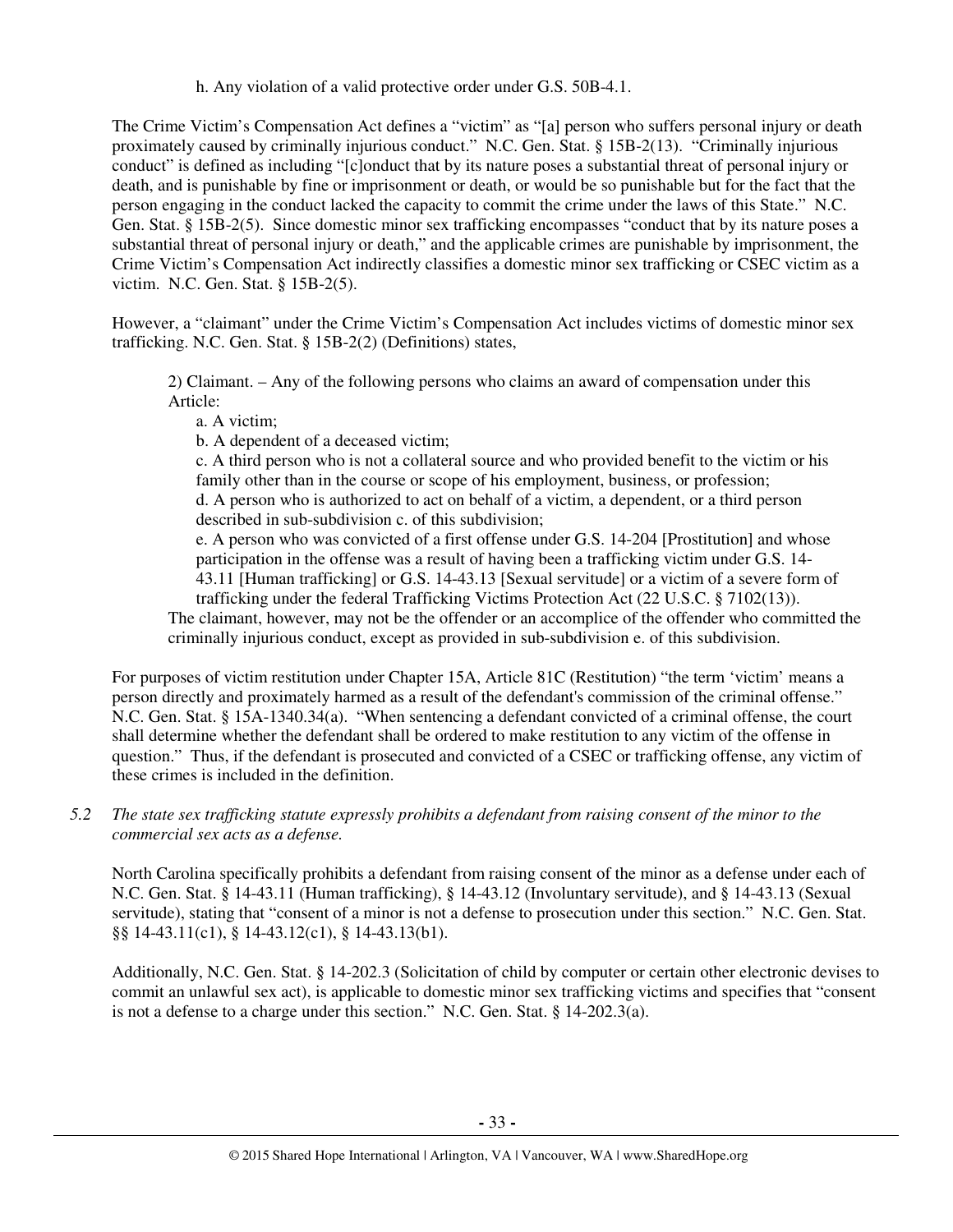*5.3 Prostitution laws apply only to adults, preventing criminalization of minors under 18 for prostitution offenses.* 

N.C. Gen. Stat. § 14-204 (Prostitution) eliminates criminal liability under the prostitution law for children under 18. It provides,

(c) Notwithstanding any other provision of this section, if it is determined, after a reasonable detention for investigative purposes, that a person suspected of or charged with a violation of this section is a minor, that person shall be immune from prosecution under this section and instead shall be taken into temporary protective custody as an undisciplined juvenile pursuant to Article 19 of Chapter 7B of the General Statutes. Pursuant to the provisions of G.S. 7B-301 [Duty to report abuse, neglect, dependency, or death due to maltreatment], a law enforcement officer who takes a minor into custody under this section shall immediately report an allegation of a violation of G.S. 14-43.11 [Human trafficking] and G.S. 14-43.13 [Sexual servitude] to the director of the department of social services in the county where the minor resides or is found, as appropriate, which shall commence an initial investigation into child abuse or child neglect within 24 hours pursuant to G.S. 7B-301 [Duty to report abuse, neglect, dependency, or death due to maltreatment] and G.S. 7B-302 [Assessment by director].

*5.4 State law provides a non-punitive avenue to specialized services through one or more points of entry.* 

#### **Child Identified as Abused/Neglected**

Under N.C. Gen. Stat. § 7B-101(1) (Definitions),

(1) Abused juveniles.—Any juvenile less than 18 years of age whose parent, guardian, custodian, or caretaker $43$ :

a. Inflicts or allows to be inflicted upon the juvenile a serious physical injury by other than accidental means;

b. Creates or allows to be created a substantial risk of serious physical injury to the juvenile by other than accidental means;

. . . .

l

d. Commits, permits, or encourages the commission of a violation of the following laws by, with, or upon the juvenile: first-degree rape, as provided in G.S. 14-27.2; rape of a child by an adult offender, as provided in G.S. 14-27.2A; second degree rape as provided in G.S. 14-27.3; firstdegree sexual offense, as provided in G.S. 14-27.4; sexual offense with a child by an adult offender, as provided in G.S. 14-27.4A; second degree sexual offense, as provided in G.S. 14-27.5; sexual act by a custodian, as provided in G.S. 14-27.7; unlawful sale, surrender, or purchase of a minor, as provided in G.S. 14-43.14 . . . preparation of obscene photographs, slides, or motion pictures of the juvenile, as provided in G.S. 14-190.5; employing or permitting the juvenile to assist in a violation of the obscenity laws as provided in G.S. 14-190.6; dissemination of obscene material to the juvenile as provided in G.S. 14-190.7 and G.S. 14-190.8; displaying or disseminating material harmful to the juvenile as provided in G.S. 14-190.14 and G.S. 14-190.15; first and second degree sexual exploitation of the juvenile as provided in G.S. 14-190.16 and G.S. 14-190.17; promoting the

<sup>&</sup>lt;sup>43</sup> Pursuant to N.C. Gen. Stat. § 7B-101, a sexually exploited child is likely to be identified as abused or neglected. If a child is identified as abused or neglected under N.C. Gen. Stat. § 7B-101, the definition of "caregiver" under N.C. Gen. Stat. § 7B-101(8) is sufficiently broad to involve Child Protective Services in investigations where the child is in the custody or control of a non-family trafficker.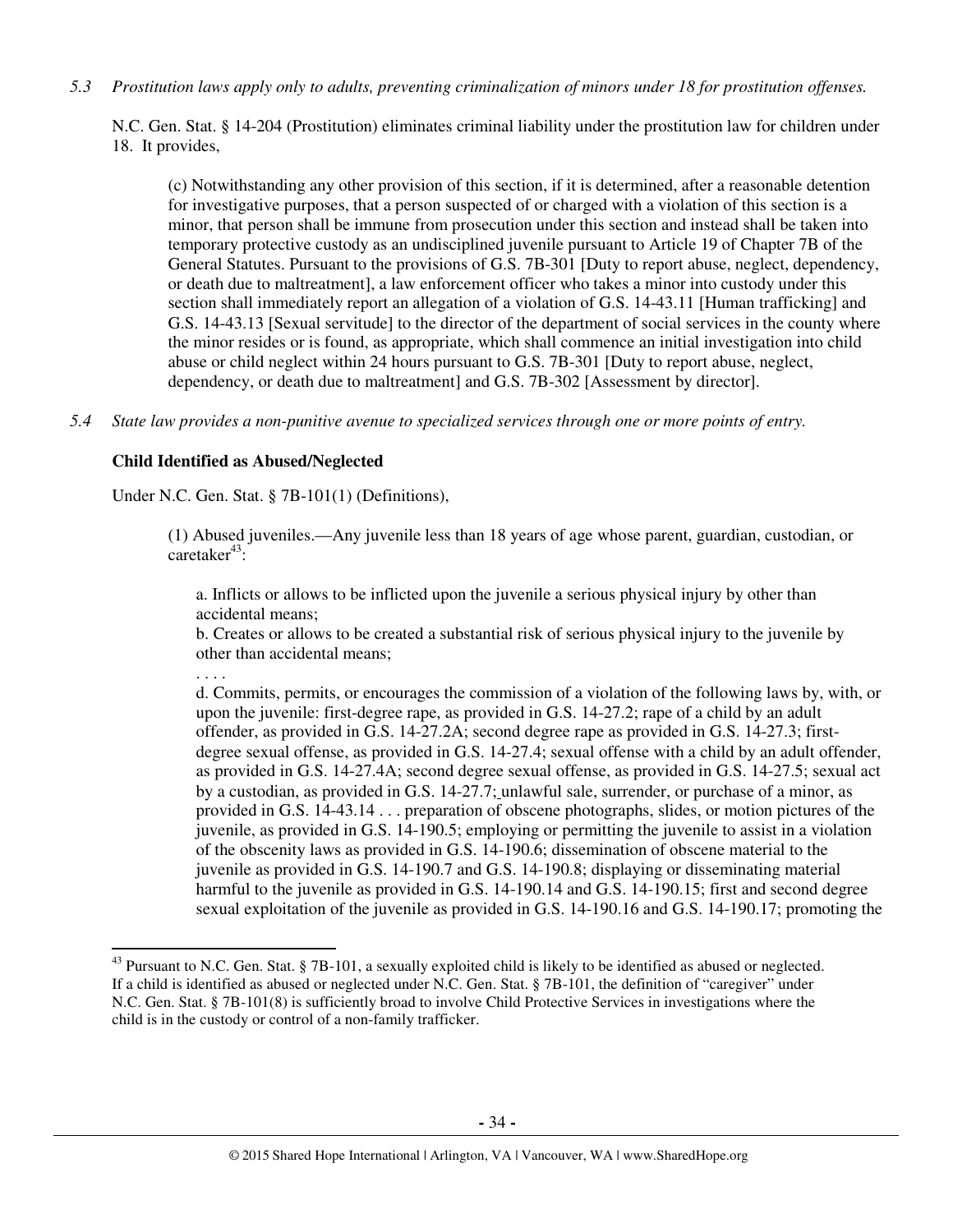prostitution of the juvenile as provided in G.S. 14-205.3(b); and taking indecent liberties with the juvenile, as provided in G.S. 14-202.1;

e. Creates or allows to be created serious emotional damage to the juvenile; serious emotional damage is evidenced by a juvenile's severe anxiety, depression, withdrawal, or aggressive behavior toward himself or others;

f. Encourages, directs, or approves of delinquent acts involving moral turpitude committed by the juvenile; or

g. Commits or allows to be committed an offense under G.S. 14-43.11 [Human trafficking], G.S. 14-43.12 [Involuntary servitude], or G.S. 14-43.13 [Sexual servitude] against the child.

Pursuant to N.C. Gen. Stat. § 7B-101(15) (Definitions), a "neglected juvenile" is defined more generally as

[a] juvenile who does not receive proper care, supervision, or discipline from the juvenile's parent, guardian, custodian, or caretaker; or who has been abandoned; or who is not provided necessary medical care; . . . or who lives in an environment injurious to the juvenile's welfare; or who has been placed for care or adoption in violation of law. In determining whether a juvenile is a neglected juvenile, it is relevant whether that juvenile lives in a home where another juvenile has died as a result of suspected abuse or neglect or lives in a home where another juvenile has been subjected to abuse or neglect by an adult who regularly lives in the home.

#### *I. Initial Custody*

a. Authority for initial custody

Upon receiving a report alleging abuse, dependency, or neglect of a juvenile, the North Carolina Department of Social Services (DSS), pursuant to N.C. Gen. Stat. § 7B-302(a) (Assessment by director; access to confidential information; notification of person making the report), is required to "make a prompt and thorough assessment, using either a family assessment response or an investigative assessment response, in order to ascertain the facts of the case, the extent of the abuse or neglect, and the risk of harm to the juvenile, in order to determine whether protective services should be provided or the complaint filed as a petition." This assessment process can also be triggered when a child is alleged to have engaged in prostitution, pursuant to N.C. Gen. Stat.  $\S$  14-204.<sup>44</sup>

If the report alleges abuse, DSS must initiate the assessment within 24 hours after receiving the report. N.C. Gen. Stat. § 7B-302(a). If the report alleges neglect or dependency, DSS must initiate the assessment within 72 hours of receiving the report. N.C. Gen. Stat. § 7B-302(a). N.C. Gen. Stat. § 7B-302(c), (d) states,

(c) If the assessment indicates that abuse, neglect, or dependency has occurred, the director shall decide whether immediate removal of the juvenile or any other juveniles in the home is necessary for their protection. If immediate removal does not seem necessary, the director shall immediately provide or arrange for protective services. If the parent, guardian, custodian, or caretaker refuses to accept the protective services provided or arranged by the director, the director shall sign a petition seeking to invoke the jurisdiction of the court for the protection of the juvenile or juveniles. (d) If immediate removal seems necessary for the protection of the juvenile or other juveniles in the home, the director shall sign a petition that alleges the applicable facts to invoke the jurisdiction of the court. Where the assessment shows that it is warranted, a protective services worker may assume temporary custody of the juvenile for the juvenile's protection pursuant to Article 5 of this Chapter.

<sup>44</sup> *See supra* section 5.3.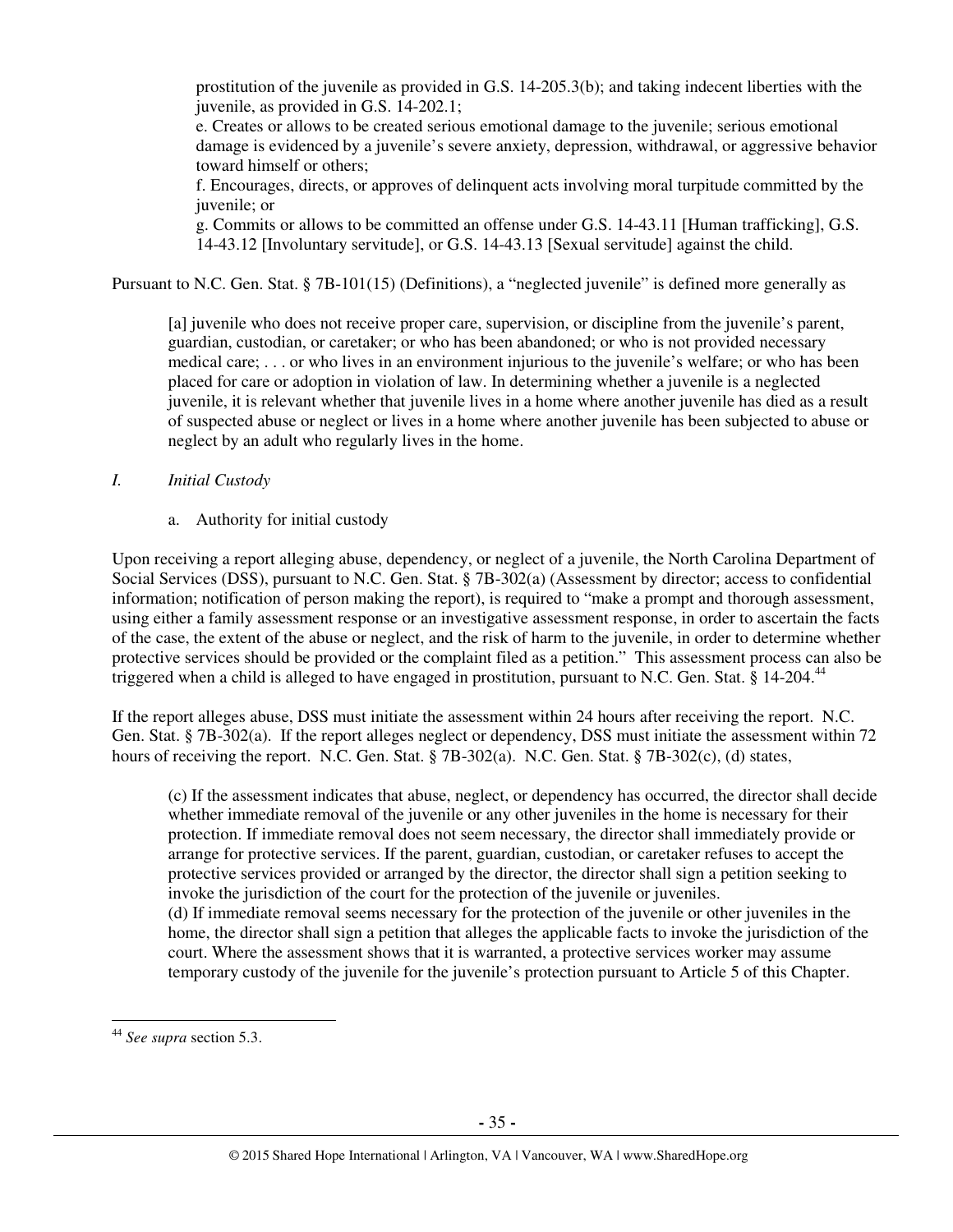The court may issue an order to take the child into custody, pursuant to N.C. Gen. Stat. § 7B-502 (Authority to issue custody orders; delegation), and "that the juvenile be placed in nonsecure custody pursuant to criteria set out in G.S. 7B-503 when custody of the juvenile is necessary."

Additionally, N.C. Gen. Stat. § 7B-500(a) (Taking a juvenile into temporary custody; civil and criminal immunity) permits a juvenile to be taken into temporary custody by a law enforcement officer or a DSS worker without a court order "if there are reasonable grounds to believe that the juvenile is abused, neglected, or dependent and that the juvenile would be injured or could not be taken into custody if it were first necessary to obtain a court order."

b. Placement

When an order is issued for nonsecure custody, N.C. Gen. Stat. § 7B-505(a) (Placement while in nonsecure custody) states,

A juvenile meeting the criteria set out in G.S. 7B-503 may be placed in nonsecure custody with the department of social services or a person designated in the order for temporary residential placement in:

(1) A licensed foster home or a home otherwise authorized by law to provide such care; or

(2) A facility operated by the department of social services; or

(3) Any other home or facility, including a relative's home approved by the court and designated in the order.

Pursuant to N.C. Gen. Stat. § 7B-503(Criteria for nonsecure custody), non-secure custody may be considered in the following circumstances:

(1) The juvenile has been abandoned.

(2) The juvenile has suffered physical injury or sexual abuse.

(3) The juvenile is exposed to a substantial risk of physical injury or sexual abuse because the parent, guardian, custodian, or caretaker has created the conditions likely to cause injury or abuse or has failed to provide, or is unable to provide, adequate supervision or protection.

(4) The juvenile is in need of medical treatment to cure, alleviate, or prevent suffering serious physical harm which may result in death, disfigurement, or substantial impairment of bodily functions, and the juvenile's parent, guardian, custodian, or caretaker is unwilling or unable to provide or consent to the medical treatment.

(5) The parent, guardian, custodian, or caretaker consents to the nonsecure custody order.

(6) The juvenile is a runaway and consents to nonsecure custody.

A juvenile alleged to be abused, neglected, or dependent shall be placed in nonsecure custody only when there is a reasonable factual basis to believe that there are no other reasonable means available to protect the juvenile. In no case shall a juvenile alleged to be abused, neglected, or dependent be placed in secure custody.

*II. Process Following Initial Custody* 

Under N.C. Gen. Stat. § 7B-501 (Duties of person taking juvenile into temporary custody),

(a) A person who takes a juvenile into custody without a court order under G.S. 7B-500 shall proceed as follows:

(1) Notify the juvenile's parent, guardian, custodian, or caretaker that the juvenile has been taken into temporary custody and advise the parent, guardian, custodian, or caretaker of the right to be present with the juvenile until a determination is made as to the need for nonsecure custody. Failure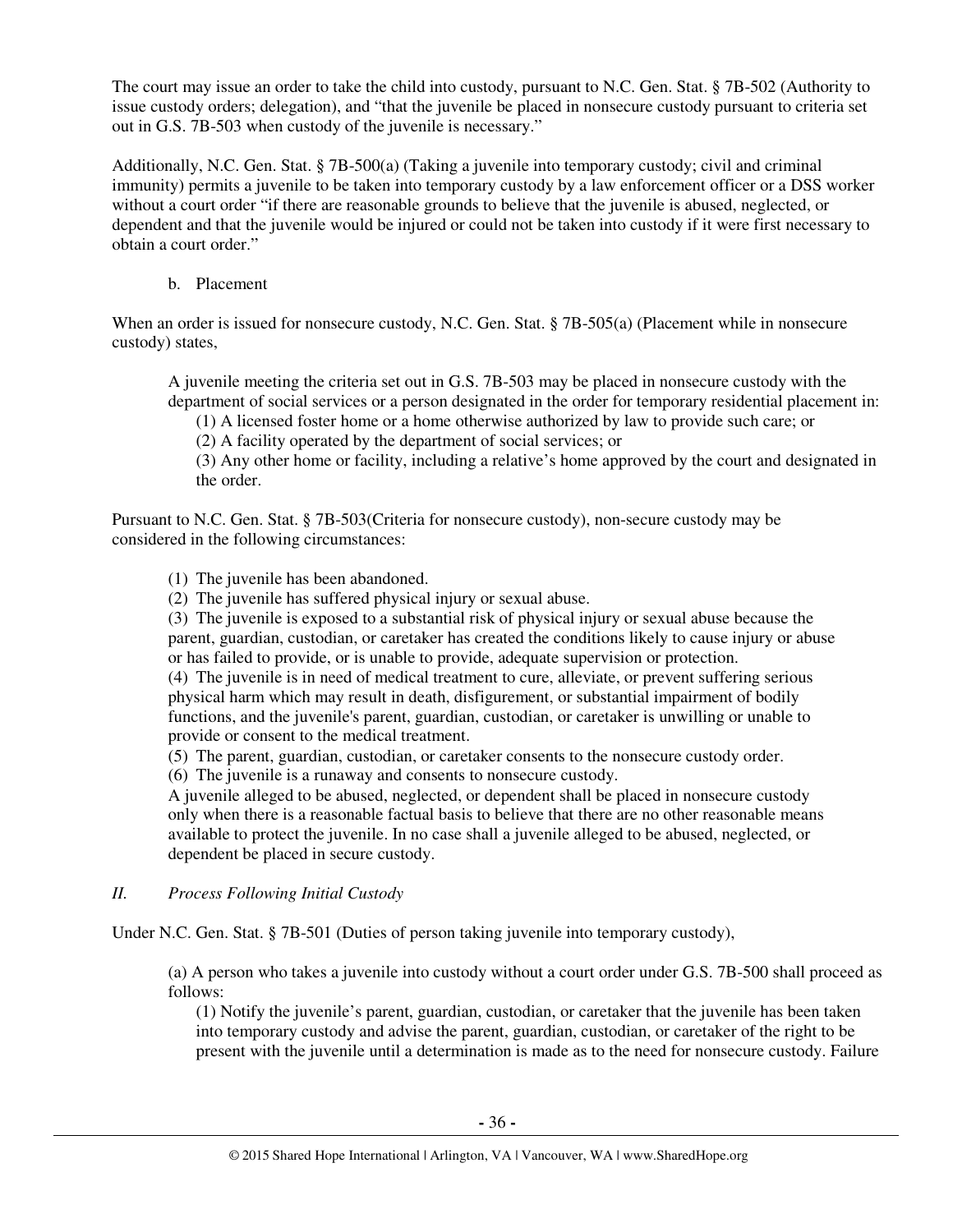to notify the parent that the juvenile is in custody shall not be grounds for release of the juvenile. (2) Release the juvenile to the juvenile's parent, guardian, custodian, or caretaker if the person having the juvenile in temporary custody decides that continued custody is unnecessary. (3) The person having temporary custody shall communicate with the director of the department of social services who shall consider prehearing diversion. If the decision is made to file a petition, the director shall contact the judge or person delegated authority pursuant to G.S. 7B-502 for a determination of the need for continued custody.

- (b) A juvenile taken into temporary custody under this Article shall not be held for more than 12 hours, or for more than 24 hours if any of the 12 hours falls on a Saturday, Sunday, or legal holiday, unless:
	- (1) A petition or motion for review has been filed by the director of the department of social services, and
	- (2) An order for nonsecure custody has been entered by the court.

Pursuant to N.C. Gen. Stat. § 7B-506(a) (Hearing to determine need for continued nonsecure custody), a hearing must be held within 7 days of a child being placed in nonsecure custody. If, however, the child has been taken into custody pursuant to N.C. Gen Stat. § 7B-506, "a hearing to determine the need for continued custody shall be conducted on the day of the next regularly scheduled session of district court in the city or county where the order was entered. . . ." Additionally, N.C. Gen. Stat. § 7B-506(e) requires that if the child is ordered to remain in custody, another hearing must be held, "within seven business days of that hearing, excluding Saturdays, Sundays, and legal holidays when the courthouse is closed for transactions, and pending a hearing on the merits, hearings thereafter shall be held at intervals of no more than 30 calendar days."

Pursuant to N.C. Gen. Stat. § 7B-503(a) (Criteria for nonsecure custody),

(a) When a request is made for nonsecure custody, the court shall first consider release of the juvenile to the juvenile's parent, relative, guardian, custodian, or other responsible adult. An order for nonsecure custody shall be made only when there is a reasonable factual basis to believe the matters alleged in the petition are true, and

(2) The juvenile has suffered physical injury or sexual abuse.

(3) The juvenile is exposed to a substantial risk of physical injury or sexual abuse because the parent, guardian, custodian, or caretaker has created the conditions likely to cause injury or abuse or has failed to provide, or is unable to provide, adequate supervision or protection.

. . . .

. . . .

- (5) The parent, guardian, custodian, or caretaker consents to the nonsecure custody order.
- (6) The juvenile is a runaway and consents to nonsecure custody.

A juvenile alleged to be abused, neglected, or dependent shall be placed in nonsecure custody only when there is a reasonable factual basis to believe that there are no other reasonable means available to protect the juvenile. In no case shall a juvenile alleged to be abused, neglected, or dependent be placed in secure custody.

# *III. Placement Process Pending Adjudication/Investigation*

When an order is issued for nonsecure custody, N.C. Gen. Stat. § 7B-505(a) (Place of nonsecure custody) states,

A juvenile meeting the criteria set out in G.S. 7B-503 may be placed in nonsecure custody with the department of social services or a person designated in the order for temporary residential placement in: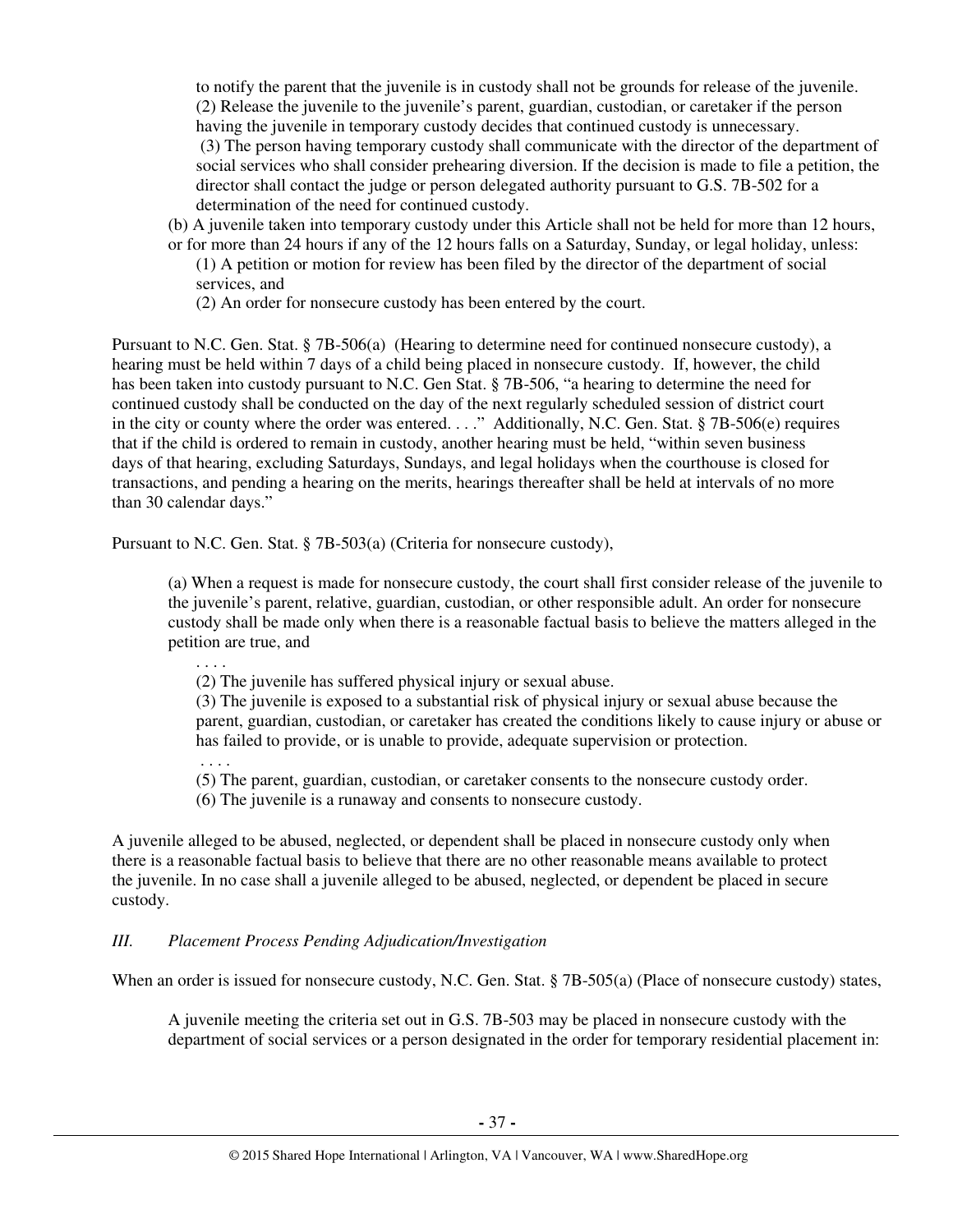(1) A licensed foster home or a home otherwise authorized by law to provide such care; or

(2) A facility operated by the department of social services; or

(3) Any other home or facility, including a relative's home approved by the court and designated in the order.

Pursuant to N.C. Gen. Stat. § 7B-503(Criteria for nonsecure custody), non-secure custody may be considered in the following circumstances:

(1) The juvenile has been abandoned.

(2) The juvenile has suffered physical injury or sexual abuse.

(3) The juvenile is exposed to a substantial risk of physical injury or sexual abuse because the parent, guardian, custodian, or caretaker has created the conditions likely to cause injury or abuse or has failed to provide, or is unable to provide, adequate supervision or protection.

(4) The juvenile is in need of medical treatment to cure, alleviate, or prevent suffering serious physical harm which may result in death, disfigurement, or substantial impairment of bodily functions, and the juvenile's parent, guardian, custodian, or caretaker is unwilling or unable to provide or consent to the medical treatment.

(5) The parent, guardian, custodian, or caretaker consents to the nonsecure custody order.

(6) The juvenile is a runaway and consents to nonsecure custody.

A juvenile alleged to be abused, neglected, or dependent shall be placed in nonsecure custody only when there is a reasonable factual basis to believe that there are no other reasonable means available to protect the juvenile. In no case shall a juvenile alleged to be abused, neglected, or dependent be placed in secure custody.

## IV. *Adjudication*

Under N.C. Gen. Stat. § 7B-807 (Adjudication), at the adjudication hearing will be heard, and

. . . .

[a] record of specific stipulated adjudicatory facts shall be made by either reducing the facts to a writing, signed by each party stipulating to them and submitted to the court; or by reading the facts into the record, followed by an oral statement of agreement from each party stipulating to them. If the court finds that the allegations have not been proven, the court shall dismiss the petition with prejudice, and if the juvenile is in nonsecure custody, the juvenile shall be released to the parent, guardian, custodian, or caretaker.

# *V. Outcomes*

 $\overline{a}$ 

Pursuant to N.C. Gen. Stat. § 7B-901 (Dispositional hearing), "[t]he dispositional hearing shall take place immediately following the adjudicatory hearing and shall be concluded within 30 days of the conclusion of the adjudicatory hearing."

Several outcomes are possible at the dispositional hearing. Pursuant to N.C. Gen. Stat. § 7B-903  $(a)$ <sup>45</sup> (Dispositional alternatives for abused, neglected, or dependent juvenile), the court may

<sup>&</sup>lt;sup>45</sup> The text of N.C. Gen. Stat. § 7B-903 included here and elsewhere in this report includes amendments made by the enactment of House Bill 669, during the first session of the 2015 North Carolina Legislature. (effective October 1, 2015).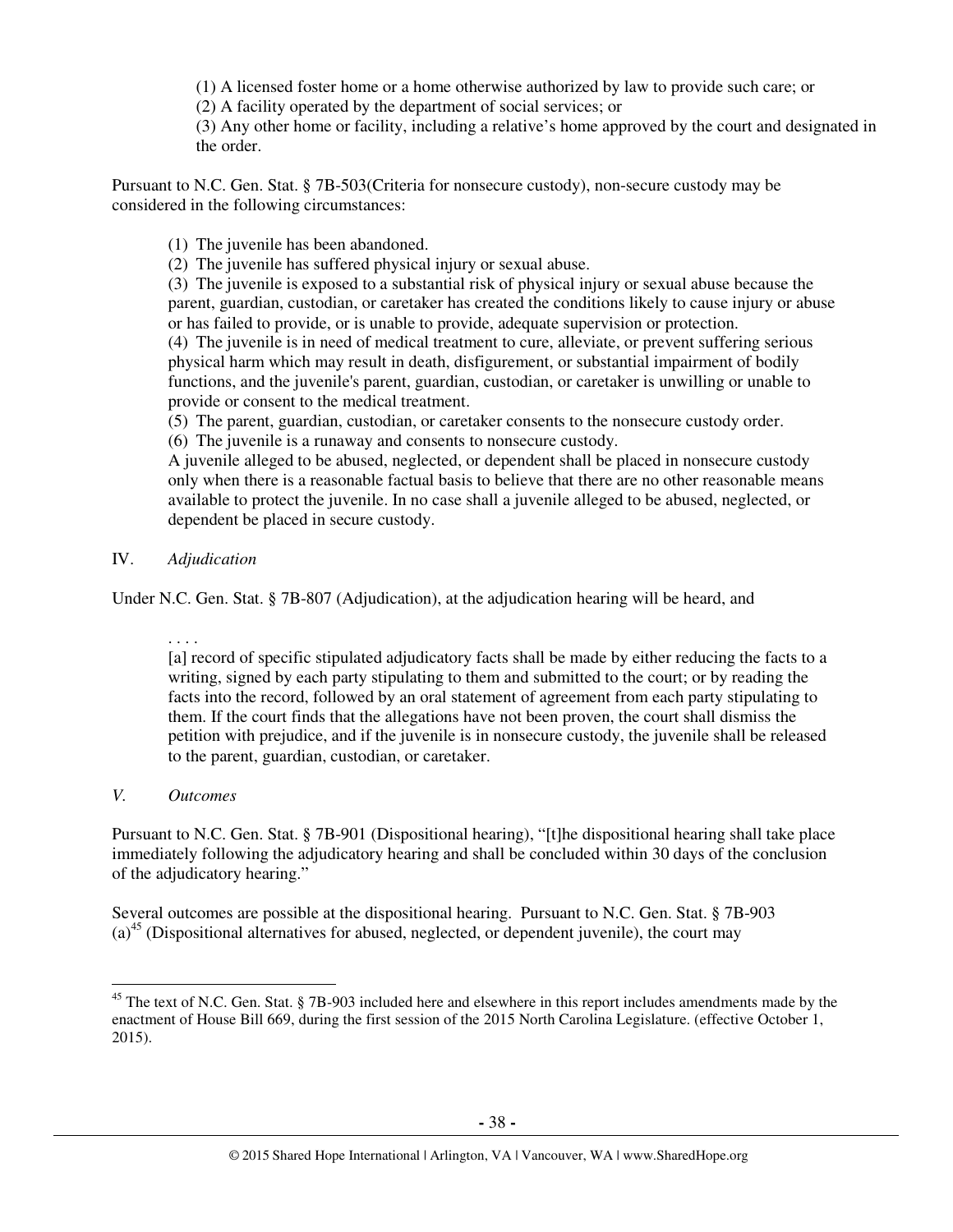(1) Dismiss the case or continue the case in order to allow the parent, guardian, custodian, caretaker or others to take appropriate action.

(2) Require that the juvenile be supervised in the juvenile's own home by the department of social services in the juvenile's county or by another individual as may be available to the court, subject to conditions applicable to the parent, guardian, custodian, or caretaker as the court may specify. . . . .

(4) Place the juvenile in the custody of a parent, relative, private agency offering placement services, or some other suitable person. If the court determines that the juvenile should be placed in the custody of an individual other than a parent, the court shall verify that the person receiving custody of the juvenile understands the legal significance of the placement and will have adequate resources to care appropriately for the juvenile.

(5) Appoint a guardian of the person for the juvenile as provided in G.S. 7B-600.

(6) Place the juvenile in the custody of the department of social services in the county of the juvenile's residence. In the case of a juvenile who has legal residence outside the State, the court may place the juvenile in the physical custody of the department of social services in the county where the juvenile is found so that agency may return the juvenile to the responsible authorities in the juvenile's home state.

Additionally, the court may order the child be placed in the home of a relative. N.C. Gen. Stat. § 7B-903(a).

Under N.C. Gen. Stat. § 7B-903(b),

When the court has found that a juvenile has suffered physical abuse and that the individual responsible for the abuse has a history of violent behavior against people, the court shall consider the opinion of the mental health professional who performed an evaluation under G.S. 7B-503(b) before returning the juvenile to the custody of that individual.

## **Child Identified as Undisciplined**

Pursuant to N.C. Gen. Stat. § 7B-1501(27) (Definitions), a domestic minor sex trafficking victim may also be treated as an "undisciplined juvenile," which is defined as

a. A juvenile who, while less than 16 years of age but at least 6 years of age, is unlawfully absent from school; or is regularly disobedient to and beyond the disciplinary control of the juvenile's parent, guardian, or custodian; or is regularly found in places where it is unlawful for a juvenile to be; or has run away from home for a period of more than 24 hours; or

b. A juvenile who is 16 or 17 years of age and who is regularly disobedient to and beyond the disciplinary control of the juvenile's parent, guardian, or custodian; or is regularly found in places where it is unlawful for a juvenile to be; or has run away from home for a period of more than 24 hours.

#### *I. Initial Custody*

a. Authority for initial custody

Under N.C. Gen. Stat. § 7B-1900(2) (Taking a juvenile into temporary custody), "A juvenile may be taken into temporary custody without a court order . . . [b]y a law enforcement officer or a juvenile court counselor if there are reasonable grounds to believe that the juvenile is an undisciplined juvenile."

Additionally, a minor suspected of engaging in prostitution will be taken into custody as an undisciplined juvenile pursuant to N.C. Gen. Stat. § 14-204 (Prostitution) which states,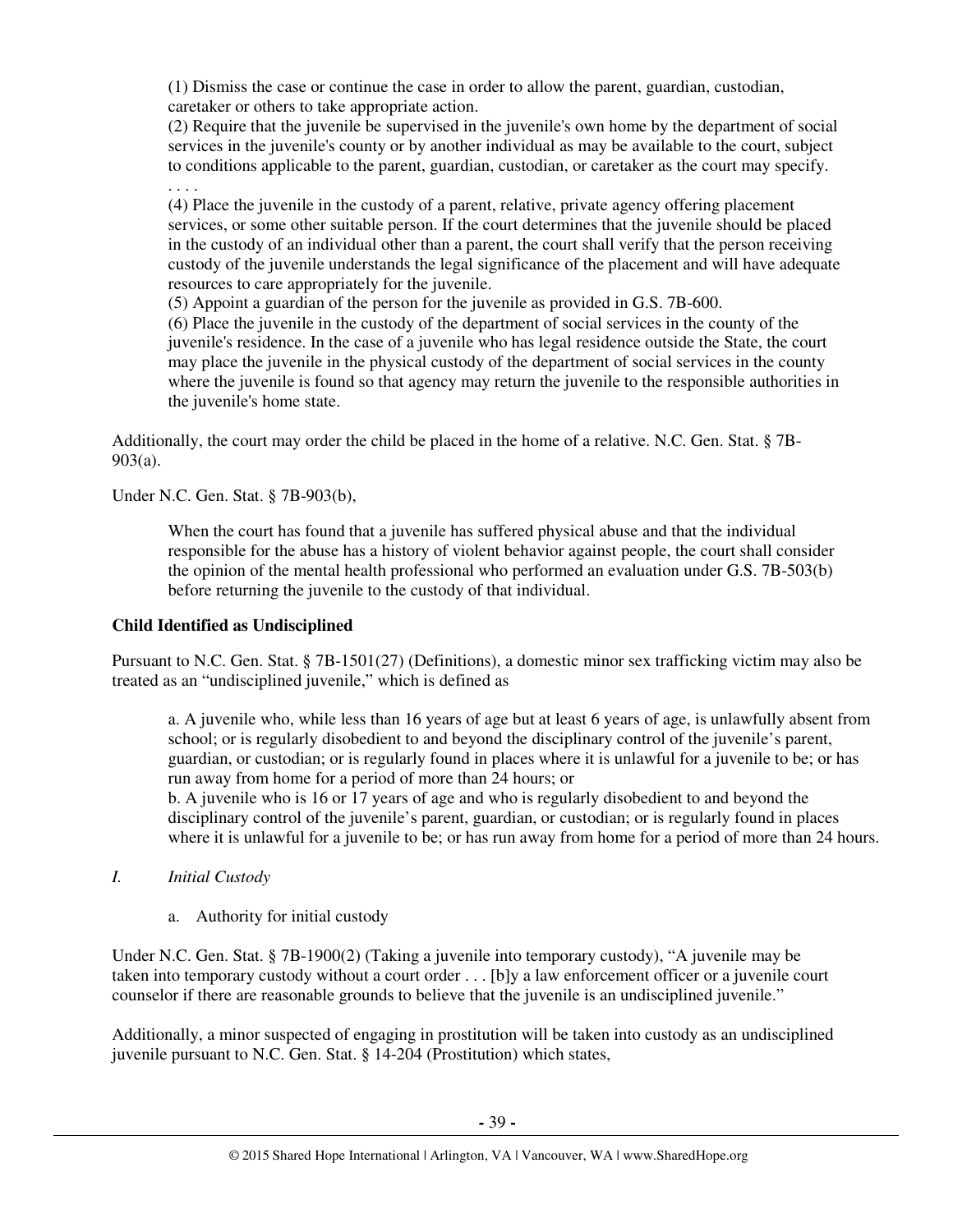(c) Notwithstanding any other provision of this section, if it is determined, after a reasonable detention for investigative purposes, that a person suspected of or charged with a violation of this section is a minor, that person shall be immune from prosecution under this section and instead shall be taken into temporary protective custody as an undisciplined juvenile pursuant to Article 19 of Chapter 7B of the General Statutes. Pursuant to the provisions of G.S. 7B-301 [Duty to report abuse, neglect, dependency, or death due to maltreatment], a law enforcement officer who takes a minor into custody under this section shall immediately report an allegation of a violation of G.S. 14-43.11 [Human trafficking] and G.S. 14-43.13 [Sexual servitude] to the director of the department of social services in the county where the minor resides or is found, as appropriate, which shall commence an initial investigation into child abuse or child neglect within 24 hours pursuant to G.S. 7B-301 [Duty to report abuse, neglect, dependency, or death due to maltreatment] and G.S. 7B-302 [Assessment by director].

b. Placement

Pursuant to N.C. Gen. Stat. § 7B-1905(a) (Place of secure or nonsecure custody), a child may be placed in nonsecure custody in the following locations:

- (1) A licensed foster home or a home otherwise authorized by law to provide such care;
- (2) A facility operated by a department of social services; or
- (3) Any other home or facility approved by the court and designated in the order.

N.C. Gen. Stat. § 7B-1903(a) (Criteria for secure or nonsecure custody) lays out the considerations when deciding whether a child should be placed in nonsecure custody, which include

(1) The juvenile is a runaway and consents to nonsecure custody; or

(2) The juvenile meets one or more of the criteria for secure custody, but the court finds it in the best interests of the juvenile that the juvenile be placed in a nonsecure placement.

Secured custody should be considered if the following exists, pursuant to N.C. Gen. Stat. § 7B-1903(b):

. . . .

(6) There is reasonable cause to believe the juvenile should be detained for the juvenile's own protection because the juvenile has recently suffered or attempted self-inflicted physical injury. In such case, the juvenile must have been refused admission by one appropriate hospital, and the period of secure custody is limited to 24 hours to determine the need for inpatient hospitalization. If the juvenile is placed in secure custody, the juvenile shall receive continuous supervision and a physician shall be notified immediately.

(7) The juvenile is alleged to be undisciplined by virtue of the juvenile's being a runaway and is inappropriate for nonsecure custody placement or refuses nonsecure custody, and the court finds that the juvenile needs secure custody for up to 24 hours, excluding Saturdays, Sundays, and State holidays, to evaluate the juvenile's need for medical or psychiatric treatment or to facilitate reunion with the juvenile's parents, guardian, or custodian.

(8) The juvenile is alleged to be undisciplined and has willfully failed to appear in court after proper notice; the juvenile shall be brought to court as soon as possible and in no event should be held more than 24 hours, excluding Saturdays, Sundays, and State holidays.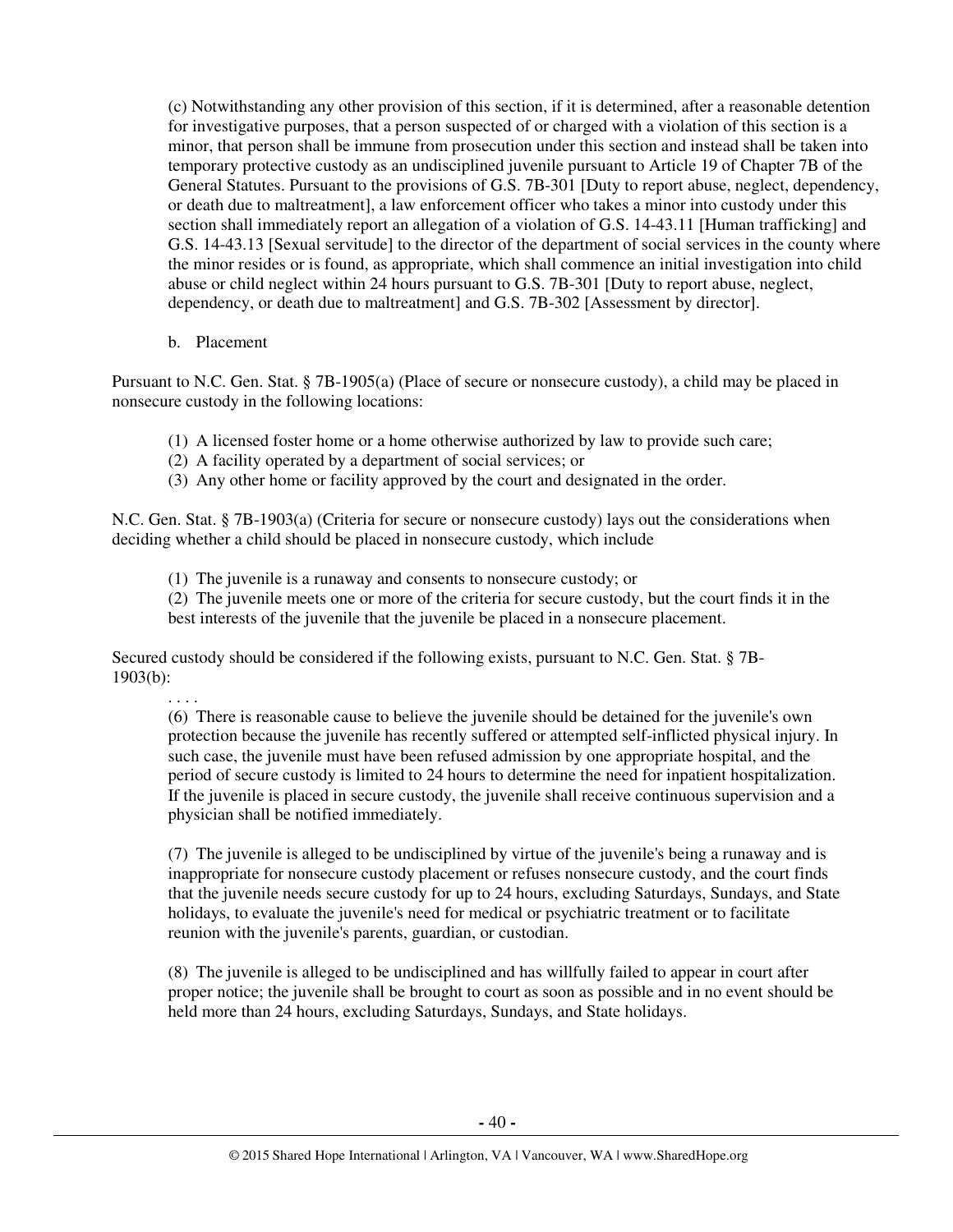# *II. Process Following Initial Custody*

N.C. Gen. Stat. § 7B-1901(a) (Duties of person taking juvenile into temporary custody) requires that

(a) A person who takes a juvenile into custody without a court order under G.S. 7B-1900(1) or (2) shall proceed as follows:

(1) Notify the juvenile's parent, guardian, or custodian that the juvenile has been taken into temporary custody and advise the parent, guardian, or custodian of the right to be present with the juvenile until a determination is made as to the need for secure or nonsecure custody. Failure to notify the parent, guardian, or custodian that the juvenile is in custody shall not be grounds for release of the juvenile.

(2) Release the juvenile to the juvenile's parent, guardian, or custodian if the person having the juvenile in temporary custody decides that continued custody is unnecessary. In the case of a juvenile unlawfully absent from school, if continued custody is unnecessary, the person having temporary custody may deliver the juvenile to the juvenile's school or, if the local city or county government and the local school board adopt a policy, to a place in the local school administrative unit.

(3) If the juvenile is not released, request that a petition be drawn. . . .

Timing of the hearing is established by N.C. Gen. Stat. § 7B-1901(b), which states that a child may not be held for more than 12 hours without a hearing or court order, unless the date of custody falls on a weekend or holiday. In that case, the child may not be held for more than 24 hours.

Additionally, under to N.C. Gen. Stat. § 7B-1906(a) (Secure or nonsecure custody hearings), if a child is held pursuant to a secure custody order, the child is entitled to a hearing within 5 days. If a child is held under a nonsecure order, the child is entitled to a hearing within 7 days. N.C. Gen. Stat. § 7B-1906(a).

Further, pursuant to N.C. Gen. Stat. § 7B-1906(b),

As long as the juvenile remains in secure or nonsecure custody, further hearings to determine the need for continued secure custody shall be held at intervals of no more than 10 calendar days. A subsequent hearing on continued nonsecure custody shall be held within seven business days, excluding Saturdays, Sundays, and legal holidays when the courthouse is closed for transactions, of the initial hearing required in subsection (a) of this section and hearings thereafter shall be held at intervals of no more than 30 calendar days.

# *III. Placement Process Pending Adjudication/Investigation*

Pursuant to N.C. Gen. Stat. § 7B-1905(a) (Place of secure or nonsecure custody), a child may be placed in nonsecure custody in the following locations:

- (1) A licensed foster home or a home otherwise authorized by law to provide such care;
- (2) A facility operated by a department of social services; or
- (3) Any other home or facility approved by the court and designated in the order.

N.C. Gen. Stat. § 7B-1903(a) (Criteria for secure or nonsecure custody) lays out the considerations when deciding whether a child should be placed in nonsecure custody, which include

(1) The juvenile is a runaway and consents to nonsecure custody; or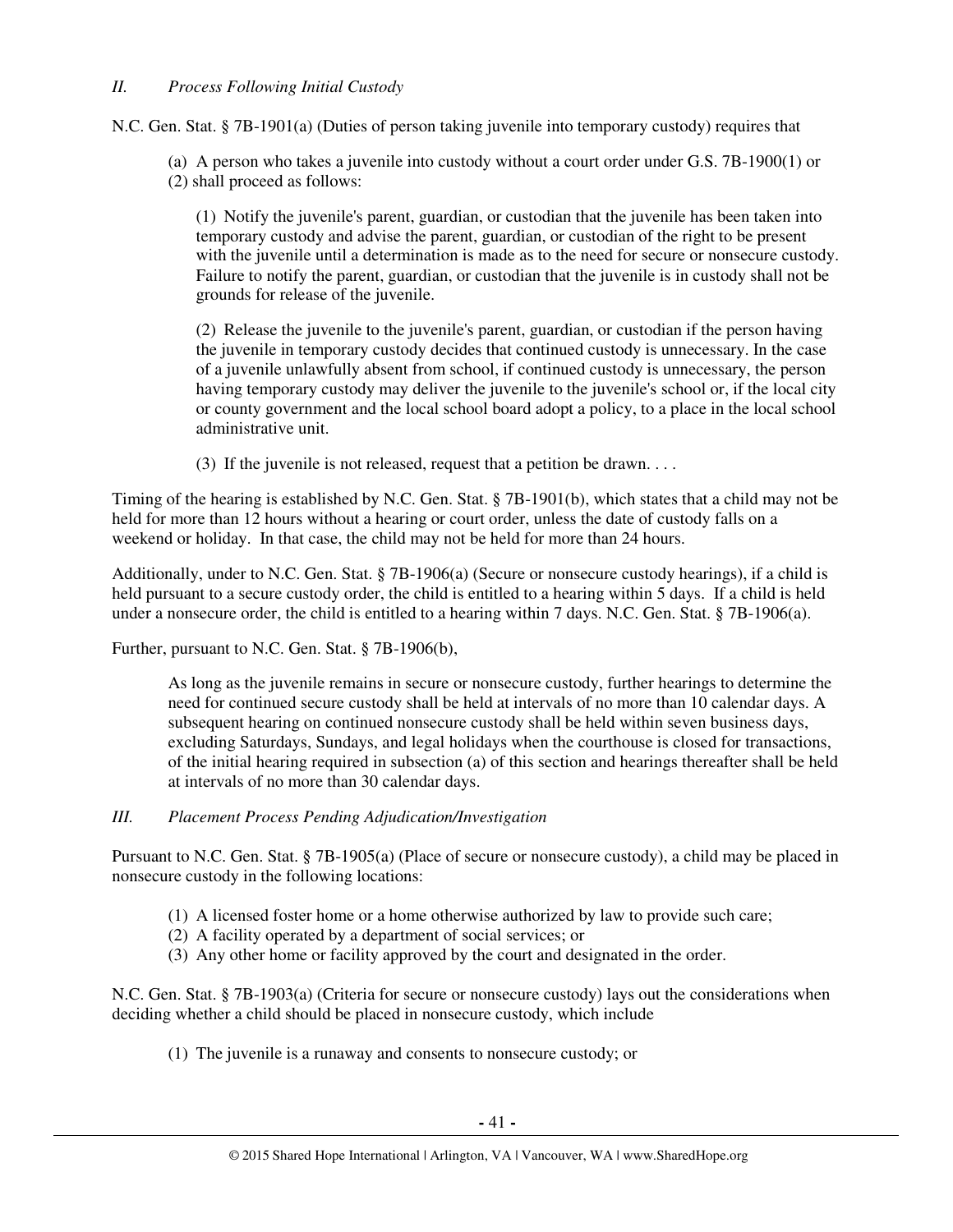(2) The juvenile meets one or more of the criteria for secure custody, but the court finds it in the best interests of the juvenile that the juvenile be placed in a nonsecure placement.

Secured custody should be considered if the following exists, pursuant to N.C. Gen. Stat. § 7B-1903(b):

. . . .

(6) There is reasonable cause to believe the juvenile should be detained for the juvenile's own protection because the juvenile has recently suffered or attempted self-inflicted physical injury. In such case, the juvenile must have been refused admission by one appropriate hospital, and the period of secure custody is limited to 24 hours to determine the need for inpatient hospitalization. If the juvenile is placed in secure custody, the juvenile shall receive continuous supervision and a physician shall be notified immediately.

(7) The juvenile is alleged to be undisciplined by virtue of the juvenile's being a runaway and is inappropriate for nonsecure custody placement or refuses nonsecure custody, and the court finds that the juvenile needs secure custody for up to 24 hours, excluding Saturdays, Sundays, and State holidays, to evaluate the juvenile's need for medical or psychiatric treatment or to facilitate reunion with the juvenile's parents, guardian, or custodian.

(8) The juvenile is alleged to be undisciplined and has willfully failed to appear in court after proper notice; the juvenile shall be brought to court as soon as possible and in no event should be held more than 24 hours, excluding Saturdays, Sundays, and State holidays.

# *IV. Adjudication or Referral to Alternate Process*

An adjudication hearing must, "be held within a reasonable time." N.C. Gen. Stat § 7B-2403 (Adjudicatory hearing). At the adjudication hearing, if the court finds that the allegation are proven, the court must issue a written order; if the court finds the allegations are not proven, the court must dismiss the petition. N.C. Gen. Stat. § 7B-2411 (Adjudication)

# *V. Outcomes*

N.C. Gen. Stat. § 7B-2503(1) (Dispositional alternatives for undisciplined juveniles) states that when a minor is classified as an "undisciplined juvenile," the minor may, among other dispositions, remain in his or her own home under supervision by the DSS, be placed "in the custody of a parent, guardian, custodian, relative, private agency offering placement services, or some other suitable person," or be placed "in the custody of a department of social services in the county of the juvenile's residence." Alternatively, the court may "[p]lace the juvenile under the protective supervision of a juvenile court counselor for a period of up to three months, with an extension of an additional three months in the discretion of the court." N.C. Gen. Stat. § 7B-2503(2).

# **Child Identified as Delinquent**

Commercially sexually exploited children could be taken into temporary custody for committing an offense related to their exploitation under North Carolina's laws and could be at risk of being placed in juvenile detention facilities. However, N.C. Gen. Stat. § 14-204 (Prostitution) does not apply to minors under 18, so that juvenile sex trafficking victims do not face criminalization for commercial sex acts committed as a result of their victimization. With regard to the defendant's age, N.C. Gen. Stat. § 14-204 (Prostitution) states,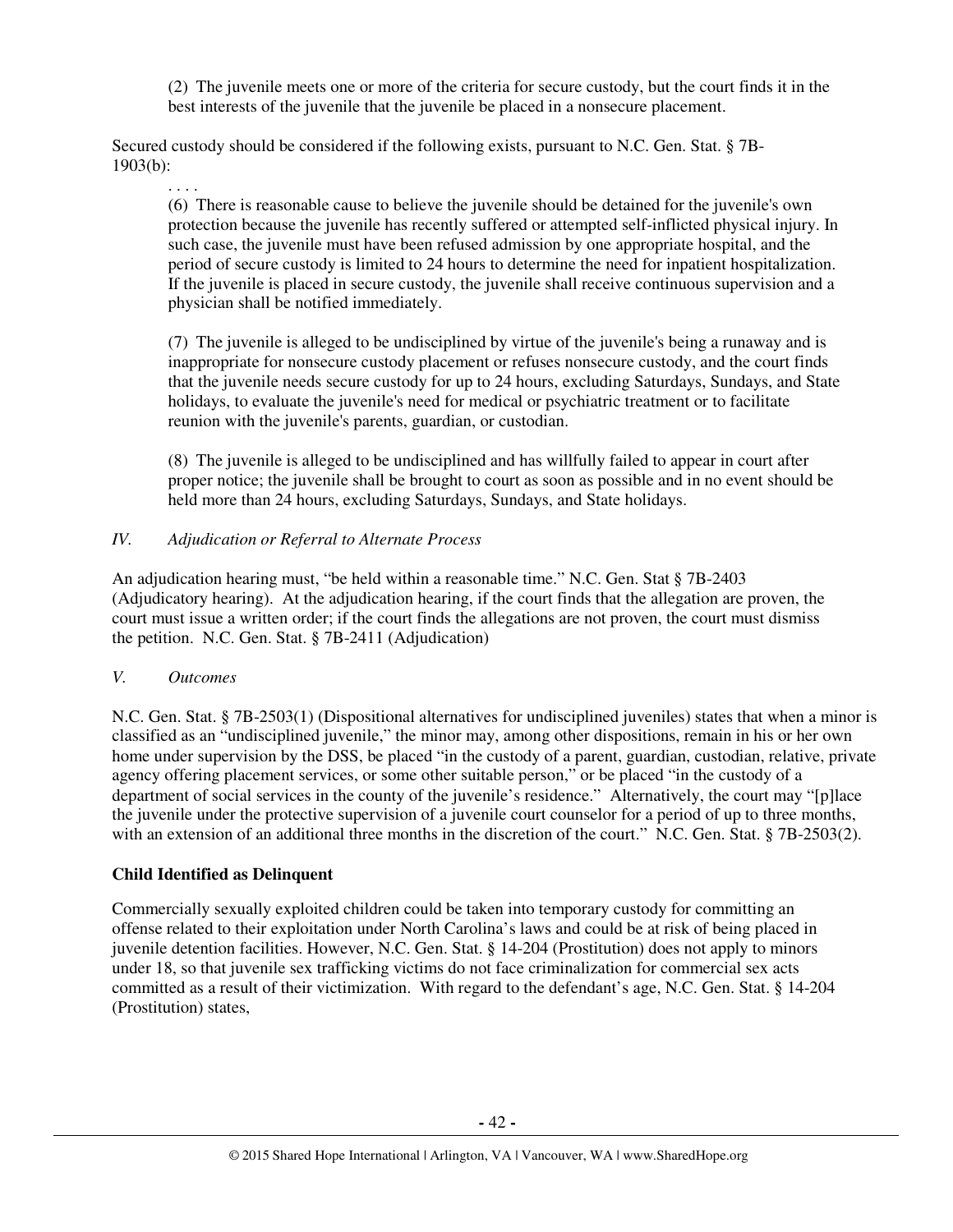(c) Immunity From Prosecution for Minors. – Notwithstanding any other provision of this section, if it is determined, after a reasonable detention for investigative purposes, that a person suspected of or charged with a violation of this section is a minor, that person shall be immune from prosecution under this section and instead shall be taken into temporary protective custody as an undisciplined juvenile pursuant to Article 19 of Chapter 7B of the General Statutes. Pursuant to the provisions of G.S. 7B-301, a law enforcement officer who takes a minor into custody under this section shall immediately report an allegation of a violation of G.S. 14-43.11 and G.S. 14-43.13 to the director of the department of social services in the county where the minor resides or is found, as appropriate, which shall commence an initial investigation into child abuse or child neglect within 24 hours pursuant to G.S. 7B-301 and G.S. 7B-302.

## **Child Tried as an Adult**

Additionally juvenile sex trafficking victims and commercially sexually exploited children are at risk of being tried as an adult for crimes committed as part of their exploitation. Pursuant to N.C. Gen. Stat. § 7B-1604, in North Carolina, all juveniles over 16 who commit any crimes are tried as adults. N.C. Gen. Stat. § 7B-1604 states,

(a) Any juvenile, including a juvenile who is under the jurisdiction of the court, who commits a criminal offense on or after the juvenile's sixteenth birthday is subject to prosecution as an adult. A juvenile who is emancipated shall be prosecuted as an adult for the commission of a criminal offense. (b) A juvenile who is transferred to and convicted in superior court shall be prosecuted as an adult for any criminal offense the juvenile commits after the superior court conviction.

However, N.C. Gen. Stat. § 14-204 (Prostitution) does not apply to minors under 18, so that juvenile sex trafficking do not face criminalization for commercial sex acts committed as a result of their victimization. With regard to the defendant's age, N.C. Gen. Stat. § 14-204 (Prostitution) states,

(c) Immunity From Prosecution for Minors. – Notwithstanding any other provision of this section, if it is determined, after a reasonable detention for investigative purposes, that a person suspected of or charged with a violation of this section is a minor, that person shall be immune from prosecution under this section and instead shall be taken into temporary protective custody as an undisciplined juvenile pursuant to Article 19 of Chapter 7B of the General Statutes. Pursuant to the provisions of G.S. 7B-301, a law enforcement officer who takes a minor into custody under this section shall immediately report an allegation of a violation of G.S. 14-43.11 and G.S. 14-43.13 to the director of the department of social services in the county where the minor resides or is found, as appropriate, which shall commence an initial investigation into child abuse or child neglect within 24 hours pursuant to G.S. 7B-301 and G.S. 7B-302.

- 5.4.1 Recommendation: Enact a law that mandates juvenile sex trafficking victims' access to specialized services.
- *5.5 Commercial sexual exploitation or sex trafficking is identified as a type of abuse and neglect within child protection statutes.*

Under N.C. Gen. Stat. § 7B-101(1) (Definitions),

(1) Abused juveniles.—Any juvenile less than 18 years of age whose parent, guardian, custodian, or caretaker: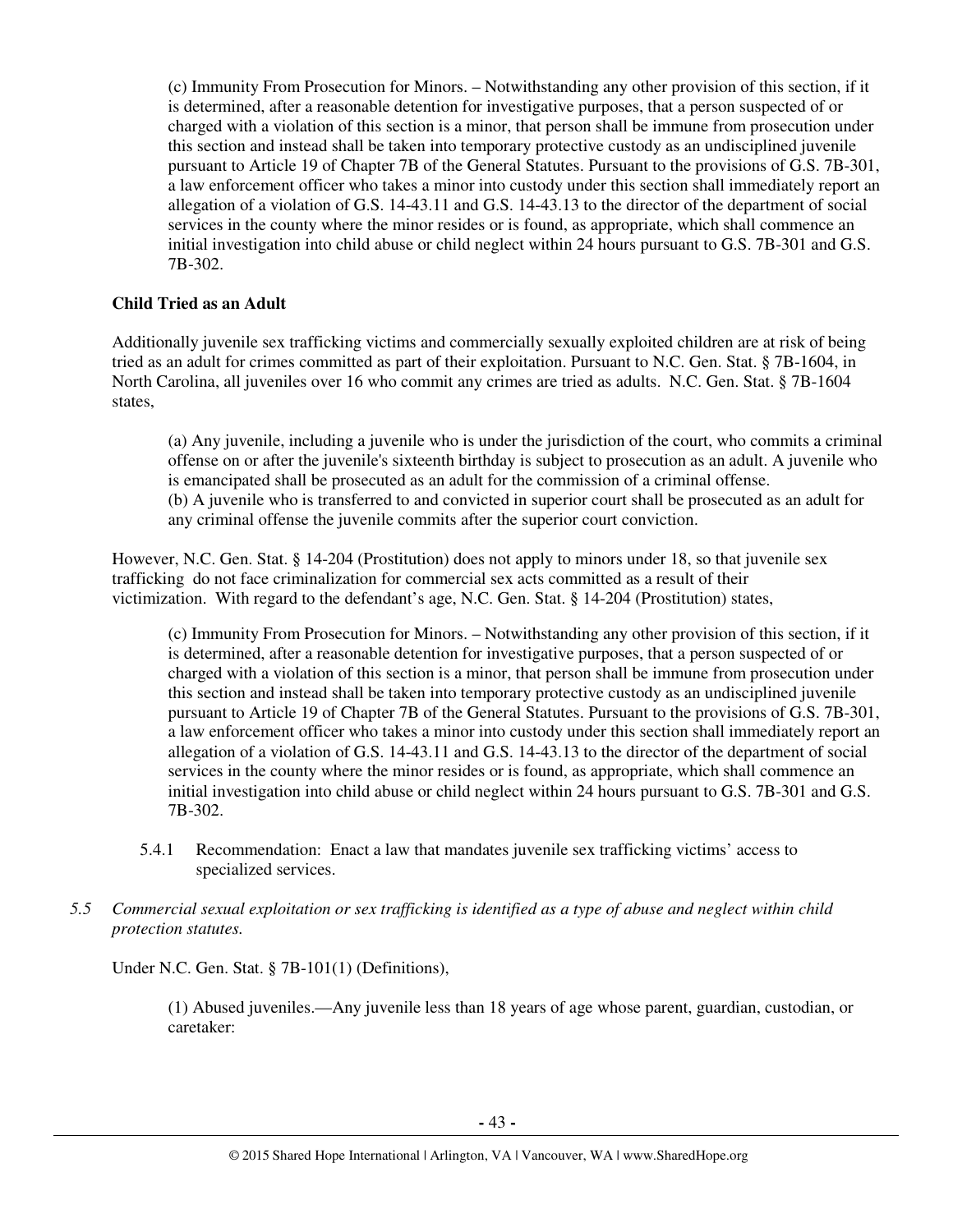a. Inflicts or allows to be inflicted upon the juvenile a serious physical injury by other than accidental means;

b. Creates or allows to be created a substantial risk of serious physical injury to the juvenile by other than accidental means;

. . .

 $\overline{a}$ 

d. Commits, permits, or encourages the commission of a violation of the following laws by, with, or upon the juvenile: first-degree rape, as provided in G.S. 14-27.2; rape of a child by an adult offender, as provided in G.S. 14-27.2A; second degree rape as provided in G.S. 14-27.3; firstdegree sexual offense, as provided in G.S. 14-27.4; sexual offense with a child by an adult offender, as provided in G.S. 14-27.4A; second degree sexual offense, as provided in G.S. 14-27.5; sexual act by a custodian, as provided in G.S. 14-27.7; unlawful sale, surrender, or purchase of a minor, as provided in G.S. 14-43.14 . . . preparation of obscene photographs, slides, or motion pictures of the juvenile, as provided in G.S. 14-190.5; employing or permitting the juvenile to assist in a violation of the obscenity laws as provided in G.S. 14-190.6; dissemination of obscene material to the juvenile as provided in G.S. 14-190.7 and G.S. 14-190.8; displaying or disseminating material harmful to the juvenile as provided in G.S. 14-190.14 and G.S. 14-190.15; first and second degree sexual exploitation of the juvenile as provided in G.S. 14-190.16 and G.S. 14-190.17; promoting the prostitution of the juvenile as provided in G.S. 14-205.3(b); and taking indecent liberties with the juvenile, as provided in G.S. 14-202.1;

e. Creates or allows to be created serious emotional damage to the juvenile; serious emotional damage is evidenced by a juvenile's severe anxiety, depression, withdrawal, or aggressive behavior toward himself or others;

f. Encourages, directs, or approves of delinquent acts involving moral turpitude committed by the juvenile; or

g. Commits or allows to be committed an offense under G.S. 14-43.11 [Human trafficking], G.S. 14-43.12 [Involuntary servitude], or G.S. 14-43.13 [Sexual servitude] against the child.

Pursuant to N.C. Gen. Stat. § 7B-101(15) (Definitions), a "neglected juvenile" is defined more generally as

[a] juvenile who does not receive proper care, supervision, or discipline from the juvenile's parent, guardian, custodian, or caretaker; or who has been abandoned; or who is not provided necessary medical care; . . . or who lives in an environment injurious to the juvenile's welfare; or who has been placed for care or adoption in violation of law. In determining whether a juvenile is a neglected juvenile, it is relevant whether that juvenile lives in a home where another juvenile has died as a result of suspected abuse or neglect or lives in a home where another juvenile has been subjected to abuse or neglect by an adult who regularly lives in the home.

While the definition of "abused juveniles" does not reference N.C. Gen. Stat. § 14-43.11 (Human trafficking), or § 14-43.13 (Sexual servitude), it does refer to North Carolina's CSEC laws and sexual offense laws. Additionally, N.C. Gen. Stat. § 14-43.14(c) provides, "A minor whose parent, guardian, or custodian has sold or attempted to sell a minor in violation of  $[Article 10A]^{46}$  is an abused juvenile as defined by G.S. 7B $-101(1)$ . The court may place the minor in the custody of the Department of Social Services or with such other person as is in the best interest of the minor."

<sup>&</sup>lt;sup>46</sup> The following offenses are included under Article 10A: § 14-43.11 (Human trafficking), § 14-43.12 (Involuntary servitude), § 14-43.13 (Sexual servitude), and § 14-43.14 (Unlawful sale, surrender, or purchase of a minor).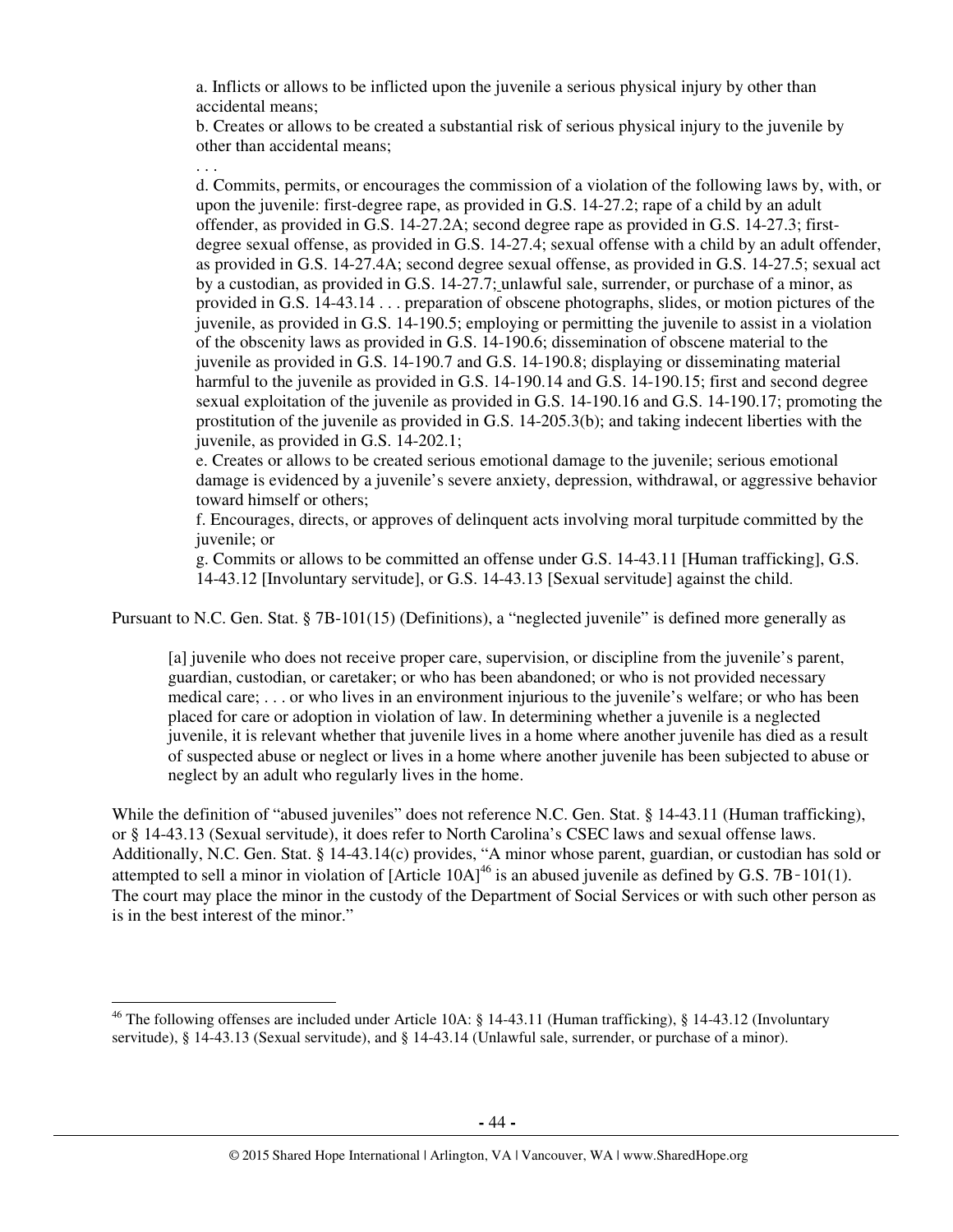*5.6 The definition of "caregiver" or another related term in the child welfare statutes is not a barrier to a sex trafficked child accessing the protection of child welfare.* 

N.C. Gen. Stat. § 7B-101(8) (Definitions) defines "custodian" as "[t]he person or agency that has been awarded legal custody of a juvenile by a court," which appears to limit the ability of child welfare to intervene on behalf of a child exploited by a person who is not family member or legal guardian. Additionally, while N.C. Gen. Stat. § 14-204(c) (Prostitution) allows juvenile sex trafficking victims to be "taken into temporary protective custody as an undisciplined juvenile pursuant to Article 19 of Chapter 7B of the General Statutes," this does not appear to impact the limitation on the child welfare's ability to intervene in non-familial trafficking cases.

According to N.C. Gen. Stat. § 7B-101<sup>47</sup> (Definitions), abuse and neglect may result from treatment by a "caretaker," which is defined within N.C. Gen. Stat. § 7B-101(3) as

Any person other than a parent, guardian, or custodian who has responsibility for the health and welfare of a juvenile in a residential setting. A person responsible for a juvenile's health and welfare means a stepparent, foster parent, an adult member of the juvenile's household, an adult relative entrusted with the juvenile's care, any person such as a house parent or cottage parent who has primary responsibility for supervising a juvenile's health and welfare in a residential child care facility or residential educational facility, or any employee or volunteer of a division, institution, or school operated by the Department of Health and Human Services. "Caretaker" also means any person who has the responsibility for the care of a juvenile in a child care facility as defined in Article 7 of Chapter 110 of the General Statutes and includes any person who has the approval of the care provider to assume responsibility for the juveniles under the care of the care provider. Nothing in this subdivision shall be construed to impose a legal duty of support under Chapter 50 or Chapter 110 of the General Statutes. The duty imposed upon a caretaker as defined in this subdivision shall be for the purpose of this Subchapter only.

- 5.6.1 Recommendation: Amend N.C. Gen. Stat. § 7B-101 (Definitions) to allow child welfare protection for juvenile sex trafficking victims irrespective of the perpetrator of the abuse.
- *5.7 Crime victims' compensation is specifically available to a child victim of sex trafficking or commercial sexual exploitation of children (CSEC) without regard to ineligibility factors.*

A victim of domestic minor sex trafficking is an eligible claimant for Crime Victim's Compensation pursuant to N.C. Gen. Stat. § 15B-2(2)(a). A "victim" is defined as "[a] person who suffers personal injury or death proximately caused by criminally injurious conduct" and a "claimant" is defined to include "a person who was convicted of a first offense under G.S. 14-204 [Prostitution] and whose participation in the offense was a result of having been a trafficking victim under G.S. 14-43.11 [Human trafficking] or G.S. 14-43.13 [Sexual servitude] or a victim of a severe form of trafficking under the federal Trafficking Victims Protection Act (22 U.S.C. § 7102(13). N.C. Gen. Stat. § 15B-2(13), (2)(e). "Criminally injurious conduct" is defined as including "[c]onduct that by its nature poses a substantial threat of personal injury or death, and is punishable by fine or imprisonment or death, or would be so punishable but for the fact that the person engaging in the conduct lacked the capacity to commit the crime under the laws of this State." N.C. Gen. Stat. § 15B-2(5). Since domestic minor sex trafficking encompasses "conduct that by its nature poses a substantial threat of personal injury or death," and the applicable crimes are punishable by imprisonment, a domestic minor sex trafficking victim falls under the definition of victim for the purposes of Crime Victim's Compensation. N.C. Gen. Stat. §  $15B-2(5)$ .

<sup>47</sup> *See also supra* note 43.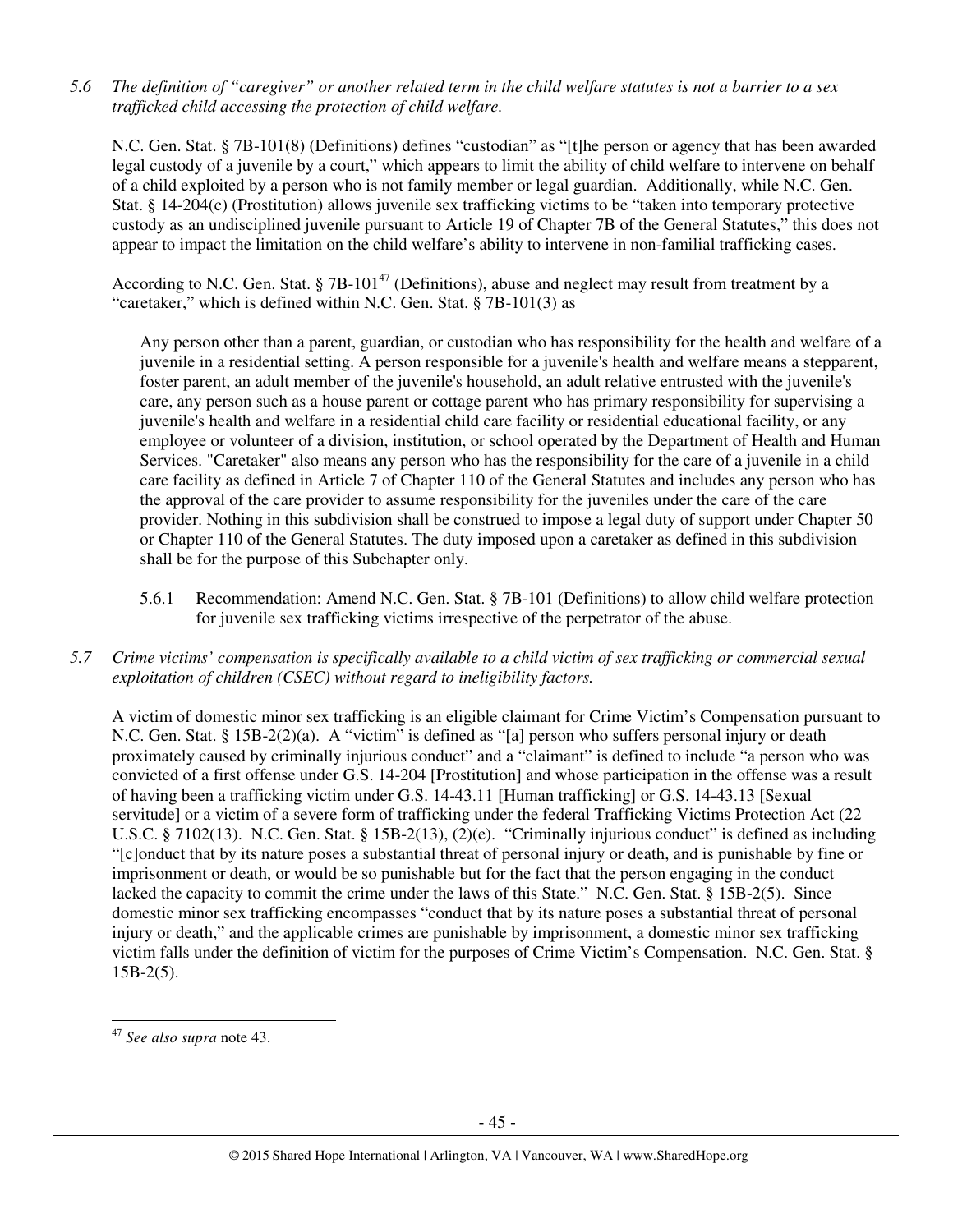However, under N.C. Gen. Stat. § 15B-4(a) (Award of compensation), "Compensation shall only be paid for economic loss<sup>48</sup> and not for noneconomic detriment."

Even if domestic minor sex trafficking victims can recover funds, certain ineligibility factors and award reduction factors present special difficulties for domestic minor sex trafficking victims. For example, a claimant's application for an award under N.C. Gen. Stat. Chapter 15B (Crime Victims Compensation Act) can be denied if not filed "within two years after the date of the criminally injurious conduct that caused the injury or death for which the claimant seeks the award," where "[t]he criminally injurious conduct was not reported to a law enforcement officer or agency within 72 hours of its occurrence, and there was no good cause for the delay," or if "[t]he victim was participating in a felony at or about the time that the victim's injury occurred." N.C. Gen. Stat. §  $15B-11(a)(1)$ ,  $(3)$ ,  $(6)$ . An award may also be denied or reduced if it is found "that the claimant or victim, without good cause, has not fully cooperated with appropriate law enforcement agencies or in the prosecution of criminal cases with regard to the criminally injurious conduct that is the basis for the award." N.C. Gen. Stat. § 15B-11(c).

In addition, an award may be reduced if "[t]he victim was participating in a nontraffic misdemeanor at or about the time that the victim's injury occurred" or the victim "engaged in contributory misconduct." N.C. Gen. Stat. § 15B-11(b). Under subsection (b1), however, "The Commission or Director, whichever has the authority to decide a claim under G.S. 15B-10, shall exercise discretion in determining whether to deny a claim under subsection (b) of this section. In exercising discretion, the Commission or Director shall consider whether any proximate cause exists between the injury and the misdemeanor or contributory misconduct, when applicable. The Director or Commission shall deny claims upon a finding that there was contributory misconduct that is a proximate cause of becoming a victim. However, contributory misconduct that is not a proximate cause of becoming a victim shall not lead to an automatic denial of a claim."

5.7.1 Recommendation: Amend N.C. Gen. Stat. § 15B-11(a), (b) (Grounds for denial of claim or reduction of award) to establish exceptions for victims of domestic minor sex trafficking.

#### *5.8 Victim-friendly procedures and protections are provided in the trial process for minors under 18.*

 $\overline{a}$ 

In a trial for rape or sexual offenses<sup>49</sup> or attempts to commit either, "the trial judge may, during the taking of the testimony of the prosecutrix, exclude from the courtroom all persons except the officers of the court, the defendant and those engaged in the trial of the case." N.C. Gen. Stat. § 15-166.

Pursuant to N.C. Gen. Stat. § 8C-1, Rule 412 (Rape or sex offense cases; relevance of victim's past behavior), the use of reputation or opinion evidence of the past sexual behavior<sup>50</sup> of a victim of rape or a sexual offense is limited, and past sexual behavior of the victim is not to be considered during the prosecution unless certain circumstances apply. N.C. Gen. Stat. § 8C-1, Rule 412(b)-(d) states in part,

<sup>48</sup> Pursuant to N.C. Gen. Stat. § 15B-2(10), "economic loss" is defined as "[e]conomic detriment consisting only of allowable expense, work loss, replacement services loss, and household support loss. If criminally injurious conduct causes death, economic loss includes a dependent's economic loss and a dependent's replacement service loss. Noneconomic detriment is not economic loss, but economic loss may be caused by pain and suffering or physical impairment."

<sup>&</sup>lt;sup>49 "</sup>Sexual offenses" are not defined for the purpose of this statute. However, presumably it applies to N.C. Chapter 14, Article 7A (Rape and other sex offenses), which does not include N.C. Gen. Stat. § 14-43.11 (Human trafficking), § 14-43.13 (Sexual servitude), § 14-190.16 (First degree sexual exploitation of a minor), § 14-190.17 (Second degree sexual exploitation of a minor), or § 14-190.17A (Third degree sexual exploitation of a minor).

<sup>&</sup>lt;sup>50</sup> "As used in this rule, the term 'sexual behavior' means sexual activity of the complainant other than the sexual act which is at issue in the indictment on trial." N.C. Gen. Stat. § 8C-1, Rule 412(a).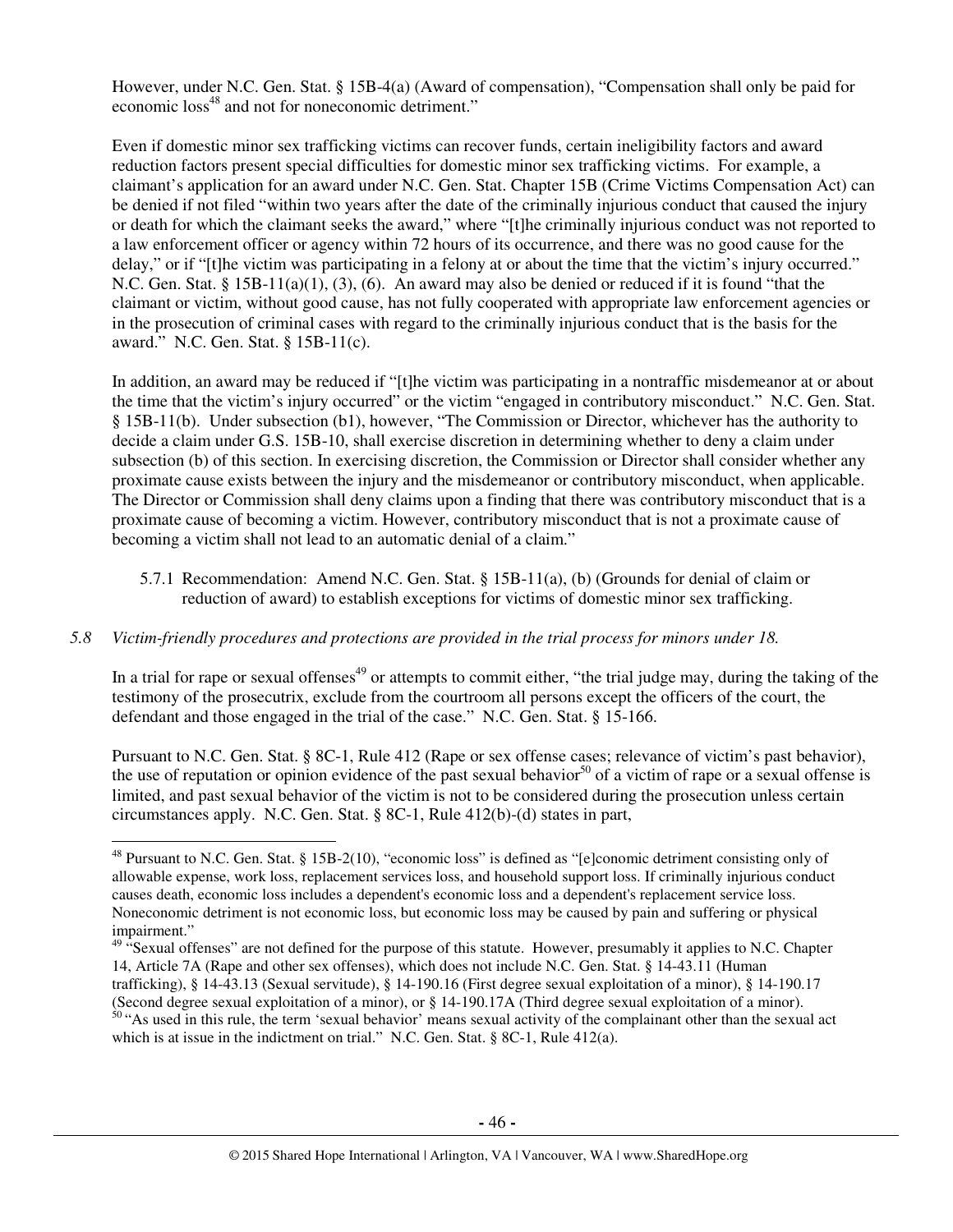(b) Notwithstanding any other provision of law, the sexual behavior of the complainant is irrelevant to any issue in the prosecution unless such behavior:

(1) Was between the complainant and the defendant; or

(2) Is evidence of specific instances of sexual behavior offered for the purpose of showing that the act or acts charged were not committed by the defendant; or

(3) Is evidence of a pattern of sexual behavior so distinctive and so closely resembling the defendant's version of the alleged encounter with the complainant as to tend to prove that such complainant consented to the act or acts charged or behaved in such a manner as to lead the defendant reasonably to believe that the complainant consented; or

(4) Is evidence of sexual behavior offered as the basis of expert psychological or psychiatric opinion that the complainant fantasized or invented the act or acts charged.

(c) Sexual behavior otherwise admissible under this rule may not be proved by reputation or opinion. (d) Notwithstanding any other provision of law, unless and until the court determines that evidence of sexual behavior is relevant under subdivision (b), no reference to this behavior may be made in the presence of the jury and no evidence of this behavior may be introduced at any time during the trial of:

(1) A charge of rape or a lesser included offense of rape;

(2) A charge of a sex offense or a lesser included offense of a sex offense; or

(3) An offense being tried jointly with a charge of rape or a sex offense, or with a lesser included offense of rape or a sex offense.

. . . .

 $\overline{a}$ 

Witness remote testimony may be authorized for a child under 16 pursuant to N.C. Gen. Stat. § 15A-1225.1, which states in subsection (b), "In a criminal proceeding, a child witness who has been found competent to testify may testify, under oath or affirmation, other than in an open forum when the court determines: (1) That the child witness would suffer serious emotional distress, not by the open forum in general, but by testifying in the defendant's presence, and (2) That the child's ability to communicate with the trier of fact would be impaired." N.C. Gen. Stat. § 15A-1225.1(a)(1), (b). Additionally, while a judge may, upon motion of a party, exclude witnesses from the courtroom during a trial, "when a minor child is called as a witness the parent or guardian may be present while the child is testifying even though his parent or guardian is to be called subsequently." N.C. Gen. Stat. § 15A-1225.

- 5.8.1 Recommendation: Amend N.C. Gen. Stat. § 8C-1, Rule 412(d) to clarify the inclusion of N.C. Gen. Stat. § 14-43.11 (Human trafficking), § 14-205.1 (Solicitation of prostitution), § 14-205.2 (Patronizing a prostitute), § 14-205.3 (Promoting prostitution) and § 14-43.13 (Sexual servitude) as "sex offenses" for which reputation or opinion evidence of past sexual behavior for victim witnesses is inadmissible in trials.
- *5.9 Expungement or sealing of juvenile delinquency records resulting from arrests or adjudications for prostitution-related offenses committed as a result of, or in the course of, the commercial sexual exploitation of a minor is available within a reasonable time after turning 18.*

Victims of human trafficking may file a petition to have their record expunged of prostitution convictions. Pursuant to N.C. Gen. Stat. § 15A-145.6(b) (Expunctions for certain defendants convicted of prostitution) a person who has been convicted of a prostitution offense<sup>51</sup> may file a petition for expunction of the offense in the court the person was convicted provided that

<sup>51</sup> "Prostitution offense" is defined as "[a] conviction for (i) violation of G.S. 14–204 [Prostitution] [Repealed] or (ii) engaging in prostitution in violation of G.S.14–204(7) for an offense that occurred prior to October 1, 2013."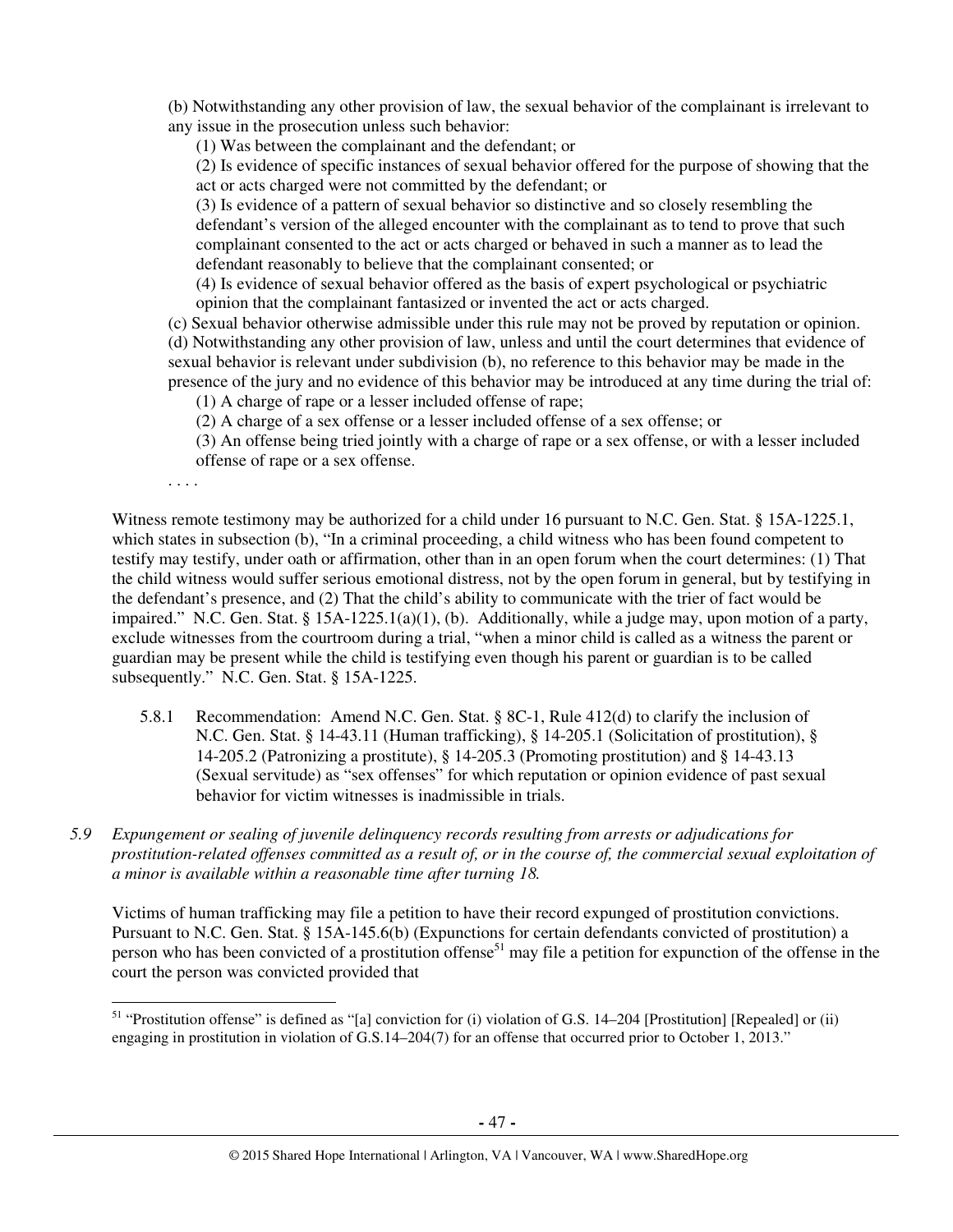(1) The person has not previously been convicted of any violent felony or violent misdemeanor under the laws of the United States or the laws of this State or any other state.

(2) The person satisfies any one of the following criteria:

a. The person's participation in the prostitution offense was a result of having been a trafficking victim under G.S. 14–43.11 (human trafficking) or G.S. 14–43.13 (sexual servitude) or a victim of a severe form of trafficking under the federal Trafficking Victims Protection Act (22 U.S.C. § 7102(13).

b. The person has no prior convictions for a prostitution offense and at least three years have passed since the date of conviction or the completion of any active sentence, period of probation, and post-release supervision, whichever occurs later.

Pursuant to N.C. Gen. Stat. § 15A-145.6(f) (Expunctions for certain defendants convicted of prostitution), the court shall order the criminal record of the victim be expunged if the court finds all of the following after a hearing:

(1) The criteria set out in subsection (b) of this section are satisfied.

(2) The petitioner has remained of good moral character and has been free of conviction of any felony or misdemeanor, other than a traffic violation, since the date of conviction of the prostitution offense in question.

(3) The petitioner has no outstanding warrants or pending criminal cases.

(4) The petitioner has no outstanding restitution orders or civil judgments representing amounts ordered for restitution entered against the petitioner.

(5) The search of the confidential records of expunctions conducted by the Administrative Office of the Courts shows that the petitioner has not been previously granted an expunction, other than an expunction for a prostitution offense.

Additionally, N.C. Gen. Stat. § 15A-1415(b) (Grounds for appropriate relief which may be asserted by defendant after verdict; limitation as to time) states that a victim convicted of prostitution may assert a motion for relief within 10 days after entry of judgment when,

The defendant was convicted of a first offense of prostitution under G.S. 14–204, and the court did not discharge the defendant and dismiss the charge pursuant to G.S. 14–204(b); the defendant's participation in the offense was a result of having been a victim of human trafficking under G.S. 14–43.11, sexual servitude under G.S. 14–43.13, or the federal Trafficking Victims Protection Act (22 U.S.C. § 7102(13)); and the defendant seeks to have the conviction vacated.

Finally, N.C. Gen. Stat. § 15A-1416.1 (Motion by the defendant to vacate prostitution convictions for sex trafficking victim) states that

(a) A motion for appropriate relief seeking to vacate a conviction for prostitution based on the grounds set out in G.S.  $15A-1415(b)(10)$  shall be filed in the court where the conviction occurred. The motion may be filed at any time following the entry of a verdict or finding of guilty under G.S. 14–204 [Prostitution]. Any motion for appropriate relief filed under this section shall state why the facts giving rise to this motion were not presented to the trial court and shall be made with due diligence after the defendant has ceased to be a victim of such trafficking or has sought services for victims of such offenses, subject to reasonable concerns for the safety of the defendant, family members of the defendant, or other victims of such trafficking that may be jeopardized by the bringing of such motion or for other reasons consistent with the purpose of this section. Reasonable notice of the motion shall be served upon the State.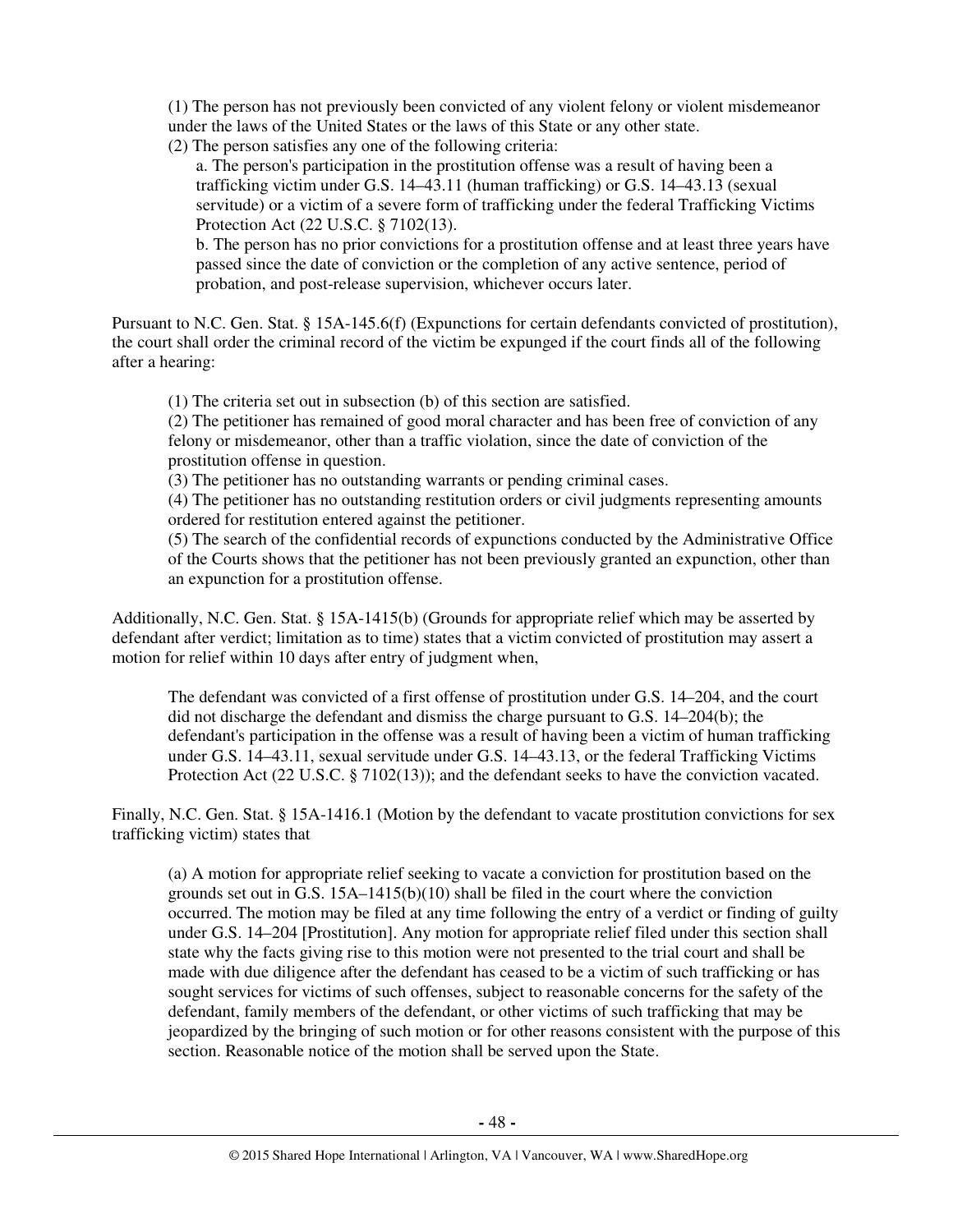(b) The court may grant the motion if, in the discretion of the court, the violation was a result of the defendant having been a victim of human trafficking or sexual servitude. Evidence of such may include any of the following documents listed in subdivisions (1) through (3) of this subsection; alternatively, the court may consider such other evidence as it deems of sufficient credibility and probative value in determining whether the defendant is a trafficking victim:

(1) Certified records of federal or State court proceedings which demonstrate that the defendant was a victim of a person charged with an offense under G.S. 14–43.11 [Human trafficking], G.S. 14–43.13 [Sexual servitude], or under 22 U.S.C. Chapter 78 [Trafficking victims protection act].

(2) Certified records of "approval notices" or "enforcement certifications" generated from federal immigration proceedings available to such victims.

(3) A sworn statement from a trained professional staff of a victim services organization, an attorney, a member of the clergy, or a medical or other professional from whom the defendant has sought assistance in addressing the trauma associated with being trafficked.

Additionally, younger minors adjudicated delinquent face a shorter waiting period for expungement of juvenile records under N.C. Gen. Stat. § 7B-3200 (Expunction of records of juveniles alleged or adjudicated delinquent and undisciplined) which states,

(a) Any person who has attained the age of 18 years may file a petition in the court where the person was adjudicated undisciplined for expunction of all records of that adjudication.

(b) Any person who has attained the age of 18 years may file a petition in the court where the person was adjudicated delinquent for expunction of all records of that adjudication provided:

(1) The offense for which the person was adjudicated would have been a crime other than a Class A, B1, B2, C, D, or E felony if committed by an adult.

(2) At least 18 months have elapsed since the person was released from juvenile court jurisdiction, and the person has not subsequently been adjudicated delinquent or convicted as an adult of any felony or misdemeanor other than a traffic violation under the laws of the United States or the laws of this State or any other state.

Records relating to an adjudication for an offense that would be a Class A, B1, B2, C, D, or E felony if committed by an adult shall not be expunged.

. . . .

## *5.10 Victim restitution and civil remedies for victims of domestic minor sex trafficking or commercial sexual exploitation of children (CSEC) are authorized by law.*

Domestic minor sex trafficking victims are entitled to mandatory restitution. N.C. Gen. Stat. § 14-43.20(a) (Mandatory restitution; victim services; forfeiture) defines "victim" as a "person subject to the practices set forth in G.S. 14-43.11 [Human trafficking], 14-43.12 [Involuntary servitude], or 14-43.13 [Sexual servitude]." N.C. Gen. Stat. § 14-43.20(b) provides that

Restitution for a victim is mandatory under this Article. At a minimum, the court shall order restitution in an amount equal to the value of the victim's labor as guaranteed under the Minimum Wage Law and overtime provisions of the Fair Labor Standards Act (FLSA). In addition, the judge may order any other amount of loss identified, including the gross income or value to the defendant of the victim's labor or services.

Additionally, a court must consider restitution following any conviction. Pursuant to N.C. Gen. Stat. § 15A-1340.34(a) (Restitution generally), "When sentencing a defendant convicted of a criminal offense, the court shall determine whether the defendant shall be ordered to make restitution to any victim of the offense in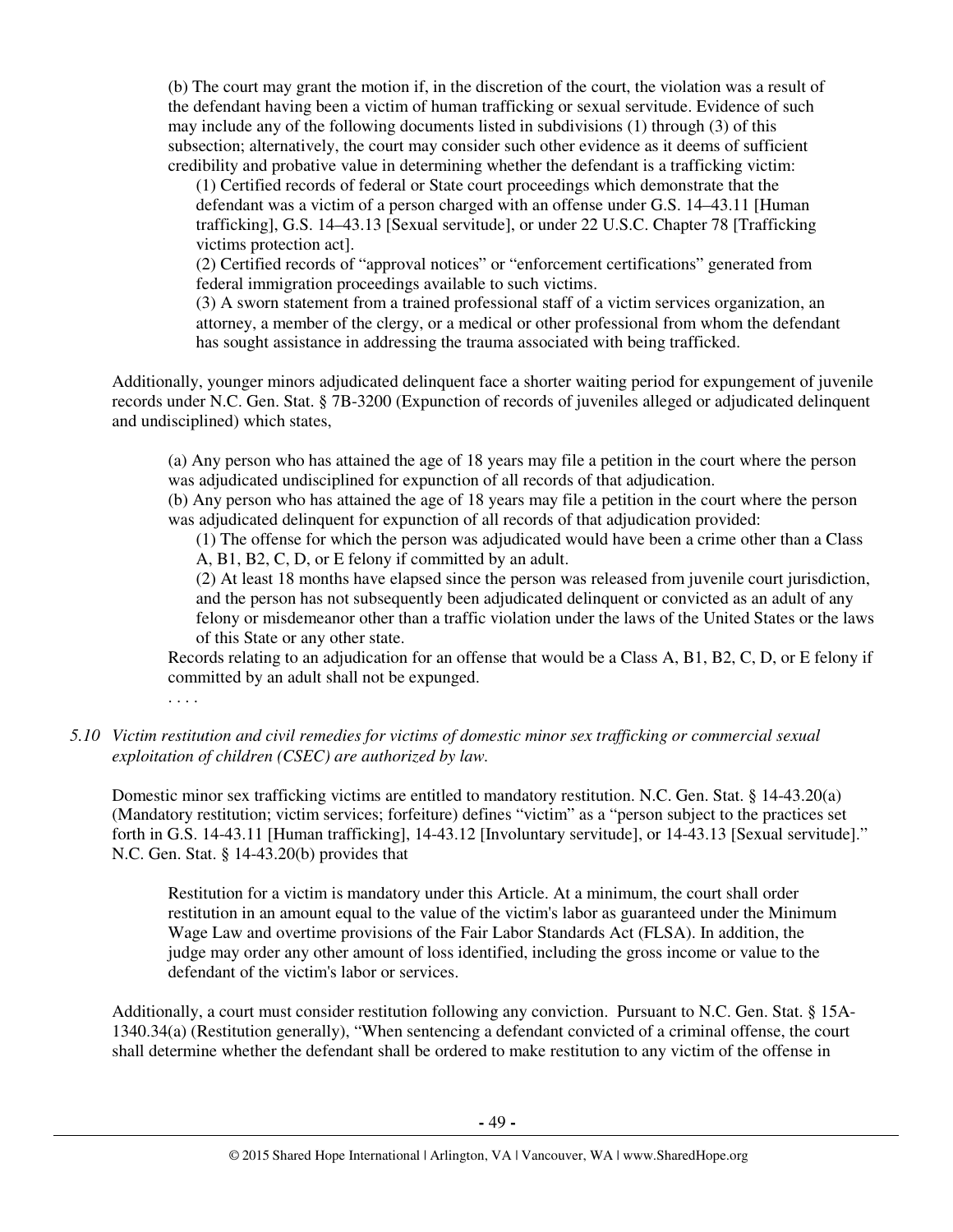question. For purposes of this Article, the term 'victim' means a person directly and proximately harmed as a result of the defendant's commission of the criminal offense."

Subsection (b) states, "If the defendant is being sentenced for an offense for which the victim is entitled to restitution under Article 46 of this Chapter, the court shall, in addition to any penalty authorized by law, require that the defendant make restitution to the victim or the victim's estate for any injuries or damages arising directly and proximately out of the offense committed by the defendant." N.C. Gen. Stat. § 15A-834 (Restitution), which is in Article 46, states, "A victim has the right to receive restitution as ordered by the court pursuant to Article 81C of Chapter 15A of the General Statutes."

Pursuant to N.C. Gen. Stat. § 15A-830(a)(7) (Definitions–Crime Victims' Rights Act), a "victim" is defined to include, among others:

A person against whom there is probable cause to believe one of the following crimes was committed: a. A Class A, B1, B2, C, D, or E felony.<sup>52</sup>

b. A Class F felony if it is a violation of one of the following: . . . 14-43.11 [Human trafficking, where the victim is not a minor];  $14-190.17$  [Second degree sexual exploitation of a minor]; ...

. . . . e. A Class I felony if it is a violation of . . . 14-190.17A [Third degree sexual exploitation of a minor].

f. An attempt of any of the felonies listed in this subdivision if the attempted felony is punishable as a felony.

. . . .

Pursuant to N.C. Gen. Stat. § 15A-1340.35(a)(1) (Basis for restitution), "In determining the amount of restitution, the court shall consider," among other things, "(1) In the case of an offense resulting in bodily injury to a victim: a. The cost of necessary medical and related professional services and devices or equipment relating to physical, psychiatric, and psychological care required by the victim; b. The cost of necessary physical and occupational therapy and rehabilitation required by the victim; and c. Income lost by the victim as a result of the offense."

In addition, domestic minor sex trafficking victims may be able to pursue civil remedies under the Crime Victims Financial Recovery Assistance Act, codified at N.C. Gen. Stat. Chapter 15B Article 2. N.C. Gen. Stat. § 15B-30 (Declaration of policy and purpose) recognizes that "[n]o person who commits a crime should thereafter gain monetary profit as the result of committing the crime." N.C. Gen. Stat. § 15B-34 (Civil action to recover profits or funds; responsibilities of the Commission), codified in The Crime Victims Financial Recovery Assistance Act, authorizes a victim of a crime for which the offender was convicted, and certain other specified "eligible person[s]," to bring a civil action against the offender "for damages arising out of the offense for which the offender was convicted," subject to a three year statute of limitations. N.C. Gen. Stat. §§ 15B-30(1),  $15B-34(a)$ .

Furthermore, a trafficker may be required to pay damages due to a civil suit under the civil racketeering statute. A defendant is liable for triple damages under N.C. Gen. Stat. § 75D-8(c) (Available RICO civil remedies), which states,

Any innocent person who is injured or damaged in his business or property by reason of any violation of G.S. 75D-4 involving a pattern of racketeering activity shall have a cause of action for three times

<sup>52</sup> *See supra* note 42.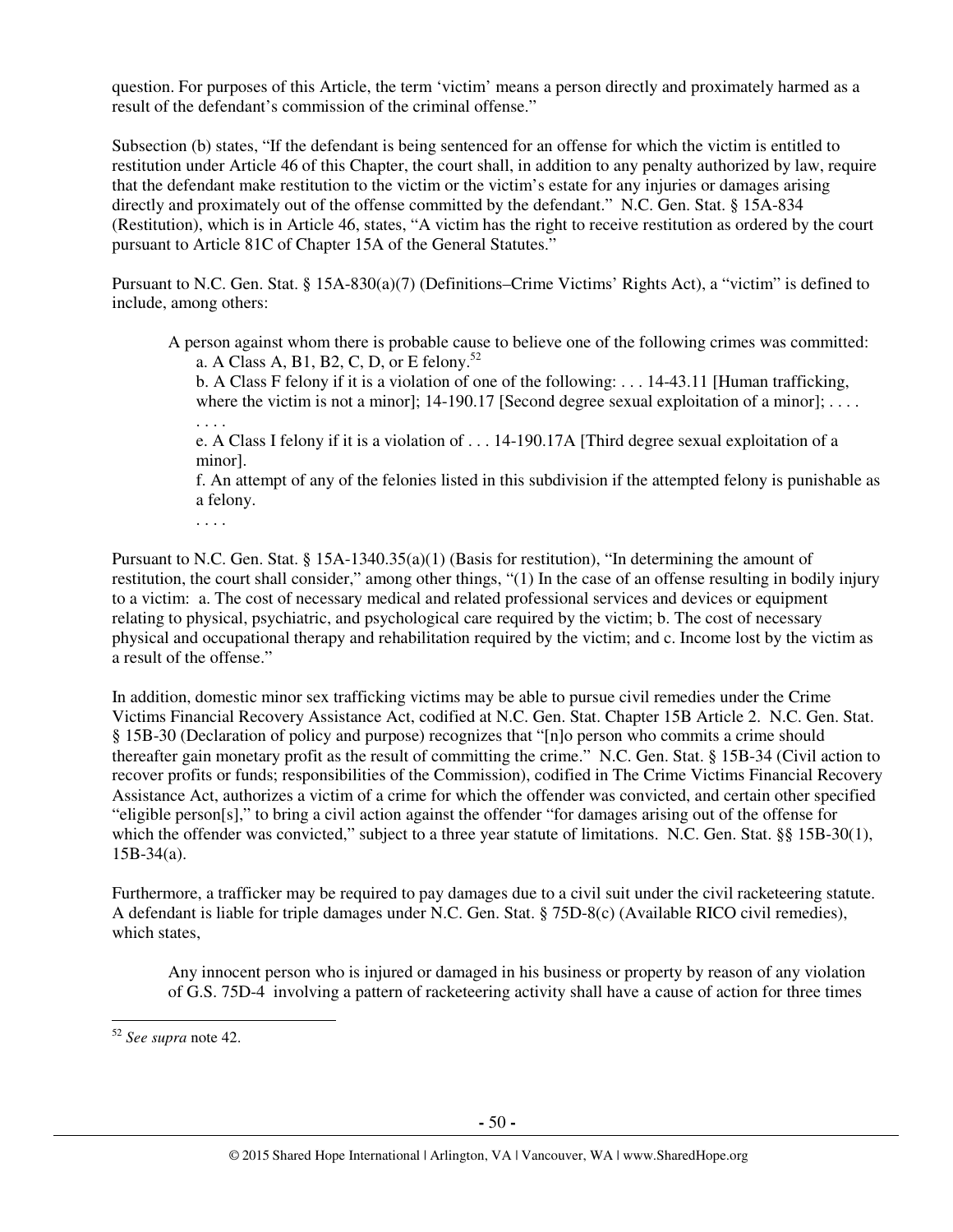the actual damages sustained and reasonable attorneys [sic] fees. For purposes of this [provision], "pattern of racketeering activity" shall require that at least one act of racketeering activity be an act of racketeering activity other than (i) an act indictable under 18 U.S.C. § 1341 or U.S.C. § 1343, or (ii) an act which is an offense involving fraud in the sale of securities. . . .

Additionally, any injured person has "a right or claim to forfeited property or to the proceeds derived therefrom superior to any right or claim the State has in the same property or proceeds" so long as the injured person "intervene[s] in the forfeiture proceeding prior to its final disposition." N.C. Gen. Stat. § 75D-8(d).

*5.11 Statutes of limitations for civil and criminal actions for child sex trafficking or commercial sexual exploitation of children (CSEC) offenses are eliminated or lengthened sufficiently to allow prosecutors and victims a realistic opportunity to pursue criminal action and legal remedies.* 

North Carolina does not have any statute of limitations for felony prosecutions.<sup>53</sup> Under N.C. Gen. Stat. § 1-52 (Three years), the following actions are included in the list of those with a 3-year limitation: "(5) For criminal conversation, or for any other injury to the person or rights of another, not arising on contract and not hereafter enumerated. . . . (19) For assault, battery, or false imprisonment." Subsection (16) states, however, "Unless otherwise provided by law, for personal injury or physical damage to claimant's property, the cause of action, except in causes of actions referred to in G.S. 1-15(c), shall not accrue until bodily harm to the claimant or physical damage to his property becomes apparent or ought reasonably to have become apparent to the claimant, whichever event first occurs. Except as provided in G.S. 130A-26.3, no cause of action shall accrue more than 10 years from the last act or omission of the defendant giving rise to the cause of action." N.C. Gen. Stat. § 1-52(16). Pursuant to N.C. Gen. Stat. § 1-56 (All other actions, 10 years), "An action for relief not otherwise limited by this subchapter may not be commenced more than 10 years after the cause of action has accrued."

However, pursuant to N.C. Gen. Stat. §1-15.1(a) (Statutes of limitation and repose for civil actions seeking to recover damages arising out of a criminal act),

Notwithstanding any other provision of law, if a defendant is convicted of a criminal offense and is ordered by the court to pay restitution or restitution is imposed as a condition of probation, special probation, work release, or parole, then all applicable statutes of limitation and statutes of repose, except as established herein, are tolled for the period set forth in this subsection for purposes of any civil action brought by an aggrieved party against that defendant for damages arising out of the offense for which the defendant was convicted. Any statute of limitation or repose applicable in the civil action shall be tolled from the time of entry of the court order

(1) Requiring that restitution be made,

. . . .

l

(2) Making restitution a condition of probation or special probation, or

(3) Recommending that restitution be made a condition of work release or parole,

and until the defendant has paid in full the amount of restitution ordered or imposed. Except as provided in G.S. 15B-34, an action to recover damages arising out of the criminal offense shall not be commenced more than 10 years from the last act of the defendant giving rise to the cause of action.

Additionally, N.C. Gen. Stat. § 1-17(a) (Disabilities) states in part, "A person entitled to commence an action who is under a disability at the time the cause of action accrued may bring his or her action within the time

<sup>&</sup>lt;sup>53</sup> State v. Hardin, 75 (N.C. Ct. App. 1973) ("In North Carolina, there is no statute of limitations barring the prosecution of a felony.")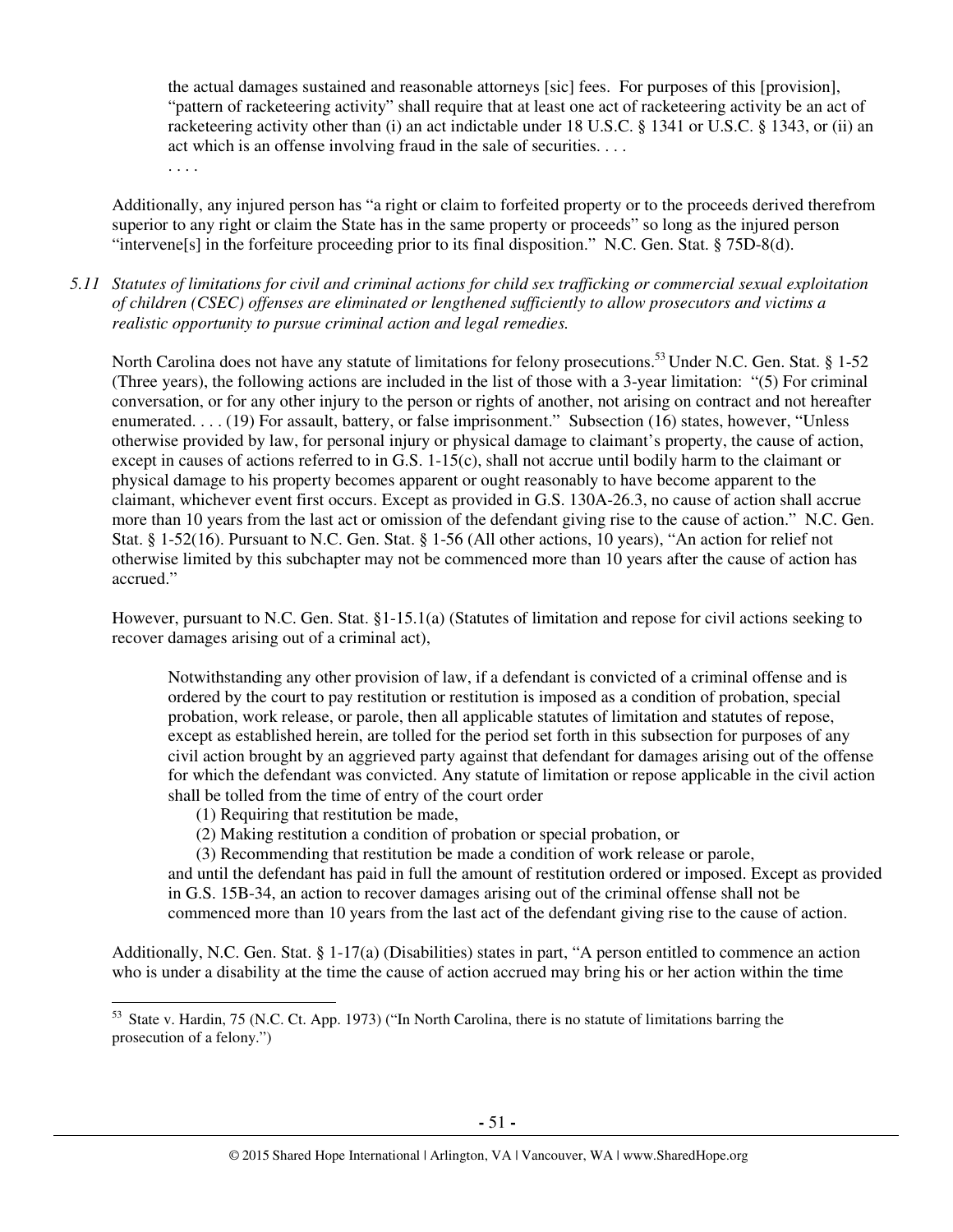limited in this Subchapter, after the disability is removed, except in an action for the recovery of real property, or to make an entry or defense founded on the title to real property, or to rents and services out of the real property, when the person must commence his or her action, or make the entry, within three years next after the removal of the disability, and at no time thereafter." Section (a) further states that "[f]or the purpose of this section" a person "within the age of 18 years" is considered to be "under a disability."

Civil actions brought under North Carolina's RICO statutes are subject to a five year statute of limitations, starting from the time that "the conduct in violation of a provision of this Chapter [RICO] terminates or the claim for relief accrues, whichever is later." N.C. Gen. Stat. § 75D-9 (Period of limitations as to civil proceedings under this chapter). However, "If a civil action is brought by the State for forfeiture or to prevent any violation of the Chapter, then the running of this period of limitations with respect to any innocent person's claim for relief which is based upon any matter complained of in such action by the State, shall be suspended during the pendency of the action by the State and for two years thereafter." N.C. Gen. Stat. § 75D-9.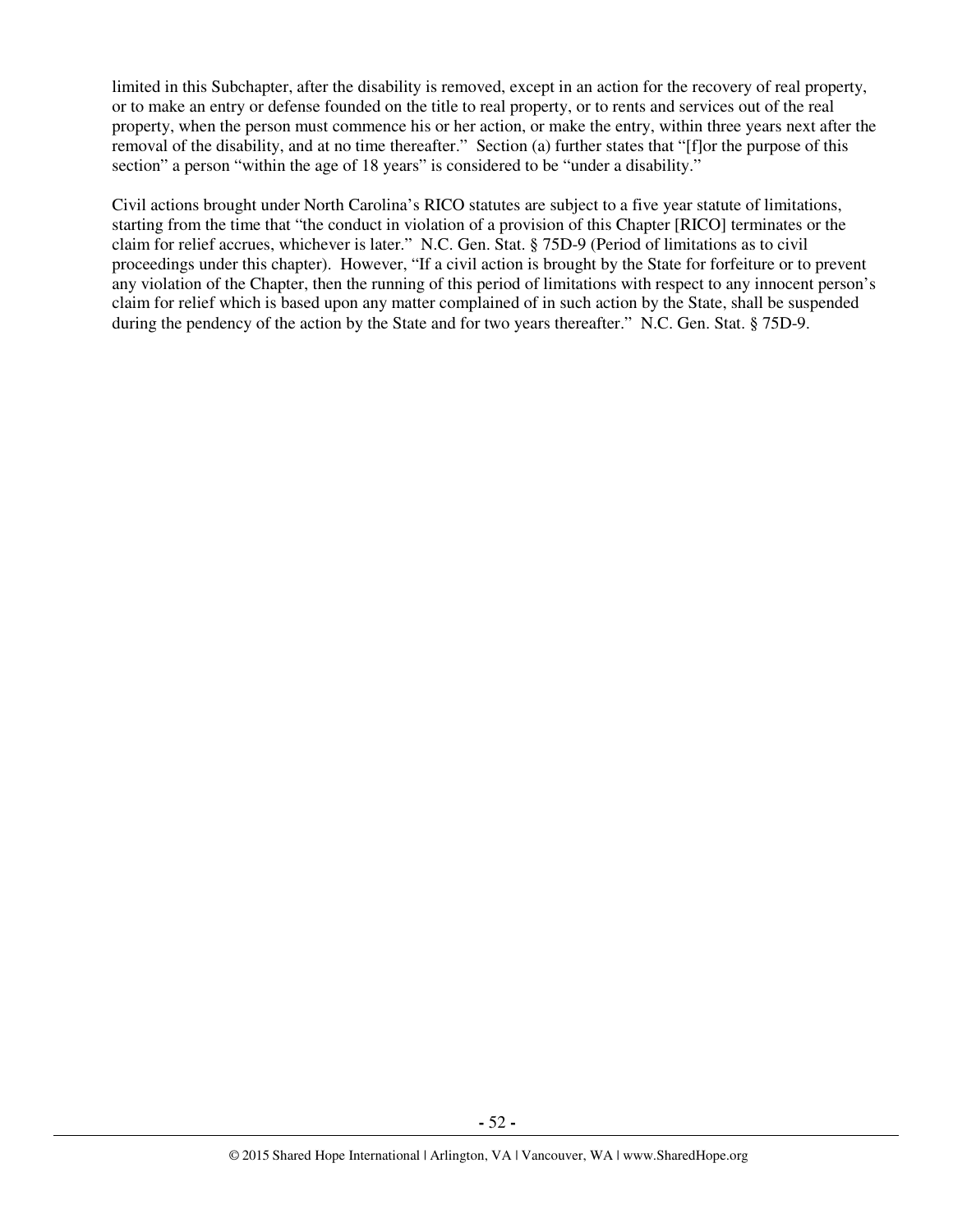#### FRAMEWORK ISSUE 6: CRIMINAL JUSTICE TOOLS FOR INVESTIGATION AND PROSECUTIONS

#### *Legal Components:*

- *6.1 Training on human trafficking and domestic minor sex trafficking for law enforcement is statutorily mandated or authorized.*
- *6.2 Single party consent to audiotaping is permitted in law enforcement investigations.*
- *6.3 Wiretapping is an available tool to investigate domestic minor sex trafficking.*
- *6.4 Using a law enforcement decoy posing as a minor to investigate buying or selling of commercial sex acts is not a defense to soliciting, purchasing, or selling sex with a minor.*
- *6.5 Using the Internet or electronic communications to investigate buyers and traffickers is a permissible investigative technique.*
- *6.6 Law enforcement and child welfare agencies are mandated to promptly report missing and recovered children. \_\_\_\_\_\_\_\_\_\_\_\_\_\_\_\_\_\_\_\_\_\_\_\_\_\_\_\_\_\_\_\_\_\_\_\_\_\_\_\_\_\_\_\_\_\_\_\_\_\_\_\_\_\_\_\_\_\_\_\_\_\_\_\_\_\_\_\_\_\_\_\_\_\_\_\_\_\_\_\_\_\_\_\_\_\_\_\_\_\_\_\_\_\_*

#### *Legal Analysis:*

 $\overline{a}$ 

*6.1 Training on human trafficking and domestic minor sex trafficking for law enforcement is statutorily mandated or authorized.*

Law enforcement training on human trafficking is authorized in North Carolina. Pursuant to 2007 Sess. Laws 547, sec.  $11<sup>54</sup>$  North Carolina law directs the North Carolina Justice Academy to

establish protocols suitable for the training of State and local law enforcement officers. The protocols shall be made available to all State and local law enforcement agencies so that the agencies may conduct training on:

(1) The phenomenon of human trafficking and State and federal laws on human trafficking. (2) How to recognize and identify victims of one or more of the practices set forth in G.S. 14-43.11 [Human trafficking], G.S. 14-43.12 [Involuntary servitude], or G.S. 14-43.13 [Sexual servitude]. (3) Methods for protecting trafficking victims and possible trafficking victims, and advising them of their rights.

(4) Procedures and techniques for handling specialized needs of victims who may face cultural, language, and other barriers that impede ability to request and obtain available services.

Nothing in this section shall be construed to require the North Carolina Justice Academy to conduct training of State or local law enforcement officers.

6.1.1 Recommendation: Enact a law mandating or authorizing training on human trafficking and domestic minor sex trafficking for State and local law enforcement officers.

<sup>&</sup>lt;sup>54</sup> This provision is listed in the editor's notes to N.C. Gen. Stat. § 14-43.11, but does not appear to be codified in the North Carolina General Statutes. However, the North Carolina Justice Academy does appear to offer web-based training courses on human trafficking. North Carolina Justice Academy Online, Course Catalog, http://ncdoj.learn.com/learncenter.asp?id=178409&sessionid=3-E162BACE-AB3D-4118-94B5- E138E07B9CB2&page=4 (last visited Sept. 16, 2011).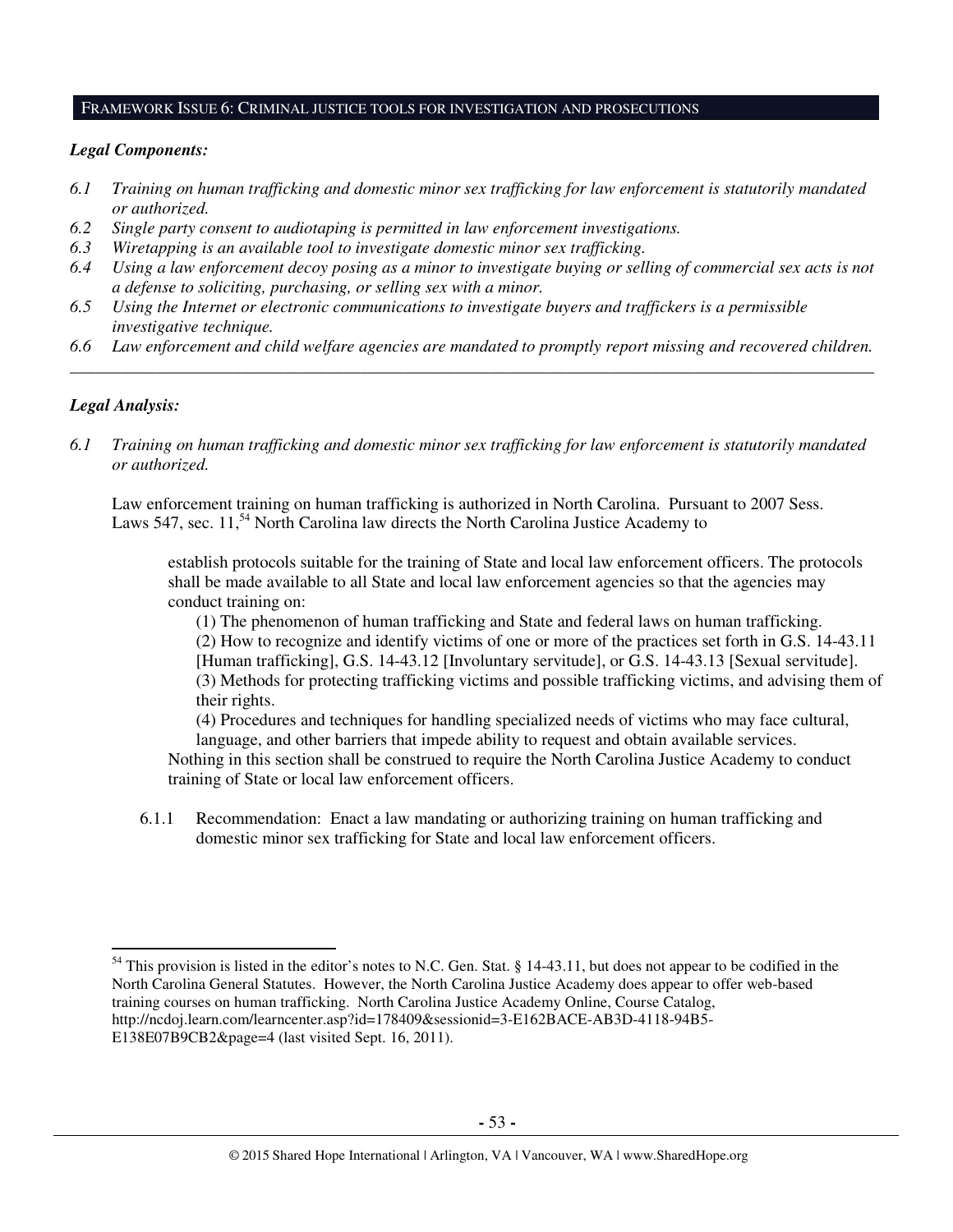# *6.2 Single party consent to audiotaping is permitted in law enforcement investigations.*

Single party consent to audiotaping is allowed in North Carolina. Under N.C. Gen. Stat. §15A-287(a) (Interception and disclosure of wire, oral, or electronic communications prohibited), the use of audiotaping and other methods of intercepting an oral communication is only prohibited if occurring "without the consent of at least one party to the communication."

## *6.3 Wiretapping is an available tool to investigate domestic minor sex trafficking.*

Pursuant to N.C. Gen. Stat.  $§15A-290(c)(1)$  (Offenses for which orders for electronic surveillance may be granted),

(c) Orders authorizing or approving the interception of wire, oral, or electronic communications may be granted, subject to the provisions of this Article and Chapter 119 of the United States Code, when the interception may provide, or has provided, evidence of any of the following offenses, or any conspiracy to commit these offenses, or when the interception may expedite the apprehension of persons indicted for the commission of these offenses:

(1) Any felony offense against a minor, including any violation of G.S. 14-27.7 (Intercourse and sexual offenses with certain victims; consent no defense), G.S. 14-41 (Abduction of children), G.S. 14-43.11 (Human trafficking), G.S. 14-43.12 (Involuntary servitude), G.S. 14-43.13 (Sexual servitude), G.S. 14-190.16 (First degree sexual exploitation of a minor), G.S. 14-190.17 (Second degree sexual exploitation of a minor), or G.S. 14-202.1 (Taking indecent liberties with children), G.S. 14-205.2(c) or (d) (Patronizing a prostitute who is a minor or a mentally disabled person), or G.S. 14-205.3(b) (Promoting prostitution of a minor or a mentally disabled person).

Violations of both N.C. Gen. Stat. § 14-43.11(b) (Human trafficking) and N.C. Gen. Stat. § 14-43.13(b) (Sexual servitude) are Class C felonies under N.C. Gen. Stat. § 15A-290 (Offenses for which orders for electronic surveillance may be granted) which authorize law enforcement to obtain an order for electronic surveillance in a domestic minor sex trafficking investigation.

In addition, "Orders authorizing or approving the interception of wire, oral, or electronic communications may be granted, subject to the provisions of this Article and Chapter 119 of the United States Code, when the interception may provide, or has provided, evidence of any offense that involves the commission of, or any conspiracy to commit, murder, kidnapping, hostage taking, robbery, extortion, bribery, rape, or any sexual offense, or when the interception may expedite the apprehension of persons indicted for the commission of these offenses." N.C. Gen. Stat. §15A-290(b).

If an emergency situation exists, N.C. Gen. Stat. § 15A-291(b) (Application for electronic surveillance order; judicial review panel) provides in part, "A judicial review panel is hereby authorized to grant orders valid throughout the State for the interception of wire, oral, or electronic communications. Applications for such orders may be made by the Attorney General or the Attorney General's designee. The Attorney General or the Attorney General's designee in applying for such orders, and a judicial review panel in granting such orders, shall comply with all procedural requirements of section 2518 of Chapter 119 of the United States Code. The Attorney General or the Attorney General's designee may make emergency applications as provided by section 2518 of Chapter 119 of the United States Code." Pursuant to 18 U.S.C. § 2518(7),

(7) Notwithstanding any other provision of this chapter, any investigative or law enforcement officer, specially designated by the Attorney General, the Deputy Attorney General, the Associate Attorney General, or by the principal prosecuting attorney of any State or subdivision thereof acting pursuant to a statute of that State, who reasonably determines that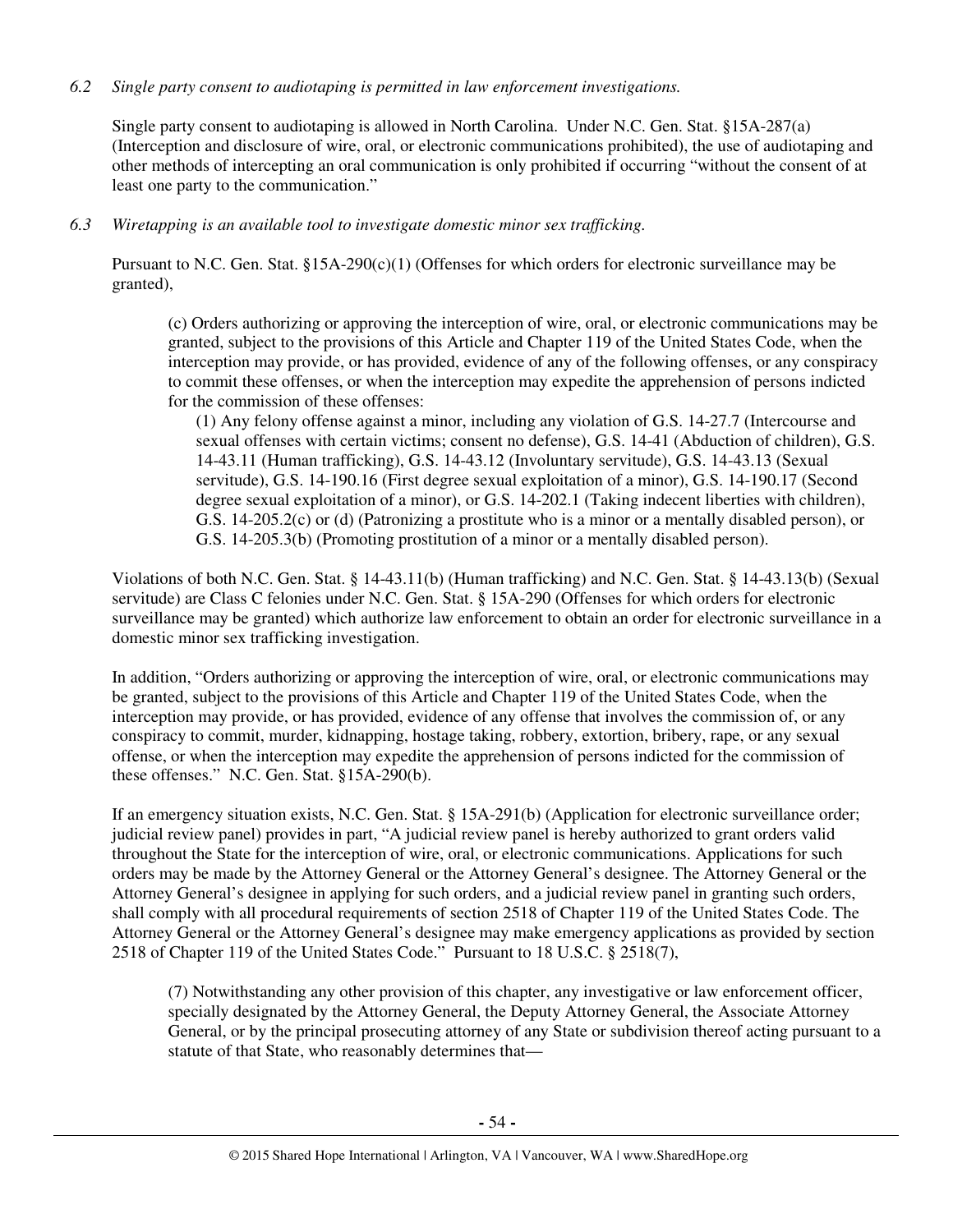(a) an emergency situation exists that involves—

(i) immediate danger of death or serious physical injury to any person,

(ii) conspiratorial activities threatening the national security interest, or

(iii) conspiratorial activities characteristic of organized crime,

that requires a wire, oral, or electronic communication to be intercepted before an order authorizing such interception can, with due diligence, be obtained, and

(b) there are grounds upon which an order could be entered under this chapter to authorize such interception,

may intercept such wire, oral, or electronic communication if an application for an order approving the interception is made in accordance with this section within forty-eight hours after the interception has occurred, or begins to occur. In the absence of an order, such interception shall immediately terminate when the communication sought is obtained or when the application for the order is denied, whichever is earlier. In the event such application for approval is denied, or in any other case where the interception is terminated without an order having been issued, the contents of any wire, oral, or electronic communication intercepted shall be treated as having been obtained in violation of this chapter, and an inventory shall be served as provided for in subsection (d) of this section on the person named in the application.

*6.4 Using a law enforcement decoy posing as a minor to investigate buying or selling of commercial sex acts is not a defense to soliciting, purchasing, or selling sex with a minor.* 

There is no specific statutory authority for law enforcement to use a decoy in investigating domestic minor sex trafficking. However, while not specifically related to CSEC, N.C. Gen. Stat. § 14-202.3(a) (Solicitation of child by computer or certain other electronic devices to commit an unlawful sex act) uses the term, "defendant believes to be a child," indicating that decoys can be used in investigating that crime.

"Entrapment" would not be a defense to purchasing sex with a minor in most cases. Specifically, "'[t]he defense of entrapment consists of two elements: (1) acts of persuasion, trickery or fraud carried out by law enforcement officers or their agents to induce a defendant to commit a crime, (2) when the criminal design originated in the minds of the government officials, rather than with the innocent defendant, such that the crime is the product of the creative activity of the law enforcement authorities."<sup>55</sup> Therefore, it is possible that a decoy could be used if the officers do not make the crime a product of their own activity or induce the defendant to commit the crime.

- 6.4.1 Recommendation: Amend N.C. Gen. Stat. § 14-43.11(a) (Human trafficking) and § 14- 43.13(a) (Sexual servitude) to specifically allow law enforcement to investigate these offenses by using decoys.
- *6.5 Using the Internet or electronic communications to investigate buyers and traffickers is a permissible investigative technique.*

 $\overline{a}$ 

While not specifically related to the commercial sexual exploitation of a child, N.C. Gen. Stat. § 14-202.3(a) (Solicitation of child by computer or certain other electronic devices to commit an unlawful sex act) criminalizes the use of a computer by a person at least 16 who

<sup>55</sup> *State v. Morse*, 671 S.E. 2d 538, 542 (N.C. Ct. App. 2009) (quoting *State v. Walker,* 246 S.E.2d 748, 749–50 (N.C. 1978)) (alteration in the original).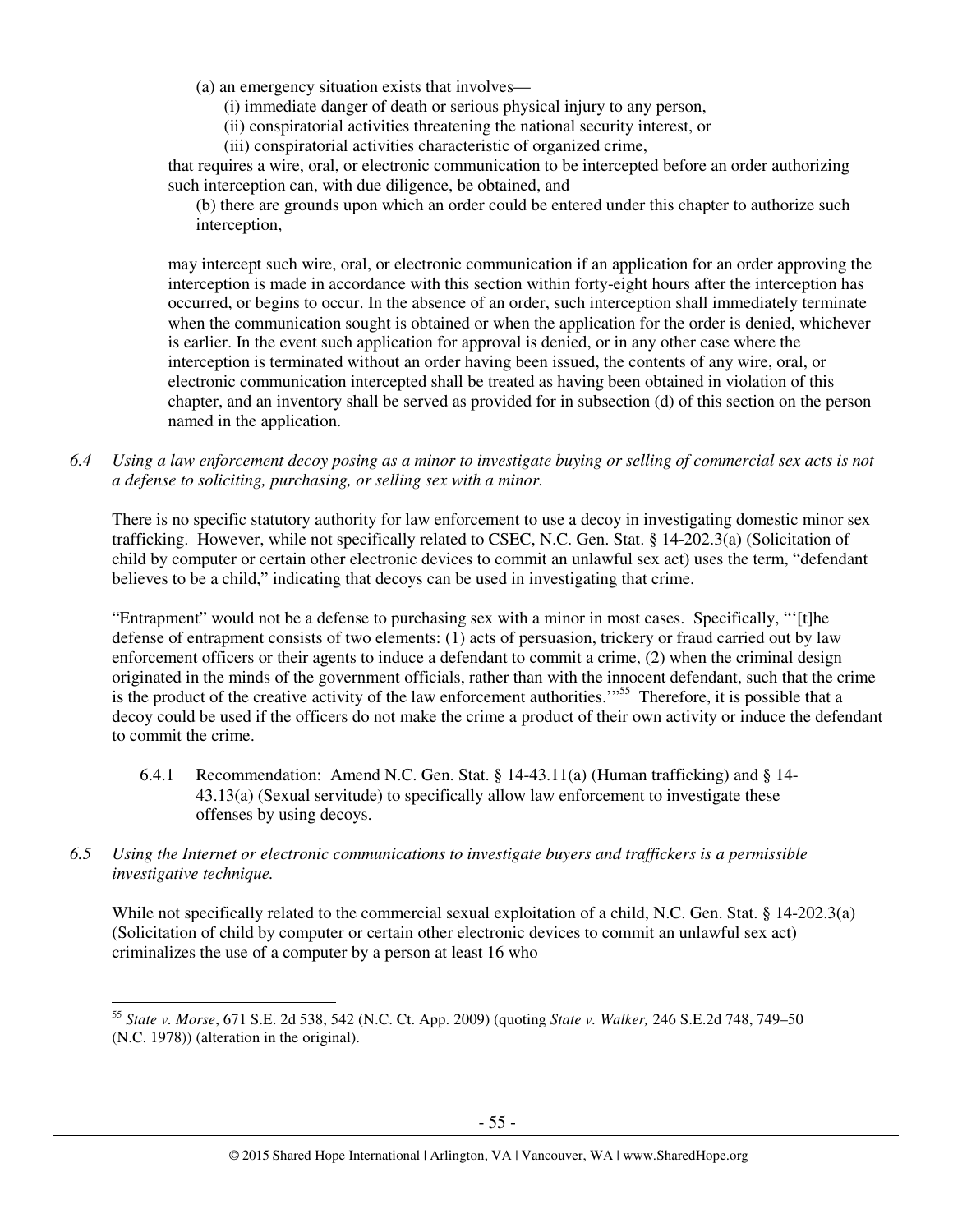knowingly, with the intent to commit an unlawful sex act, entices, advises, coerces, orders, or commands, by means of a computer or any other device capable of electronic data storage or transmission, a child who is less than 16 years of age and at least five years younger than the defendant, or a person the defendant believes to be a child who is less than 16 years of age and who the defendant believes to be at least five years younger than the defendant, to meet with the defendant or any other person for the purpose of committing an unlawful sex act. . . .

Therefore, the statutory language, "believes to be a child who is less than 16 years of age and who the defendant believes to be at least five years younger than the defendant," appears to allow for the use of the Internet to investigate domestic minor sex trafficking cases in this statute. N.C. Gen. Stat. § 14-202.3.<sup>56</sup>

*6.6 Law enforcement and child welfare agencies are mandated to promptly report missing and recovered children.* 

Failure to report the disappearance of a child is a crime in North Carolina. N.C. Gen. Stat, § 14-318.5 (Failure to report the disappearance of a child to law enforcement; immunity of person reporting in good faith) establishes that

(b) A parent or any other person providing care to or supervision of a child<sup>57</sup> who knowingly or wantonly fails to report the disappearance of a child<sup>58</sup> to law enforcement is in violation of this subsection.

(c) Any person who reasonably suspects the disappearance of a child and who reasonably suspects that the child may be in danger shall report those suspicions to law enforcement within a reasonable time.

A violation of N.C. Gen. Stat. § 14-318.5(b) is a Class I felony and carries a presumptive sentence of 4–6 months imprisonment. A violation of N.C. Gen. Stat. § 14-318.5(c) is a Class 1 misdemeanor and punishable by 1–45 days imprisonment. N.C. Gen. Stat. §§ 14-318.5(b), (c), § 15A-1340.17(c), § 15A-1340.23(c)(2).

North Carolina has established the North Carolina Center for Missing Persons to serve as a "central repository for information regarding missing persons and missing children, with special emphasis on missing children." N.C. Gen. Stat. § 143B-1010. N.C. Gen. Stat. §143B-1015 requires that upon receiving a missing persons report, a law enforcement agency shall,

immediately make arrangements for the entry of data about the missing person or missing child into the national missing persons file in accordance with criteria set forth by the FBI/NCIC, immediately inform all of its on-duty law-enforcement officers of the missing person report, initiate a statewide broadcast to all appropriate law-enforcement agencies to be on the lookout for the individual, and transmit a copy of the report to the Center [North Carolina Center for Missing Persons].

<sup>56</sup> In *State v. Morse*, 671 S.E. 2d 538 (N.C. Ct. App. 2009), the defendant unsuccessfully attempted to assert an entrapment defense when the defendant chatted via the Internet with a person he believed to be a 14-year-old girl and initiated conversation about engaging in sexual activity with the person he believed to be 14 when in fact the "girl" was a law enforcement officer. *Id.* at 539–41.

 $57$  "Child" is defined for purposes of this subsection as "any person who is less than 16 years of age." N.C. Gen. Stat,  $§ 14-318.5(a)(1).$ 

 $\frac{58}{10}$  "Disappearance of a child" is defined as "When the parent or other person providing supervision of a child does not know the location of the child and has not had contact with the child for a 24-hour period." N.C. Gen. Stat, § 14-318.5(a)(2).